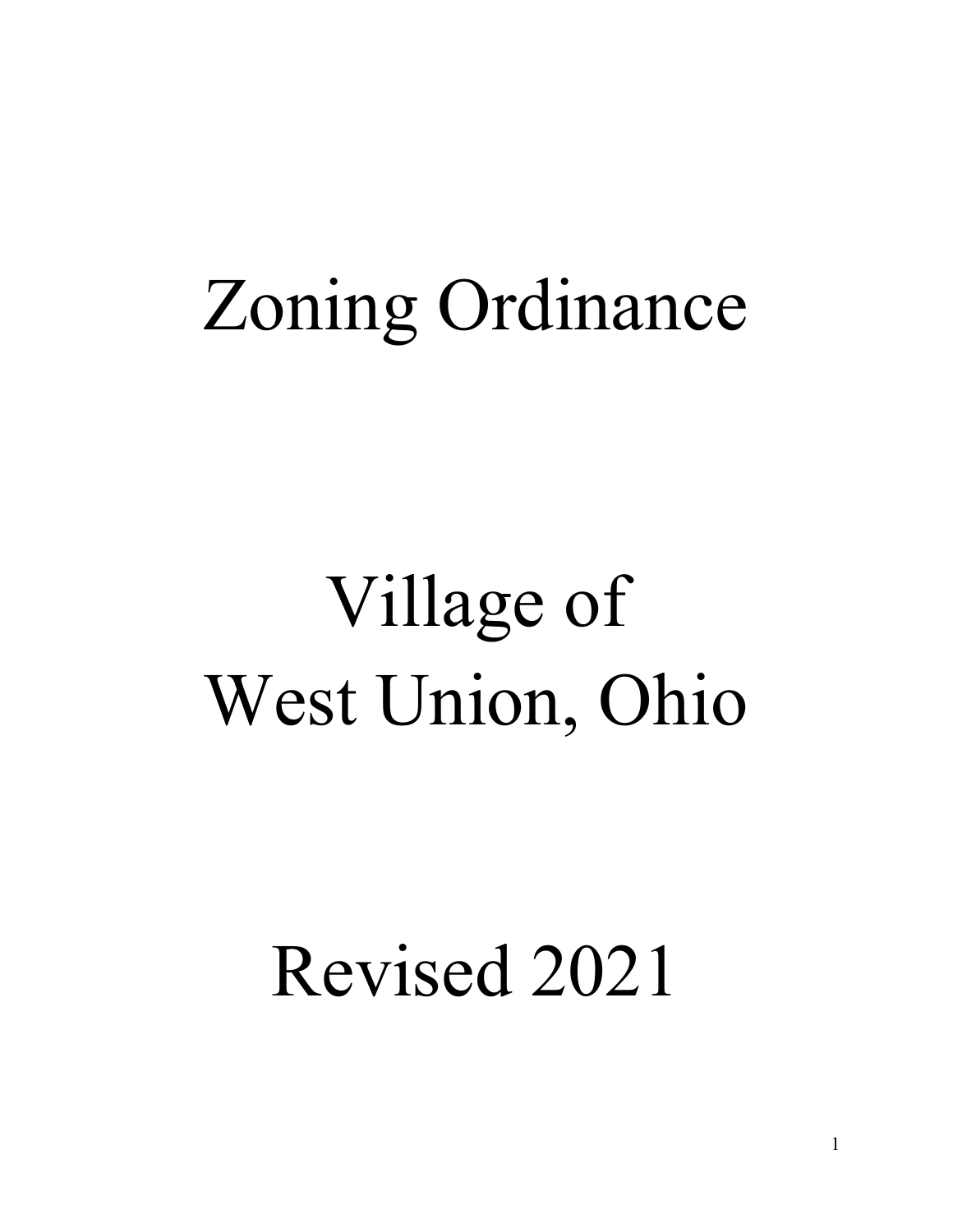### TABLE OF CONTENTS

#### TITLE PAGE NO.

|                                                                 | 6  |
|-----------------------------------------------------------------|----|
|                                                                 | 6  |
|                                                                 | 7  |
|                                                                 | 7  |
| CHAPTER ONE: LIVING WITHOUT NUISANCE IN THE                     |    |
|                                                                 |    |
|                                                                 |    |
|                                                                 |    |
|                                                                 |    |
| SECTION IV: SPECIFIC NUISANCES - LAWN & PROPERTY MAINTENANCE    | 11 |
| SECTION V: SPECIFIC NUISANCES - JUNK & INOPERABLE VEHICLES      | 12 |
| SECTION VI: SPECIFIC NUISANCES - KEEPING OF ANIMALS             | 13 |
|                                                                 | 14 |
|                                                                 | 14 |
|                                                                 | 14 |
| SECTION X: WILD, DANGEROUS OR UNDOMESTICATED ANIMALS PROHIBITED | 14 |
|                                                                 | 15 |
| CHAPTER TWO: LIVING IN THE VILLAGE OF WEST UNION, OHIO          | 17 |
|                                                                 | 17 |
|                                                                 |    |
|                                                                 |    |
|                                                                 |    |
|                                                                 |    |
| SECTION I: PROHIBITION AGAINST PARKING ON STREETS OR HIGHWAYS   | 21 |
| SECTION II: CONDITION WHEN MOTOR VEHICLES LEFT UNATTENDED       | 21 |
| SECTION III: POLICE MAY REMOVE ILLEGALLY PARKED VEHICLE         | 21 |
|                                                                 | 22 |
|                                                                 |    |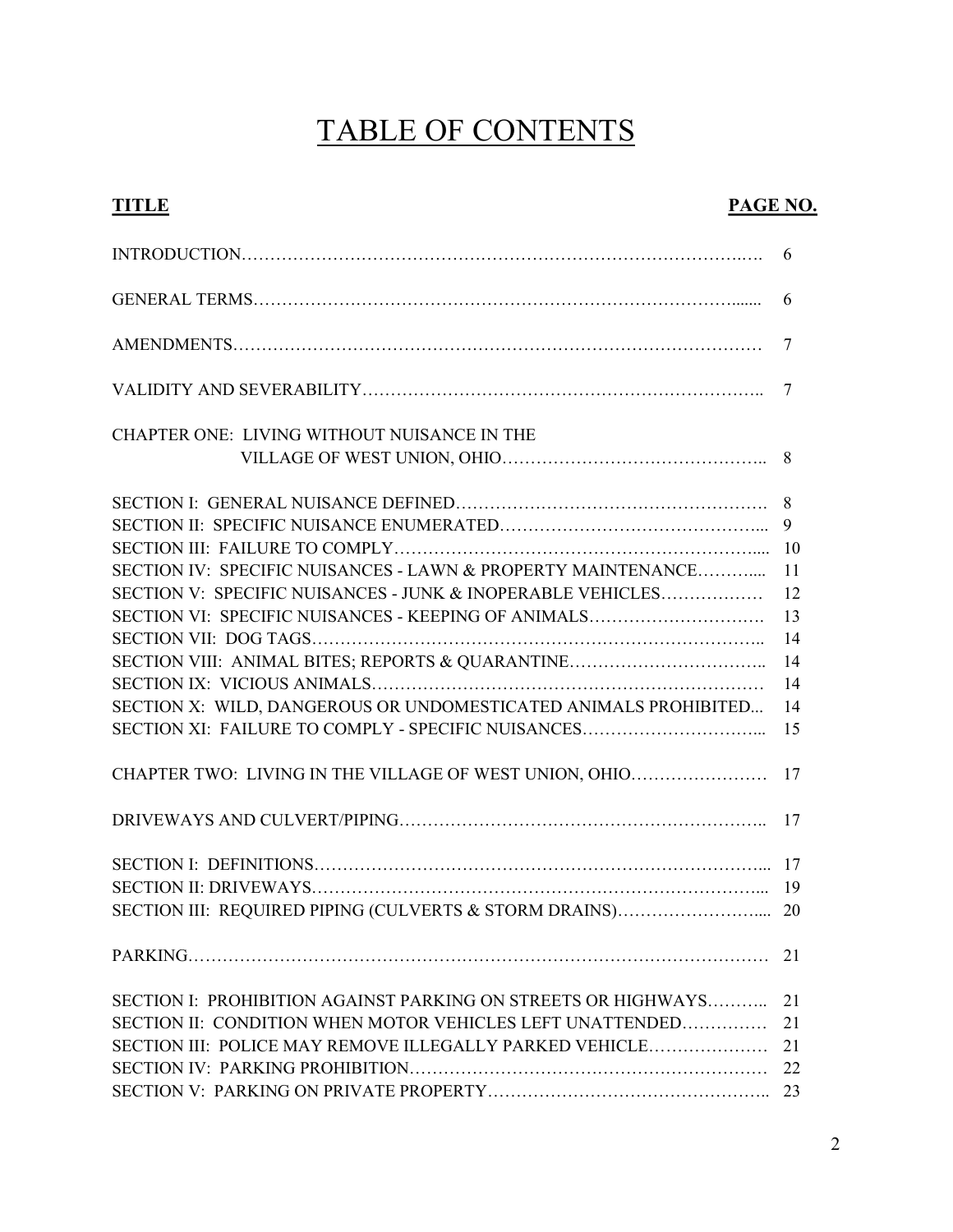#### TITLE PAGE NO.

| SECTION VI: PARKING NEAR CURB; PRIVILEGES FOR HANDICAPPED 23 |  |
|--------------------------------------------------------------|--|
| SECTION VII: RESTRICTED PARKING AREAS DURING SNOW REMOVAL 24 |  |
|                                                              |  |
|                                                              |  |
|                                                              |  |
|                                                              |  |
|                                                              |  |
|                                                              |  |
|                                                              |  |
|                                                              |  |
|                                                              |  |
|                                                              |  |
|                                                              |  |
|                                                              |  |
|                                                              |  |
|                                                              |  |
|                                                              |  |
|                                                              |  |
|                                                              |  |
|                                                              |  |
|                                                              |  |
|                                                              |  |
|                                                              |  |
|                                                              |  |
|                                                              |  |
|                                                              |  |
|                                                              |  |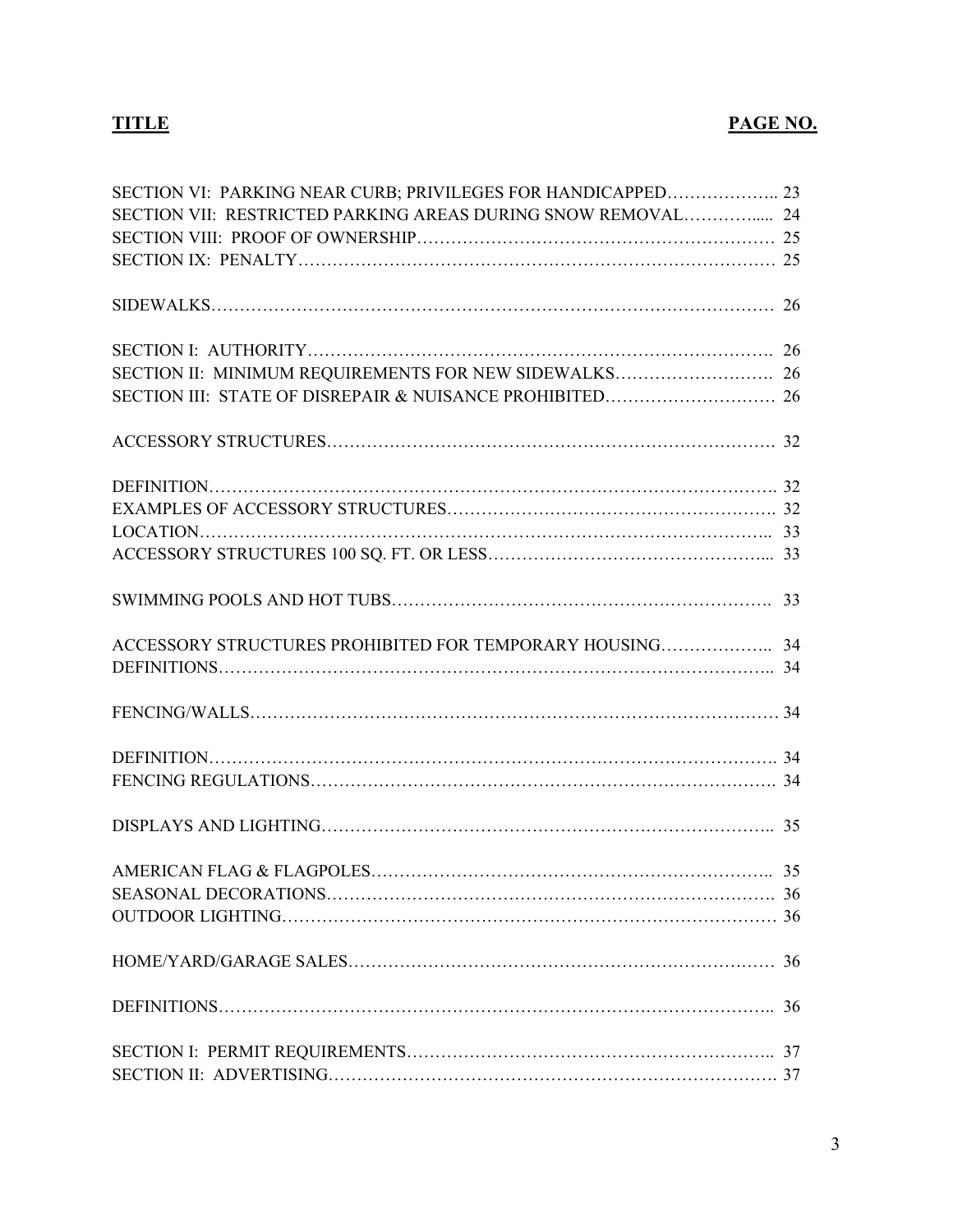#### TITLE PAGE NO.

| SECTION IV: NUMBER OF SALES PERMITTED & PERMITTED                 |
|-------------------------------------------------------------------|
|                                                                   |
|                                                                   |
|                                                                   |
|                                                                   |
|                                                                   |
| SECTION FOUR: EXCEPTION TO THE PERMIT REQUIREMENTS39              |
| CHAPTER THREE: BUILDING WITHIN THE VILLAGE OF WEST UNION, OHIO 40 |
|                                                                   |
|                                                                   |
|                                                                   |
|                                                                   |
|                                                                   |
|                                                                   |
|                                                                   |
|                                                                   |
|                                                                   |
|                                                                   |
|                                                                   |
|                                                                   |
|                                                                   |
| CHAPTER FOUR: BEYOND RESIDENTIAL WITHIN THE VILLAGE OF            |
|                                                                   |
|                                                                   |
|                                                                   |
|                                                                   |
|                                                                   |
|                                                                   |
|                                                                   |
|                                                                   |
|                                                                   |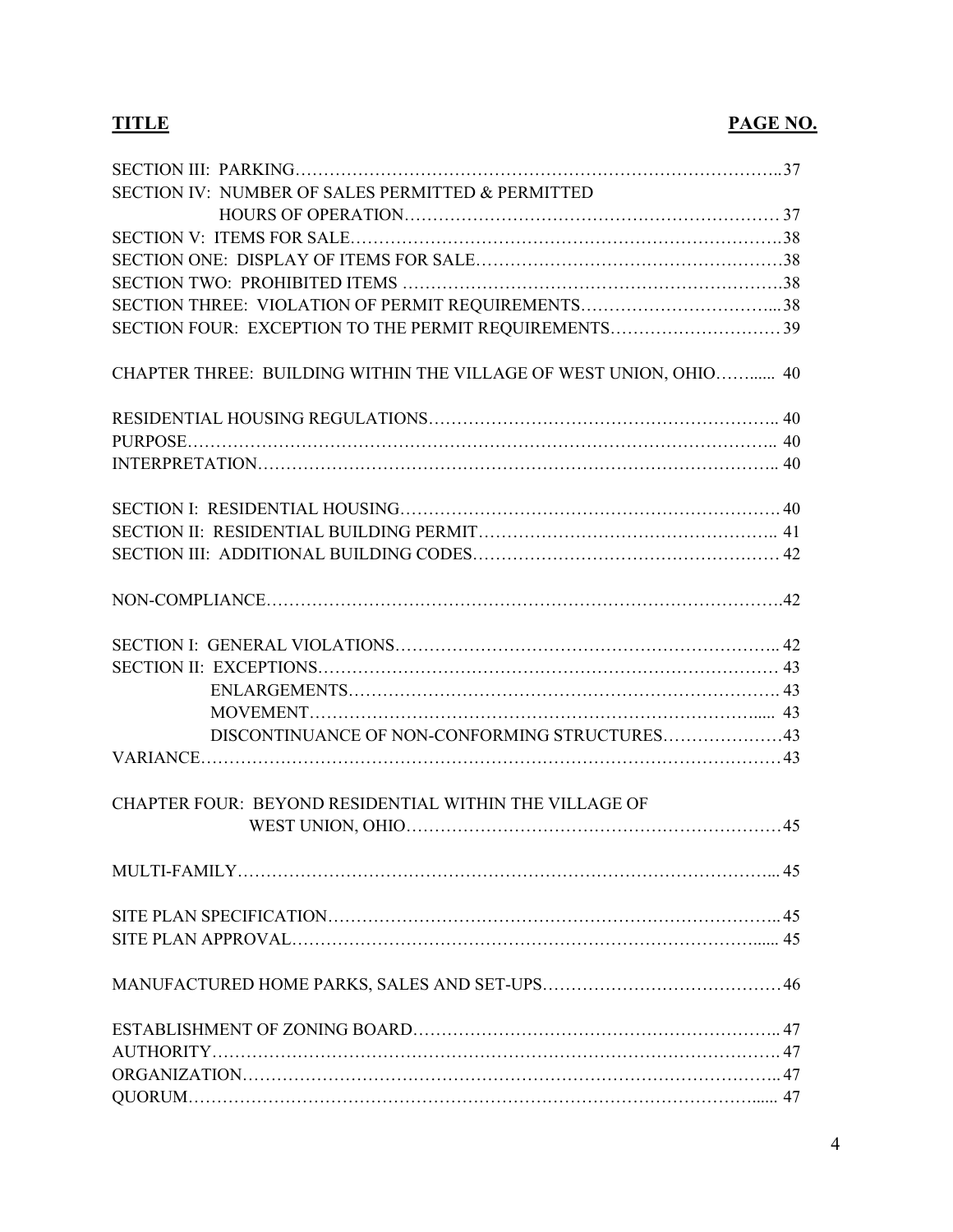#### **TITLE**

#### PAGE NO.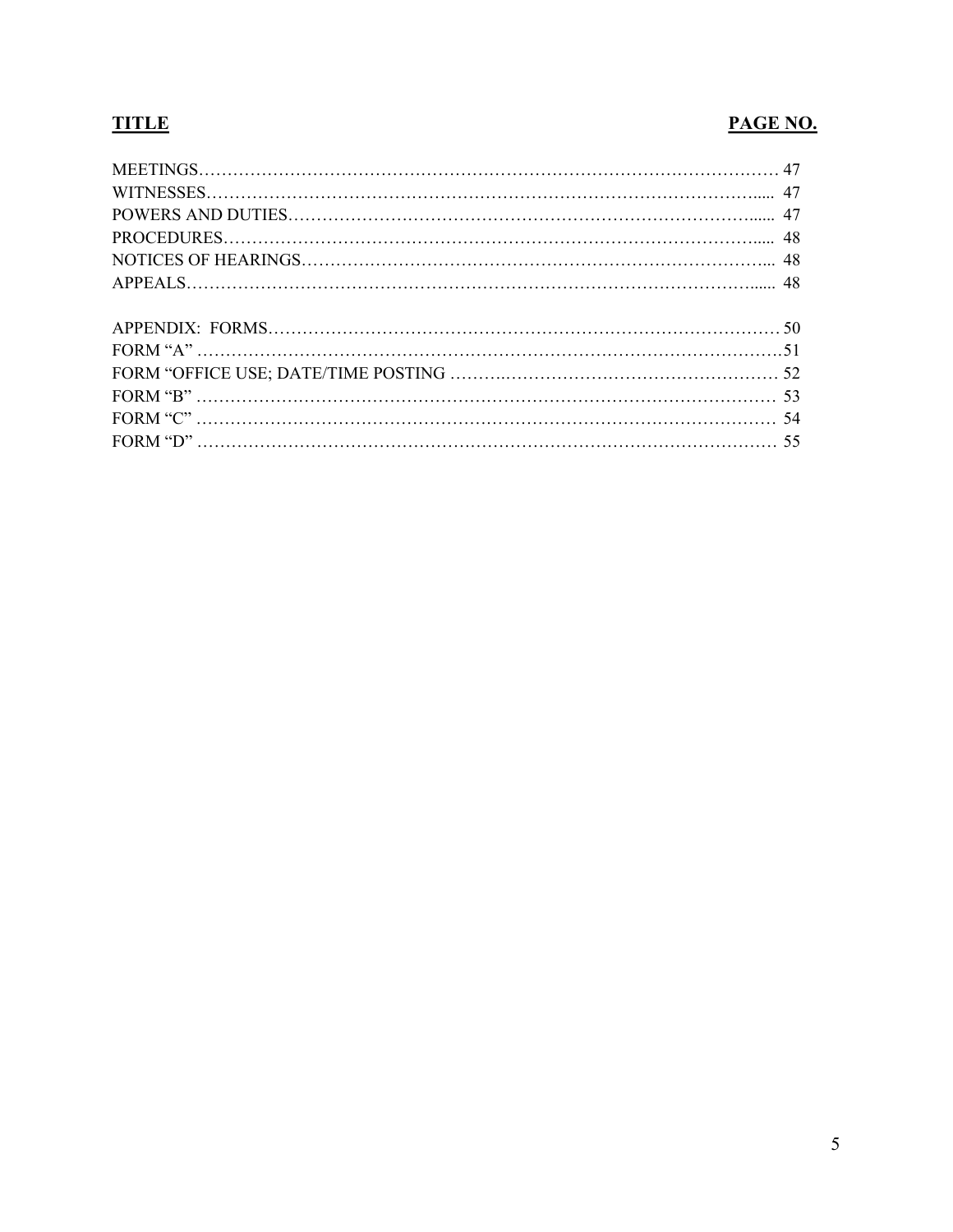Introduction: This project began out of the attempt to eliminate overlaps and gap in the Village's zoning laws. This ordinance hereby rescinds and replaces the following Ordinances:

2006-9: mowing 2009-15: weeds 2009-16: junk vehicles 2003-4: setting specification for streets & culverts; 2001-05: specification requirements for roadways 2010-6: mowing 2010-4: yard sales 2007-18: nuisance 2004-6: abandonment of property  $&$  building – nuisance 2004-8: vehicles 2004-10: zoning 2004-7: weeds on private property 2006-7: zoning 2007-13: current zoning ordinance 1997-13: storage of junk automobiles on private property 1996-15: mobile homes & mobile home parks

#### GENERAL TERMS:

For the purpose of this Ordinance, certain terms or words used shall be interpreted as follows:

The word "person" may include an individual, firm, association, organization, partnership, company, or corporation.

The present tense may include future tense and the singular may be used as plural and vice versa. Pronouns he and she are to be used interchangeably.

The word "shall" is to be considered mandatory while the word "may" is to be considered permissive.

The words "use" or "occupied" may include the words intended use, designed use, or arranged for use or occupied.

The word "lot" may be used for "plot(s)" or "parcel(s)".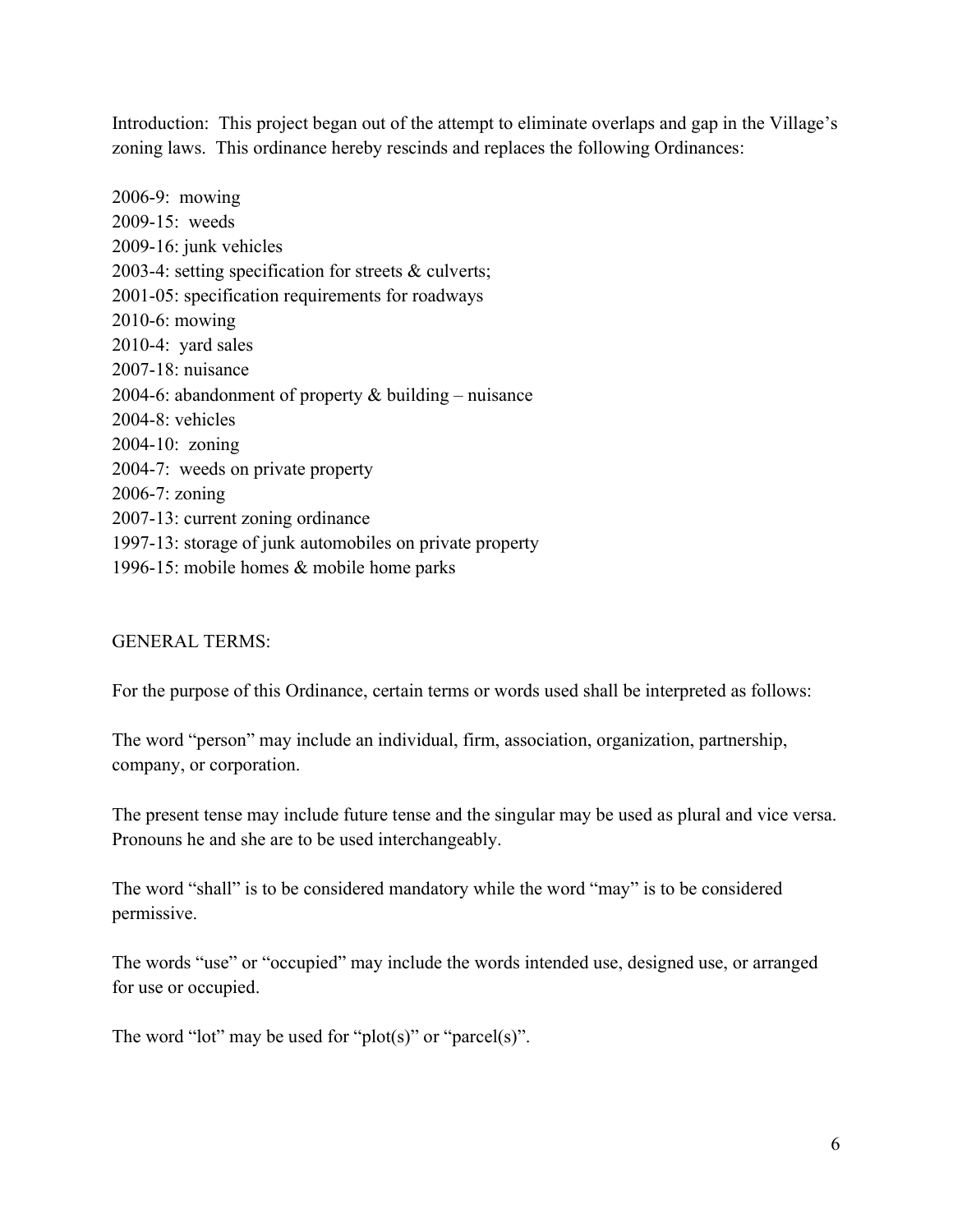#### Amendments:

The Council of the Village of West Union may, from time to time, amend the regulations set forth in this Ordinance for no such amendment shall become effective unless the Ordinance proposing same shall first be submitted in writing by the clerk of the Council of Zoning Board for approval, disapproval, or recommended modifications, said board shall have been allowed a reasonable time, not less than thirty (30) days, and not more than sixty (60) days, for consideration and report. The Council shall hold a public hearing before the adoption of the proposed amendment. At least thirty (30) days' notice of such amendment and of the time and place of the hearing thereon shall be given, and including a statement that opportunity will be afforded to any person interested to be heard. Any person or persons desiring an amendment of the zoning map shall accompany the petition for such amendment, or the Ordinance introduced for this purpose, with a statement giving the names and addresses of the owners of all properties lying with one thousand (1,000) feet of any part of the property, the zoning of which would be changed by the proposed amendment if enacted. All applications for zoning amendment shall include:

 1. Evidence that the existing Zoning Ordinance is unreasonable with respect to the particular property, and it denies the property owner of his lawful and reasonable use of the land and/or;

 2. Evidence that the proposed amendment would materialize in an equal or better zoning Ordinance than the existing;

 3. For the purpose of this zoning Ordinance, a limitation upon the financial gain from the land in question shall not constitute unreasonable zoning;

 4. Any application for an amendment to this zoning Ordinance shall include a fee of Fifty (\$50.00) dollars. This fee does not apply to any amendment introduced by a member of the Zoning Board, the Council or the Mayor;

#### Validity and Severability:

It is hereby declared to be the legislative intent, that, if any provision or provisions of this Ordinance, or the application thereof to any zoning lot, building or any other structure to tract of land, are declared by a court of competent jurisdiction to be invalid or ineffective in whole or in part, or to be inapplicable to any person or situation, the effect of such a decision shall be limited to the provision or provisions which are expressly stated in the decision to be invalid or ineffective, or to the zoning lot, building, or other structure, or tract of land immediately involved in the controversy. All other provisions of this resolution shall continue to be separate and fully effective, and the application of any such provision to other persons or situations shall not be affected.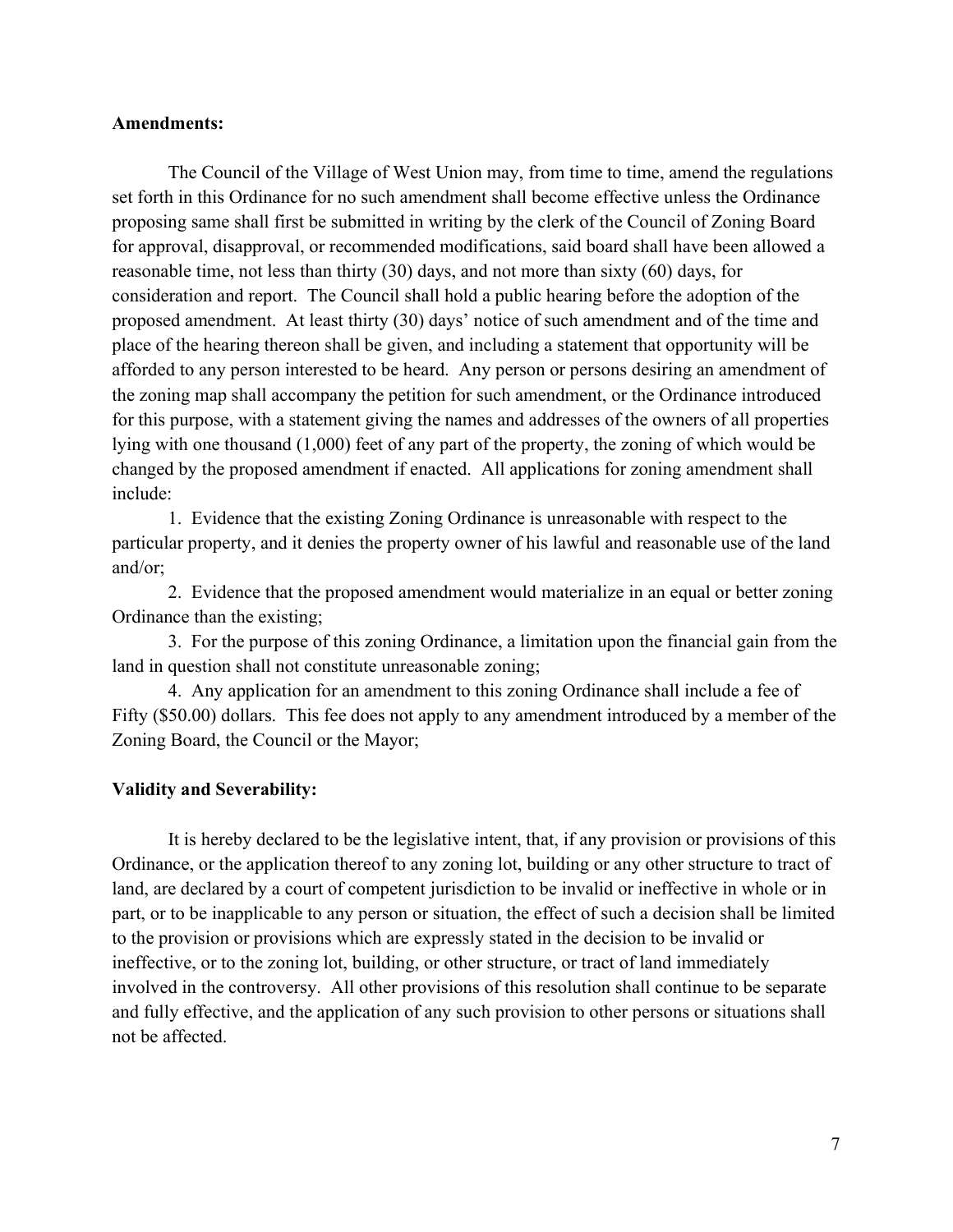## CHAPTER ONE: LIVING WITHOUT NUISANCE IN THE VILLAGE OF WEST UNION, OHIO

#### SECTION I: GENERAL NUISANCE DEFINED:

It shall be deemed to be a nuisance, and therefore, unlawful for any person to commit on a continual basis any one or more of the following acts:

- 1. Any conduct which interferes with another's free use and comfortable enjoyment of their property;
- 2. Any conduct which is offensive or noxious to a reasonable person or that works harm, inconvenience or damage to others with respect to their health, comfort or safety;
- 3. The use of one's property so as to create or cause a detrimental effect on the property of others with respect to property value or economic depreciation.
- 4. Any real property that is structurally unsafe, unsanitary or not provided with adequate safe egress; that constitutes a fire hazard, is otherwise dangerous to human life, or is otherwise no longer fit and habitable; or that in relation to its existing use, constitutes a hazard to public health, welfare or safety by reason of inadequate maintenance, dilapidation, obsolescence or abandonment:

#### SECTION 1: SAFETY AS A GENERAL CONCERN: (replacing ORD # 2004-6)

It shall be deemed to be in the best interest of the residents of the Village to be assured that the existence of real property and buildings constructed upon private properties within the boundaries of West Union, Ohio are safe and free of nuisance as previously defined above.

- 1. In the event that any real property or any buildings constructed upon private properties within the boundaries of West Union, Ohio is deemed a nuisance as defined above, the Village shall give written notice to the owner of said real property requiring the nuisance to be corrected and/or abated to the satisfaction and sole discretion of the Village within thirty (30) days of receipt of the notice.
- 2. In the event the owner of the real property fails to correct and/or abate the nuisance within thirty (30) days of receipt of the first notice that a nuisance exists, the Village shall give notice by **certified mail** to the owner of record of its' intention with respect to removal or repair of the nuisance; unsecure, unsafe or structurally defective building or other structures, at least thirty (30) days prior to action by the Village.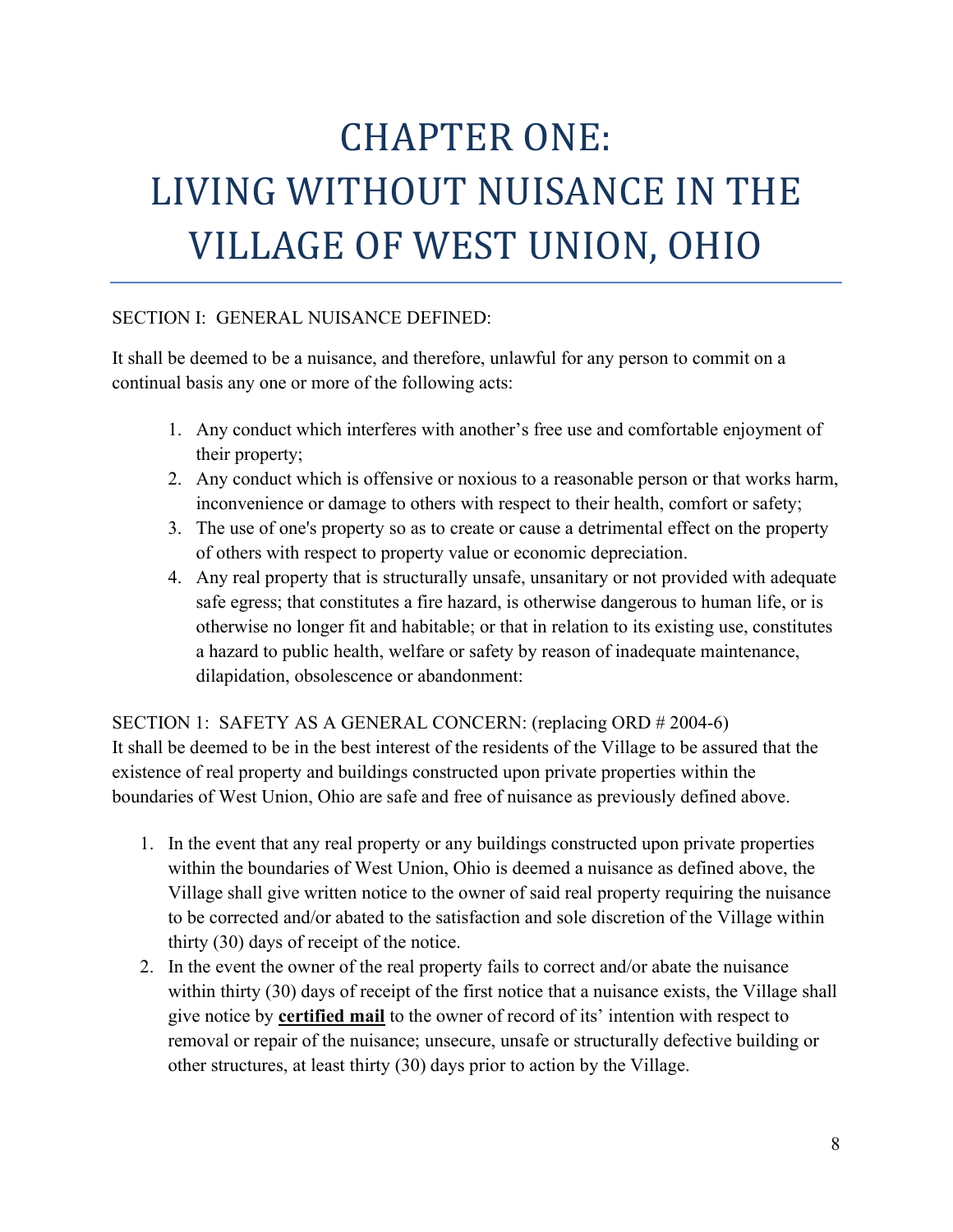- 3. In the event that the nuisance is not corrected or abated to the satisfaction and sole discretion of the Village within thirty (30) days after the certified mail notice to the legal holder of the property on which such building(s) is located, the Village may correct and abate the nuisance.
- 4. Should the Village be forced to abate/cure the nuisance, they shall collect the total cost of removing, repairing, or securing any unsecure, unsafe, structurally defective, abandoned, deserted or open and vacant buildings or other structures. As used in this ordinance, the total costs means any cost incurred due to the use of employees, materials, or equipment of the Village and costs arising out of the contracts for labor, materials or equipment and costs of service of notice upon the legal owner/holders of said property.
- 5. The Village shall collect the total cost of removing, repairing, or securing any unsecure, unsafe, structurally defective, abandoned, deserted or open and vacant buildings or other structures by any of the following methods:
	- a. The Village will bill the land owner directly with the total cost(s) of the required action to be paid directly to the Village within a reasonable period of time.
	- b. Should the landowner not pay the bill for these total costs, the Village Clerk/Treasurer will work together to certify the total costs, together with proper description of the lands, to the Adams County Auditor who shall place the total costs upon the taxes of the land owner.
	- c. The Village may commence a civil action to recover the total costs from the owner.

#### SECTION II. SPECIFIC NUISANCES ENUMERATED:

- A. Offensive Smells: Any business or premises which emits or causes the emission of offensive odors which taint the air, render it unwholesome or make the air unsafe to the surrounding environment is hereby declared to be a nuisance and shall be unlawful for any person to permit any such nuisance to remain or exist upon any property under his control.
- B. Pollution: It shall be a nuisance and, therefore, unlawful for any person to cause to be polluted the atmosphere, any waterway, stream, lake, pond, storm sewer or ground so as to render unsanitary, unsafe or dangerous to the health and well-being of any person or animal, fish or fowl coming in contact with said polluted air, water or ground within the village.

"Polluted", as used herein, shall mean the presence of one or more contaminants in sufficient quantities of such characteristics and duration as to be injurious to human, plant or animal life, to health or to property or to unreasonably interfere with enjoyment of life or property.

C. Stagnant Water: It shall be a nuisance and, therefore, unlawful for any person to create or allow stagnant water to accumulate. The term "stagnant water" or "standing water" shall mean any accumulation of water including, but not limited to, ponds, drainage ditches,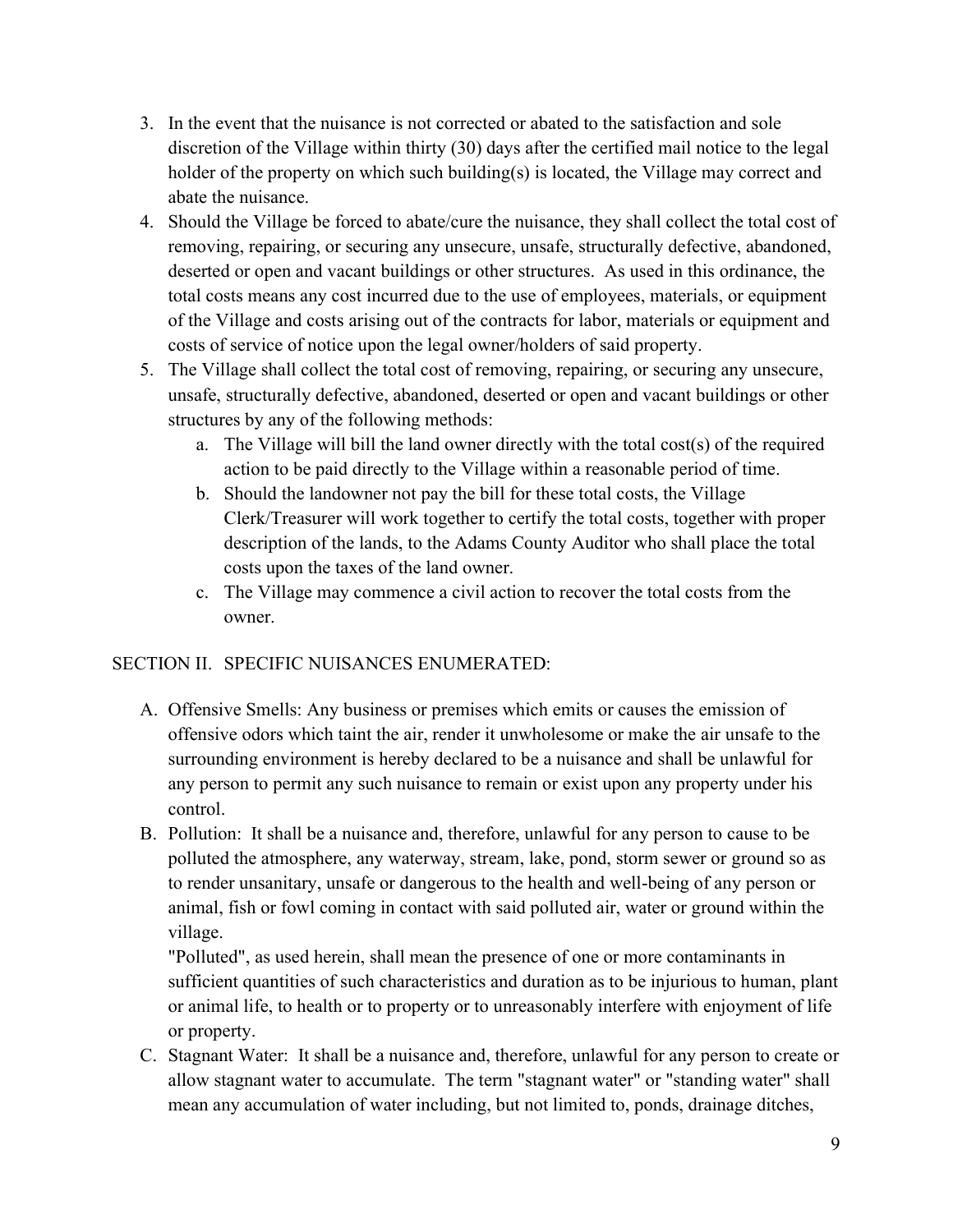basins or low surface level areas in which water is likely to accumulate and not drain freely, which stagnant or standing water is likely to enhance or promote the breeding of mosquitoes or other annoying insects or which is generally unhealthy or unsafe.

- 1. Rain Barrels: It is hereby declared a nuisance to locate or permit a rain barrel to be uncovered. Rain barrels shall be constructed and maintained to prevent the breeding of mosquitoes and other insects which commonly breed in stagnant water.
- 2. The Village Administrator is directed to abate such nuisance by any means deemed necessary so as to prevent the breeding of mosquitoes and other annoying insects. The Village Administrator is further directed to contact any agency to effectuate the provisions of this subsection.
- D. Ground Feeding: It shall be unlawful for any person to knowingly or intentionally leave unused animal food or food waste outdoors to accumulate and become foul, putrid, and offensive in odor, or become an attractant to rodents, nuisance birds, wild animals, vermin or insects.
- E. Dense Smoke: It shall be unlawful to cause or permit the emission of dense smoke from any fire, chimney, engine, oil burner or any other agency in the village so as to cause annoyance or discomfort to the residents thereof. The Village of West Union will enforce any and all open burn restrictions per the Ohio Revised Code 1503.18 and Ohio Administrative Code 3745.19.
- F. Noise disturbances: It is unlawful for any person to make, continue, or cause to be made or continued, or permit, any noise disturbance which is defined as:
	- 1. Endangers or injures the safety or health of humans or animals; or
	- 2. Annoys or disturbs a reasonable person of normal sensitivities; or
	- 3. Endangers or injures personal or real property.

#### SECTION III: FAILURE TO COMPLY – GENERAL NUISANCE:

Unless otherwise specified, Village residents who are non-compliant with the provisions of this Ordinance shall receive a verbal warning which is to provide notice to the resident that they are in violation of the Village ordinance. Failure to comply with the Village ordinance will result in a written warning providing the resident with no less than five (5) calendar days to remedy the situation.

#### A. Administrative Fees:

In addition to being subject to such penalties as set forth in this ordinance, any person, firm or corporation violating the provisions of this ordinance shall be subject to the payment of an administrative fee for services including monitoring, inspections, correspondence, lien preparation and such other expenses incurred by the Village. Administrative fees are cumulative and are set as follows: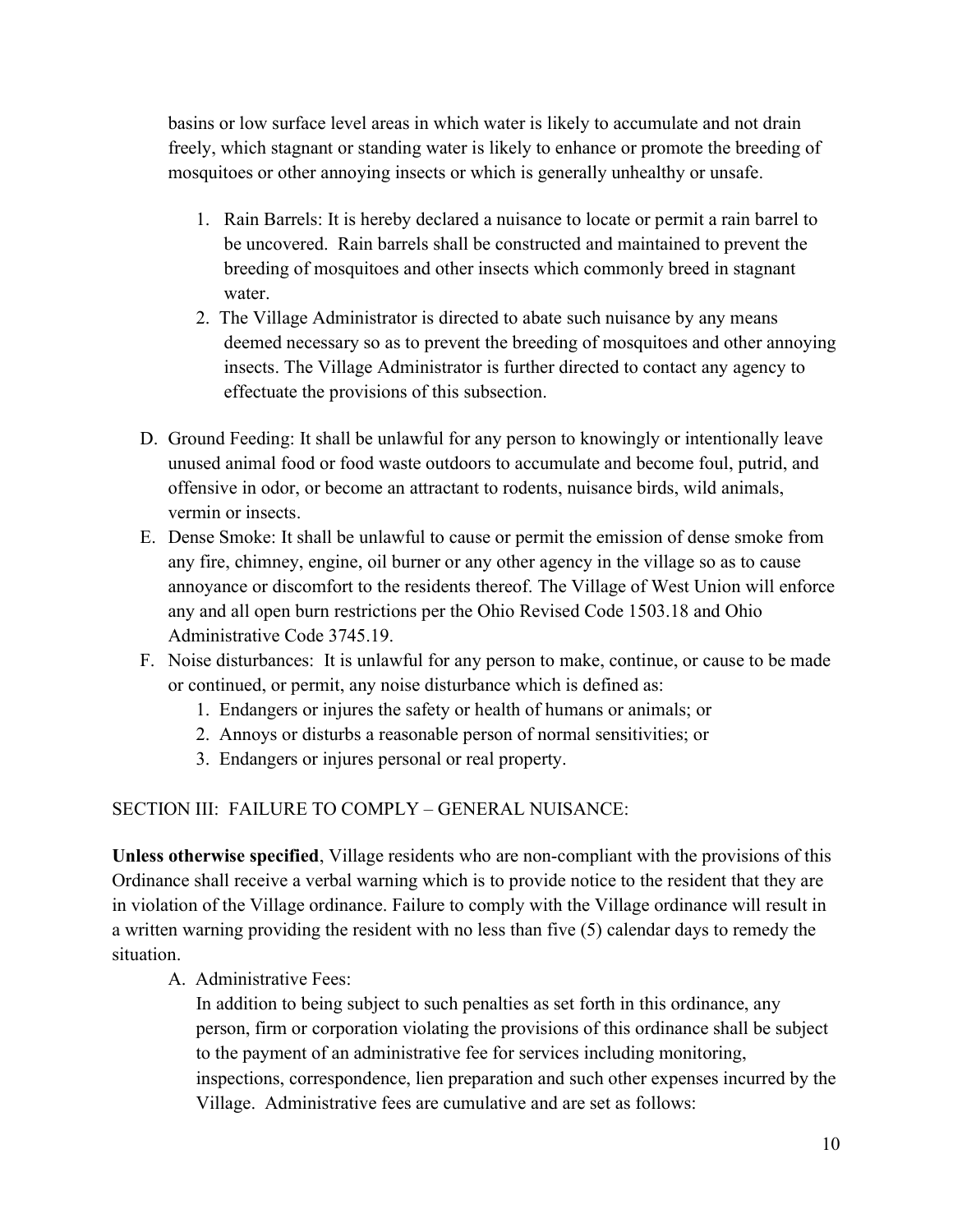- 1. First time offense: Fifty dollars (\$50.00).
- 2. Second offense within the same calendar year: One hundred dollars (\$100)
- 3. Third offense within the same calendar year: Two hundred fifty (\$250)
- 4. The fourth and/or additional offenses within the same calendar year for every offense: Five hundred dollars (\$500.00).
- B. Penalties:

Any person violating the provisions of this ordinance shall be subject to a fine of not less than fifty dollars (\$50.00) nor more than five hundred dollars (\$500.00) for each offense, and a separate offense shall be deemed committed on each day on which a violation occurs or continues to exist. In addition to any such penalty, the Village may initiate such injunctive relief as is necessary in the Municipal or Common Pleas Courts of Adams County, including the issuance of a temporary restraining order and preliminary injunction, in order to abate any such nuisance as is set forth in this ordinance.

#### SECTION IV: SPECIFIC NUISANCES - LAWN CARE & PROPERTY MAINTENANCE: REPLACING & RESCENDING 2001-10, 2004-7, 2006-9, 2009-15, 2010-6, 2011- 17 AND 2014-6

Intent and Purpose is to control and regulate lawn care and property maintenance in the Village of West Union, Ohio.

#### A. Definitions:

- 1. The term "Lawn care" means the cutting, mowing and trimming of the residence.
- 2. The term "Property Owner" is defined as the individual, couple, association, partnership or other entity that is listed as the land owner with the records of Adams County, Ohio regardless of land installment contract, commercial lease or rental agreement.
- 3. The term "Vacant" shall refer to those lots without buildings, sheds or other improvements.
- 4. The term "Litter" includes any garbage, waste, rubbish, ashes, cans, bottles, wires, cartons, boxes, automobiles parts, tires, wagons, furniture, scraps, glass, oils, and anything else of unsanitary or unsightly nature.
- 5. "Yard waste", as herein defined, shall mean accumulations of grass or shrubbery cuttings, leaves, tree limbs and other materials accumulated as the result of the maintenance of lawns, shrubbery, vines and trees.
- B. Required Lawn Care:
	- 1. Each Village resident must ensure that their grass is below eight (8) inches at any time, save and except any land that is maintained for gardening purposes.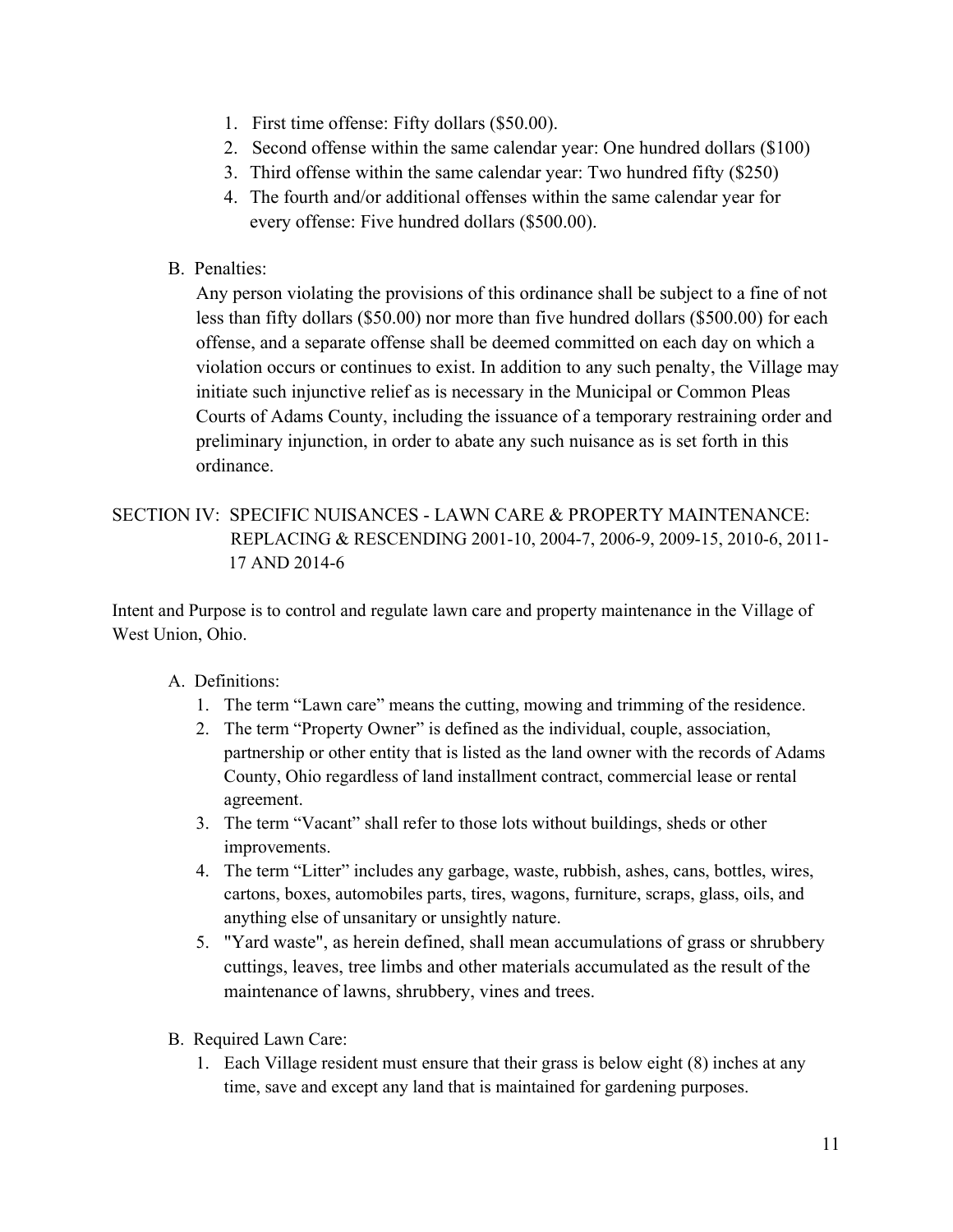- 2. Each Village resident must keep their property free and clear from all noxious weeds and rank vegetation.
- 3. All landlords, lessors, grantors are hereby put on notice that they are responsible for compliance for their property, regardless of occupation.
- C. Notice to Cut:
	- 1. When the Village Administrator or designated agent determines that such violations have occurred, he/she shall notify in writing of the violation. This is considered a written warning.
	- 2. If the address of the owner or other person having charge of the land is unknown, it is sufficient to publish the notice once in a newspaper of general circulation in the Village.

#### SECTION V: SPECIFIC NUISANCES JUNK & INOPERABLE VEHICLES: (To replace & rescind Village Ordinance 2009-16 which rescinded Village Ordinance 2004-8)

Intent and purpose is to protect the best interests of the residents of the Village of West Union, Ohio by banning the storage of junk and inoperative motor vehicles and/or parts upon properties located within the boundaries of the Village.

- A. Definitions:
	- 1. The term "junk" shall mean any and all waste matter, whether reusable or not, which is offensive to the general public health, safety or to the aesthetics of the neighborhood, and which is specifically intended to include, but not be limited to, scrapped-out, wrecked and/or abandoned vehicles, trucks, tractors, machinery of any kind, or any parts thereof; freezers, refrigerators, stoves, mechanical equipment, washing machines, dryers, trailers, campers, mobile homes, buses and boats.
	- 2. The term "inoperative motor vehicle" shall mean any motor driven vehicle that cannot physically and lawfully, under its own power, be operated upon the public highways of the Village of West Union, and/or the highways and byways of the State of Ohio. Further, the term "inoperative motor vehicle" shall include any motor vehicle in such inoperative condition that it has been unused for thirty (30) or more consecutive days.
- B. No person shall store junk upon property located within the Village of West Union, where such storage is not specifically authorized. Further, no person shall store or place an inoperative motor vehicle upon any property or allow such a vehicle to remain upon any property, except to the extent that such vehicle is stored, placed or housed within a building where it will not be visible from the street or other private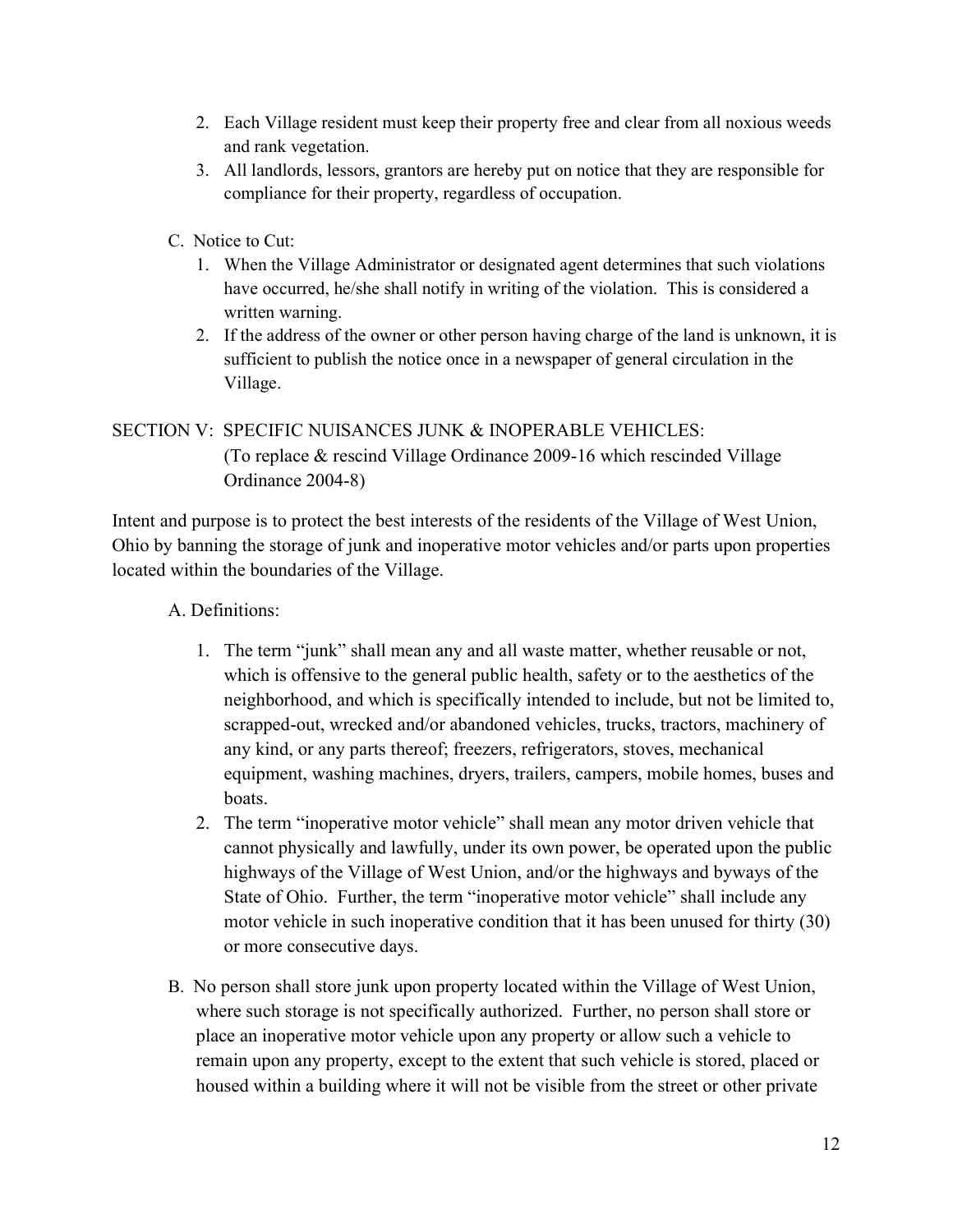property or is stored in connection with a used car-junk area which is lawfully established pursuant to the regulations of the Village and/or the statutes of the State of Ohio.

- C. Any property owner or occupant of any property within the Village of West Union, who allows storage of junk or abandoned motor vehicles upon property, owned or occupied by him/her in violation of this ordinance, shall be guilty of a minor misdemeanor on a first offense. If the offender previously has been convicted of or pleads guilty to one violation of this section, whoever violates this section is guilty of a misdemeanor of the fourth degree. If the offender previously has been convicted of or pleads guilty to two or more violations of this section, whoever violates this section is guilty of a misdemeanor of the third degree.
- D. Whoever neglects to remedy the nuisance or remove such junk or inoperable motor vehicle thirty (30) days after notice thereof by the Village of West Union, for each twenty-four (24) hours thereafter shall be subject to a like penalty of one hundred dollars (\$100.00).

#### SECTION VI: SPECIFIC NUISANCES: KEEPING OF ANIMALS: (Replacing & rescinding Village Ordinance 2014-5)

It is the intent and purpose of the Village of West Union, Ohio to regulate any keeping of animals to minimize any nuisance to the residents of the Village.

- A. No person shall keep any pig, cow, goat, poultry, fowl, sheep or any other farm animals, three or more dogs at least three months of age, or three or more cats at three months of age, within the corporation limits or harbor any animals so as to create noxious or offensive odors or unsanitary conditions which are a menace to the health, comfort or safety of the public.
- B. No person, being the owner of any animal, harboring or having charge or control of the same, shall permit such animal to run unfettered in any street, lane, alley, market place or public ground of the municipality or permit such animal to go upon or enter any other private yard, lot or enclosure, without consent of the owner of such yard, lot or enclosure.
- C. No owner of any animal shall keep or maintain such animal in the Village unless it has been vaccinated by a licensed veterinarian with anti-rabies vaccine within three (3) months of owning, harboring or having control over said animal. Upon receipt of such vaccine, the animal shall receive and wear a tag upon its collar indicating the date and the fact that such anti-rabies vaccine has been administered.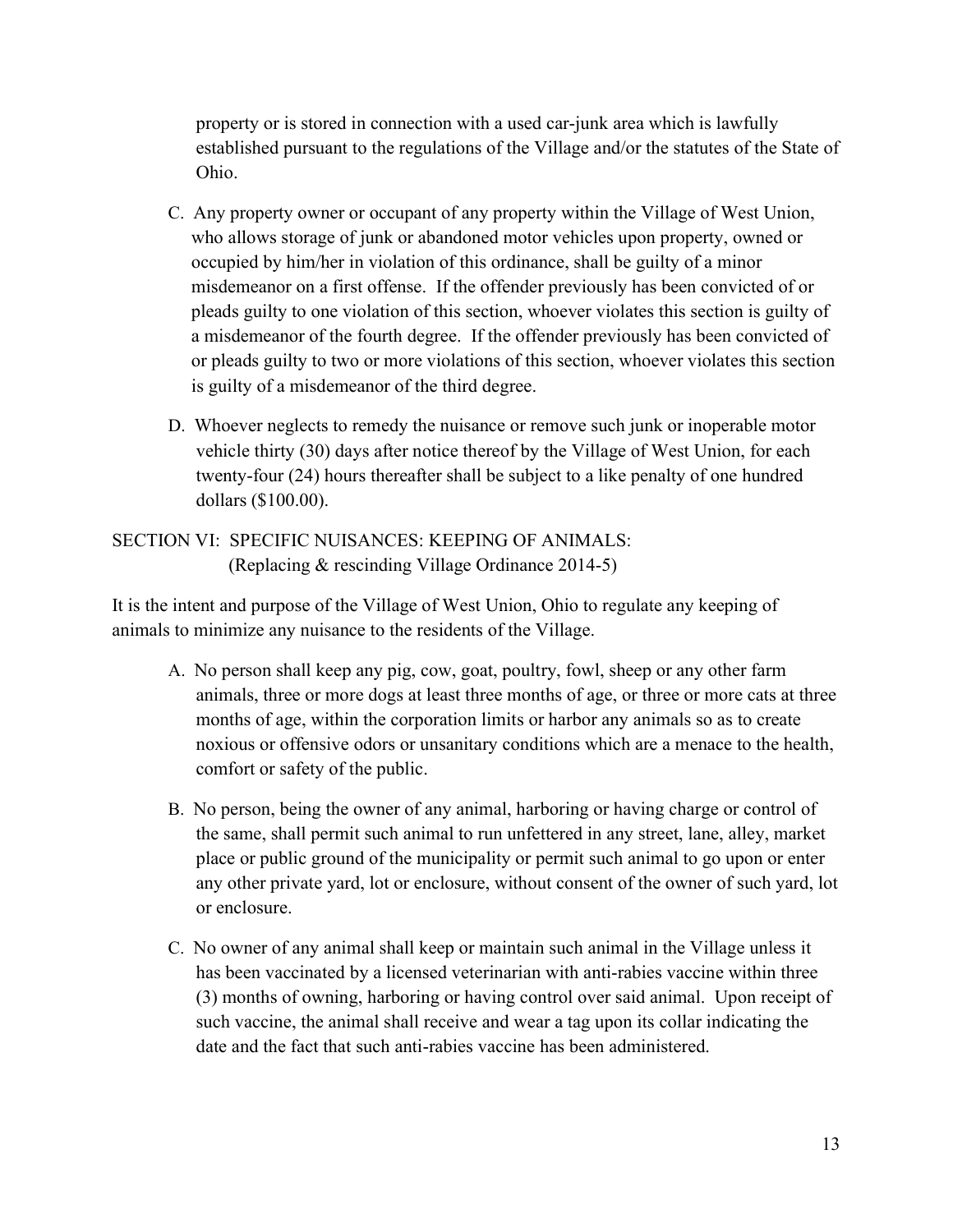D. No person shall keep or harbor any dog within the municipality which by frequent and habitual barking, howling or yelping, creates reasonably loud and disturbing noises of such a character, intensity and duration as to disturb the peace, quiet and good order of the municipality any person who shall allow any dog habitually to remain, be lodged or fed within any dwelling, building, yard or enclosure, which he occupies or owns shall be considered as harboring such dog.

#### SECTION VII: DOG TAGS:

- A. No owner of a dog shall fail to require the dog to wear at all items, a valid tag issued in connection with a certificate of registration. A dog's failure at any time to wear a valid tag shall be prima facie evidence of a lack of registration and shall subject any dog found not wearing such tag to impoundment.
- B. Whoever violates this section will be charged with a minor misdemeanor and be fined not less than \$100.00 or more than \$250.00 per offense.

#### SECTION VIII: ANIMAL BITES; REPORTS AND QUARANTINE:

- A. Whenever any animal shall bite any person, the county health department may order such animal quarantined for a period extending not longer than ten (10) days from the time of the biting. The Village will assist and comply with requirements of the Ohio Revised Code regarding said action.
- B. Whoever violates this section may be subject to further criminal charges, as directed by the Ohio Revised Code.

#### SECTION IX: VICIOUS ANIMALS:

- A. No person shall keep or harbor any vicious animal within the Municipality. For purposes of this section, "Vicious Animal" means any animal which has a propensity or tendency to attack or cause injury by biting or otherwise, to any person or other domestic animal, absent provocation.
- B. In addition to other penalties, the Municipal Court may order the owner or person in custody or possession of any animal which has been deemed to be a vicious animal and constitutes a serious threat to the health or safety of the public, to remove such animal from the Village. The West Union Police Department will assist and cooperate to comply with the order and may cause the animal to be impounded or destroyed.

#### SECTION X: WILD, DANGEROUS OR UNDOMESTICATED ANIMALS PROHIBITED:

 A. No person shall harbor, maintain or possess a wild, dangerous or undomesticated animal within the Village limits.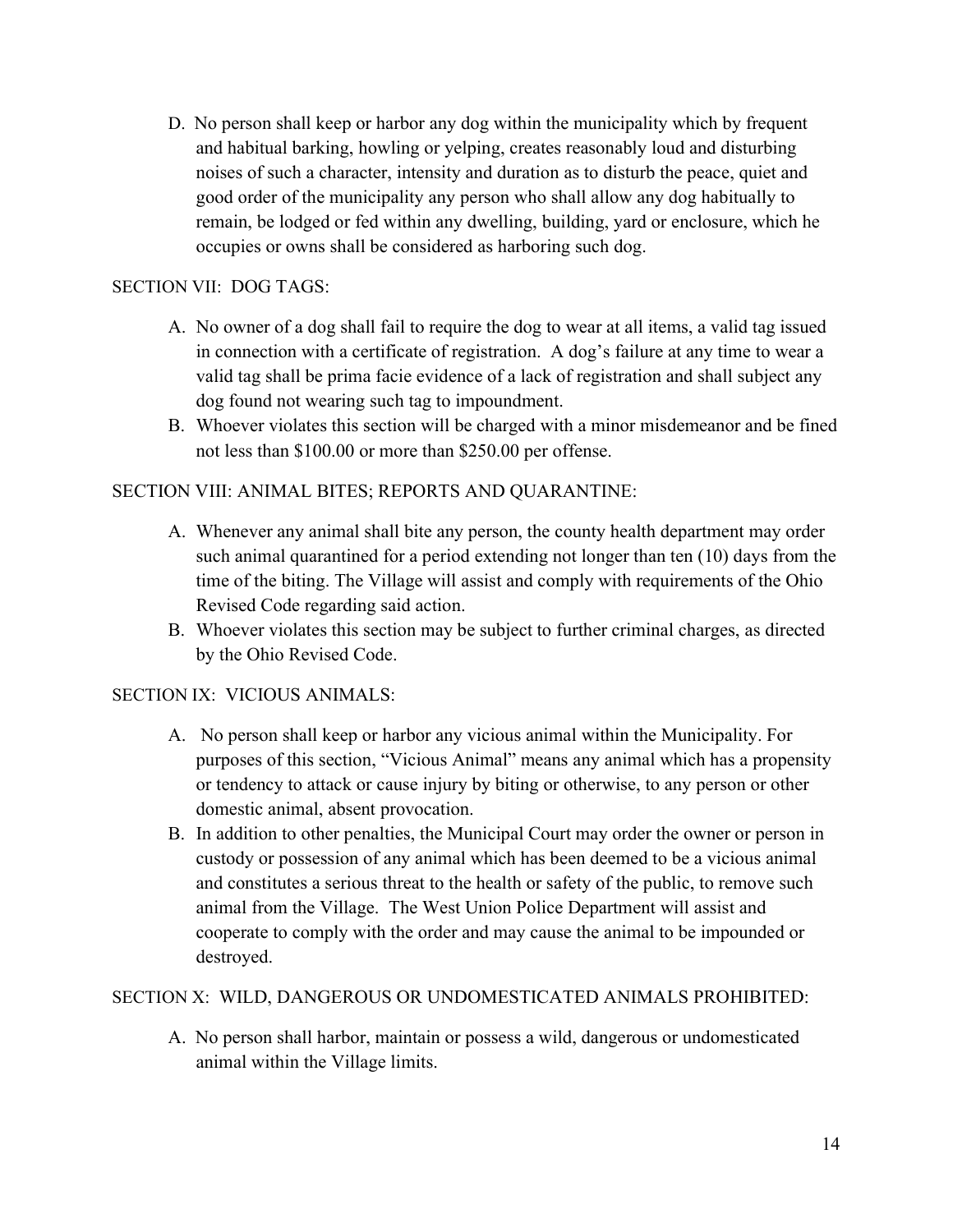- B. A "wild, dangerous or undomesticated animal" is an animal whose natural habitat is the wilderness and which, when maintained in human society, is usually confined to a park, zoo or exotic animal park and which:
	- 1. Is poisonous or venomous snake or a snake that is a constrictor; or
	- 2. Is an omnivorous or carnivorous animal considered to be a predator in its natural habitat; or
	- 3. Is an animal which, by reason of its size, strength or appetite, if unrestrained or free within the Village, could cause peril to children, adults, pets, domesticated animals, buildings, landscaping or personal property; or
	- 4. Is an animal which makes noise with sufficient frequency and volume as to constitute a nuisance to persons in the vicinity of such animal; or
	- 5. Is an animal which emits such offensive odors as to constitute a nuisance to persons in the vicinity of such animal.

#### SECTION XI: FAILURE TO COMPLY- SPECIFIC NUISANCES:

- A. Lawn Care & Maintenance:
	- 1. Failure to comply with the written warning of said violation within five (5) days shall result in a citation for failure to comply which carries a fine of \$50.00.
	- 2. Additionally, the result of this failure to comply shall result in the Village of West Union entering said property and curing the non-compliance at the expense of the land owner.
	- 3. Said expense shall be calculated at the hourly rate of \$75.00 per employee and will be billed to the landowner within thirty (30) days of the completion of said work.
	- 4. The fine and the associated bill shall be paid to the Village Clerk of West Union within fifteen (15) days of said bill; failure to pay the bill shall result in the balance owed shall be transferred to the taxes associated with property owner of record.
	- 5. Specifically, the Village shall make a written return to the County Auditor of their action with a statement of the charges for their services, the amount paid for labor, the fees and a proper description of the premises. These amounts, when allowed, shall be entered upon the tax duplicate and act as a lien upon such lands from and after the date of entry and be collected as other taxes and returned to the municipality with the general fund.
- B. Additional notices and violations:
	- 1. Only one notice per calendar year is required for a lot or parcel. If, after a notice has been served in accordance with this section, the Village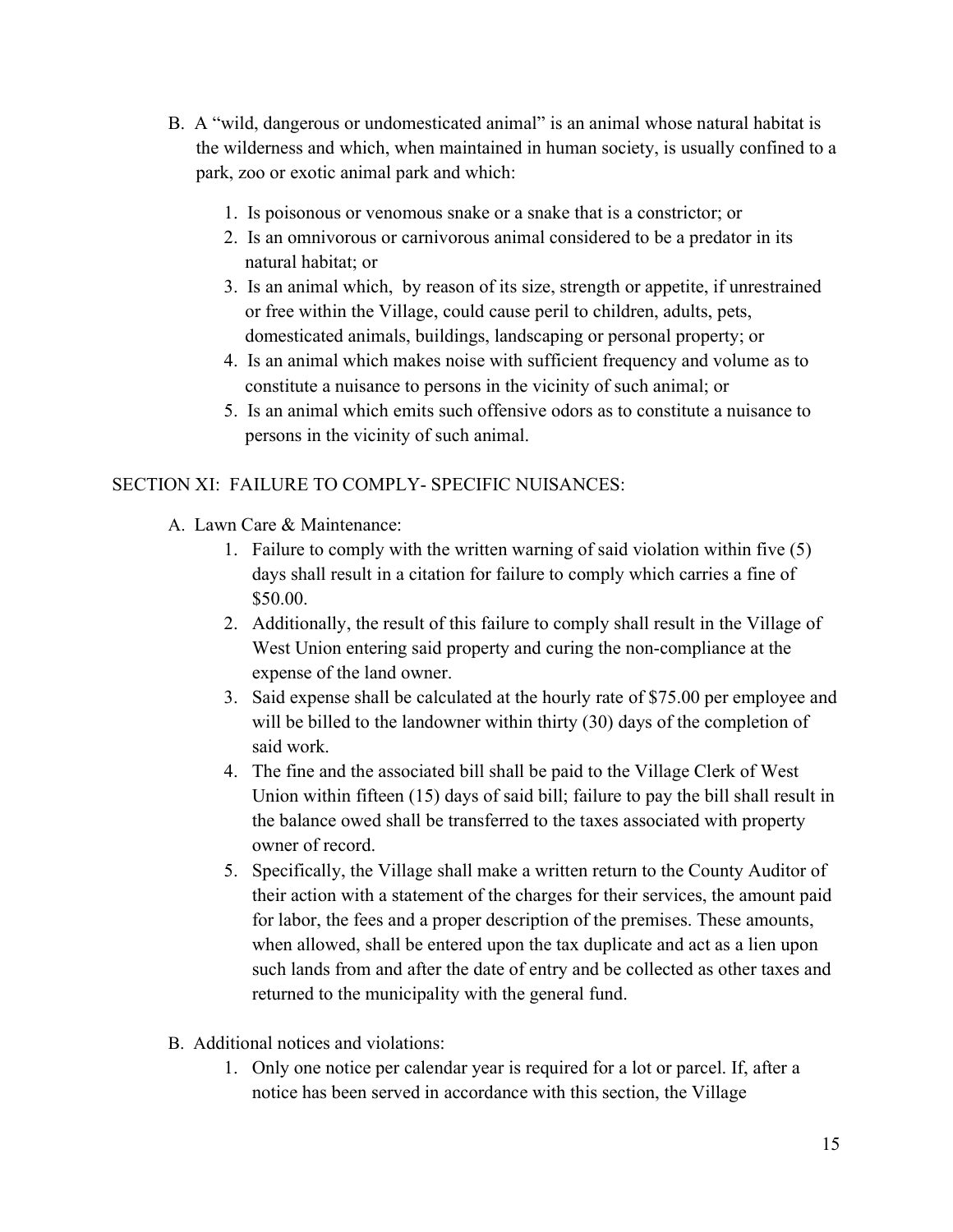Administrator, or his/her designated agent, determines that a subsequent violation has occurred, the Municipality may proceed with the remedy set forth without further notice.

- 2. Each time the Village has to remedy said violations will result in a \$50.00 fine and associated expenses being billed.
- 3. Continued violations may lead to criminal charges under the Ohio Revised Code.
- C. Other penalties & Fees:
	- 1. Administrative Fees:

In addition to being subject to such penalties as set forth any person, firm or corporation violating the provisions of this ordinance shall be subject to the payment of an administrative fee for services including monitoring, inspections, correspondence, lien preparation and such other expenses incurred by the Village, which administrative fees are as follows:

- a) First time offense: Fifty dollars (\$50.00).
- b) Second offense within the same calendar year: One hundred dollars (\$100)
- c) Third offense within the same calendar year: Two hundred fifty (\$250)
- d) The fourth and/or additional offenses within the same calendar year for
- e) each such offense: Five hundred dollars (\$500.00).

#### D. Penalties:

Any person violating the provisions of this ordinance shall be subject to a fine of not less than fifty dollars (\$50.00) nor more than five hundred dollars (\$500.00) for each offense. A separate offense shall be deemed committed on each day on which a violation occurs or continues to exist. In addition to any such penalty, the Village may initiate such injunctive relief as is necessary in the Municipal or Common Pleas Courts of Adams County, including the issuance of a temporary restraining order and preliminary injunction, in order to abate any such nuisance as is set forth in this ordinance.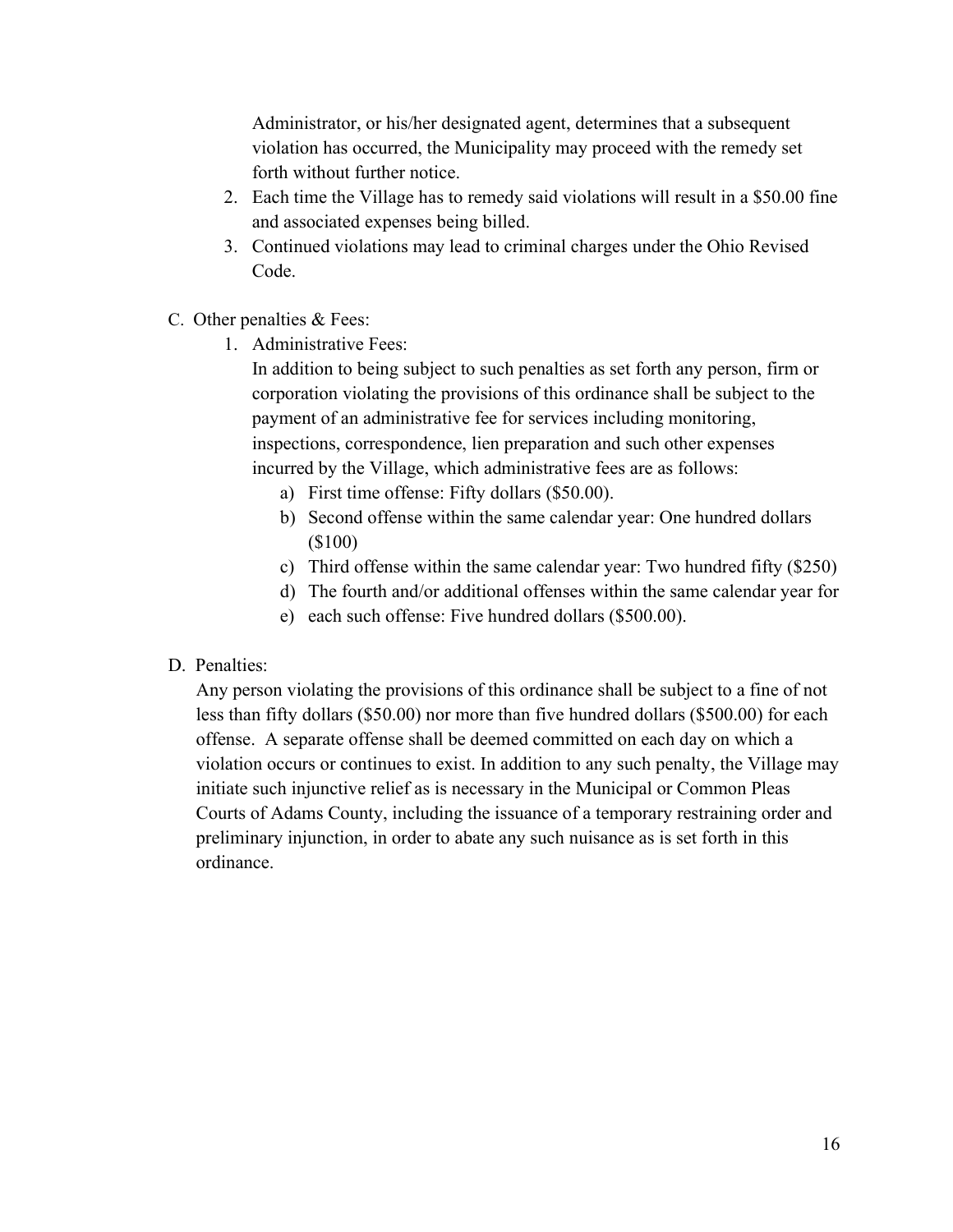### CHAPTER TWO: LIVING IN THE VILLAGE OF WEST UNION, OHIO

#### DRIVEWAYS and CULVERT/PIPING

SECTION I: DEFINITIONS:

For the purpose of this chapter, the following terms are defined:

Accessory Structure means a structure on the same lot with and or a nature customarily incidental and subordinate to the principal structure and that is not suitable for human habitation.

Building is any structure, either temporary or permanent, having a roof supported by columns or walls, and intended for the shelter or enclosure of persons, animals, chattels, or property of any kind.

Driveway means a roadway to provide access and egress primarily for the travel of vehicles between private property and the traveled portion of a public street, alley or other public thoroughfare.

Dwelling is a building or a portion thereof designed or used exclusively for residential occupancy, including single-family homes or multi-family homes, but not including hotels or motels.

Fence is any structure composed of wood, metal, stone, brick or other material erected to enclose, partially enclose, or divide any premises or parts of premises.

Flare means a gradual widening and upward and outward curve of a driveway.

Impervious Surface means a hard surfaced area that does not readily absorb or retain water, including but not limited to parking and driveway areas, sidewalks and pavement.

Lot is a parcel of occupied land, or to be occupied land by a main building or a group of such buildings and accessory buildings, or utilized for the principal use and uses accessory thereto,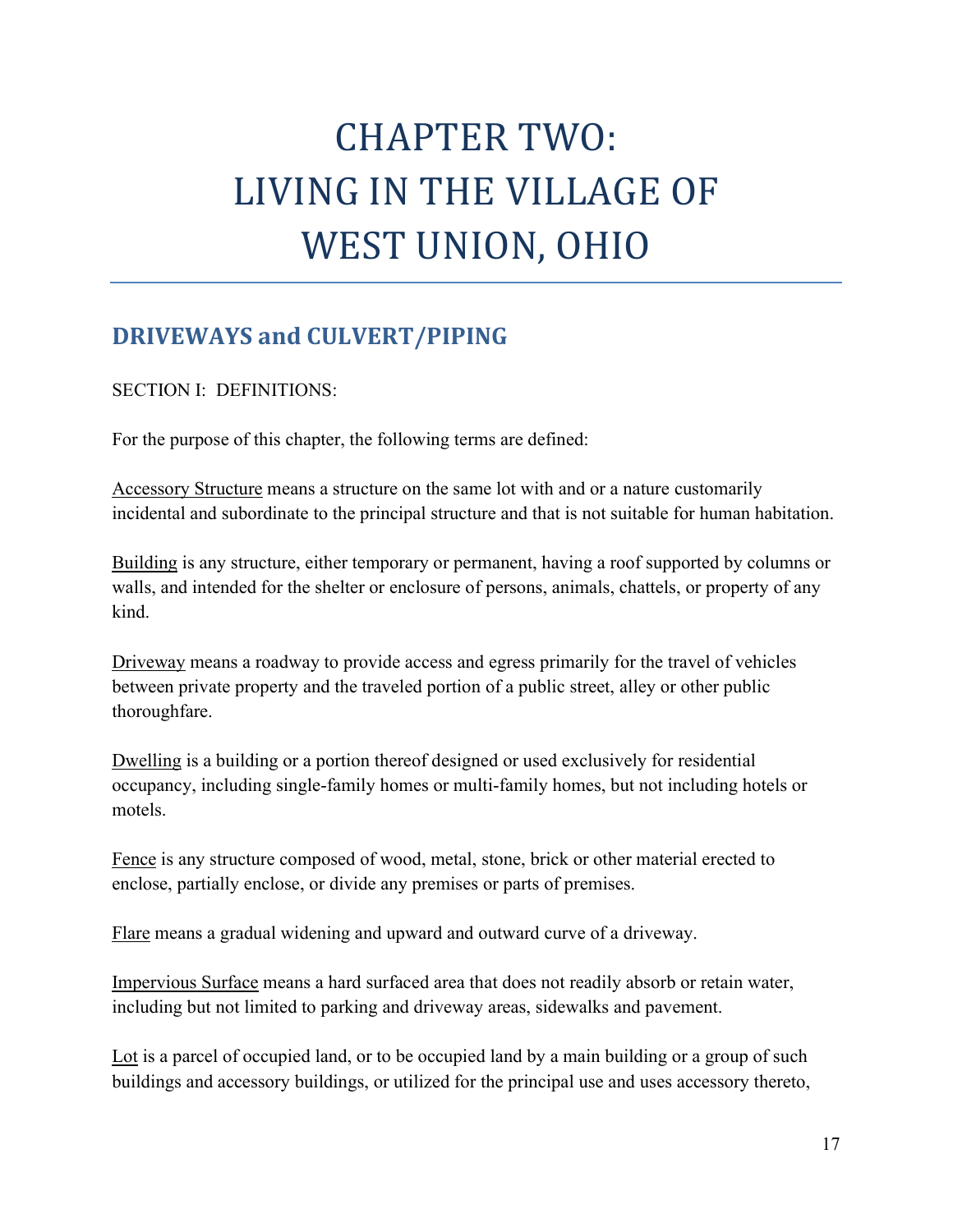together with such open spaces as are required under the provision of this Ordinance. A lot may be or may not be specifically designated as such on public records.

Lot area means the total horizontal area within the lot lines of the lot.

Lot coverage is the part or percent of the lot occupied by buildings, including accessory structures.

Lot depth is the horizontal distance between the front and rear lines, measured along the median between the side lot lines.

Lot interior is any lot other than a corner lot.

Lot lines are the lines bounding a lot as defined:

- A. Front lot lines: in the case of an interior lot, the front lot line is that line separating the lot from the street. In the case of a corner lot, or a double frontage lot, it is that line separating said lot from the street. This shall be designated as the front street in the plat and in the application for a certificate of compliance.
- B. Rear lot line: is that lot line opposite of the front lot line. In the case of a lot pointed to the rear, the rear lot line shall be imaginary line parallel to the front lot line, not less than ten (10) feet long lying farthest from the front lot line and wholly within the lot.
- C. Slide lot line: is any lot line other than the front lot line or rear lot line. A side lot line separating a lot from another lot or lots in an interior side lot line.

Lot width is the horizontal distance between the side lot lines, measured at the two points where the building line or setback intersects the side lot lines.

Maximum impervious surface ratio means the total area of the impervious surface divided by the net total lot – as in the ratio of the pavement to the yard.

Owner includes the legal or equitable owner, the person in whose name the property may be assessed for taxation on the tax duplicate, a tenant giving satisfactory guaranty that the assessment against the property signed for will be paid, or the board of education having the control of any school property.

Petitioner means the person who is applying for the permit.

Piping means storm drains or culverts intended to control the flow of water.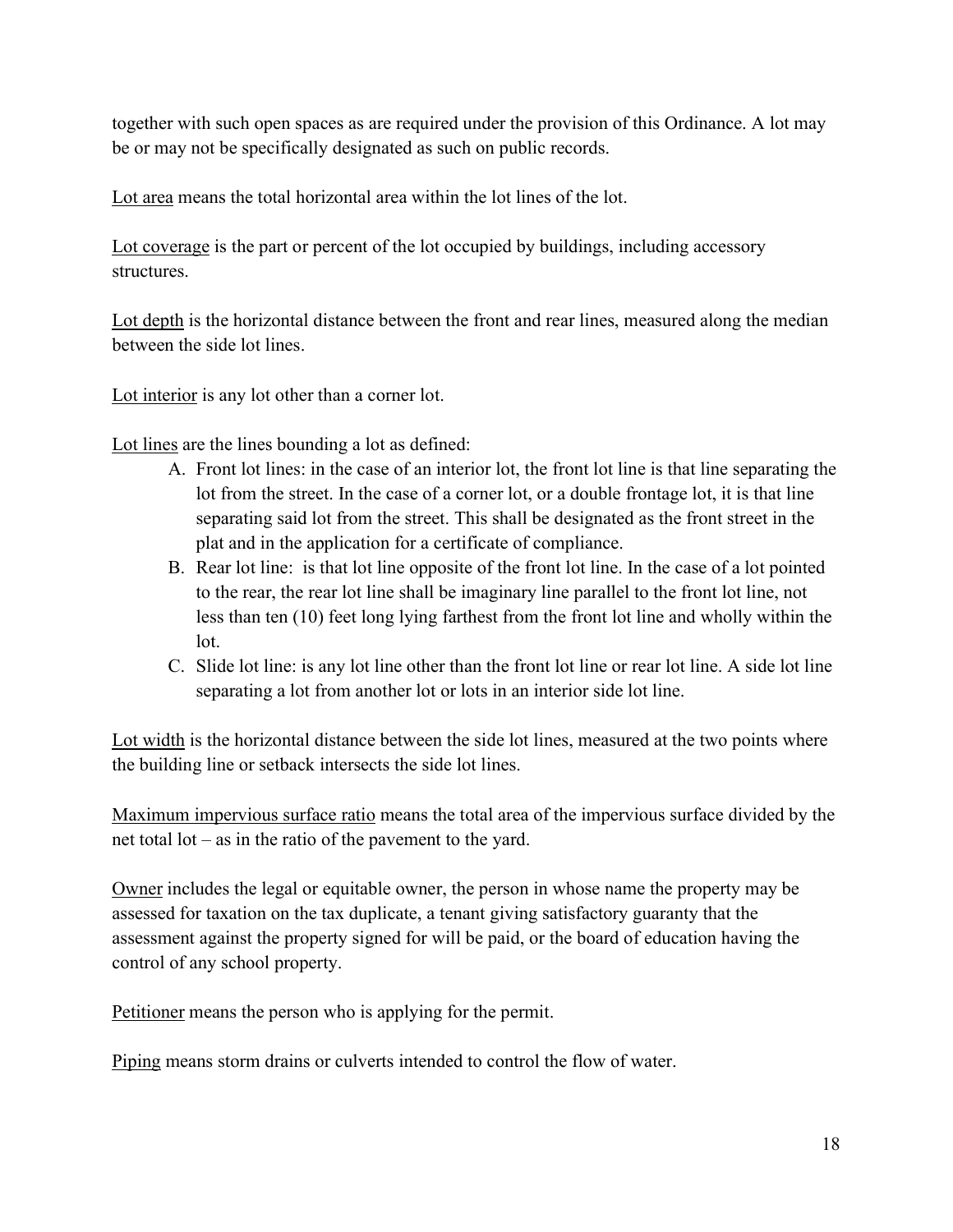Trench drain means a specific type of drain used for the rapid evacuation of surface water.

Thoroughfare means a road or path forming a route between two places.

Yard is the open spaces on the same lot with a main building, unoccupied and unobstructed from the ground upward except as otherwise provided and defined herein as:

- A. Front yard is an open space extending the full width of the lot, the depth of which is the minimum horizontal distance between the front lot line and the nearest line of the main building.
- B. Rear yard is an open space extending the full width of the depth of which is the minimum horizontal distance between the rear lot line and the nearest point of the main building.

#### SECTION II: DRIVEWAYS:

- A. No person shall construct any parking area, including access driveways and interior driveways, without having first obtained a permit.
- B. All such construction shall be done according to the Village specifications and the approval of the Village Administrator.
- C. Property owners are prohibited from installing parking areas on Village street right of-ways unless otherwise authorized by Village Administrator.

Section One: Application for permit to construct a driveway:

 A. Petitioners should request a driveway permit application from the Village Offices. A twenty-five dollar (\$25.00) application fee must be paid with the submission of the permit application.

Section Two: Approval by Village Administrator:

- A. The Village Administrator or designated agent shall timely evaluate the application for a driveway permit. No more than ten (10) business days shall lapse between the application date and a decision by the Village Administrator or designated agent.
- B. In reviewing an application to construct a driveway, the Village Administrator shall apply accepted principles of traffic safety and consider factors including but not limited to the quantity and quality of traffic, the existence of on-street parking, sight distance, adjacent land use, development of access away from arterial streets and onto side streets, anticipated development in the area, and speed limits.
- C. Once the Village Administrator approves the construction of a driveway, the Village Clerk shall issue said permit. Should the Village Administrator not approve the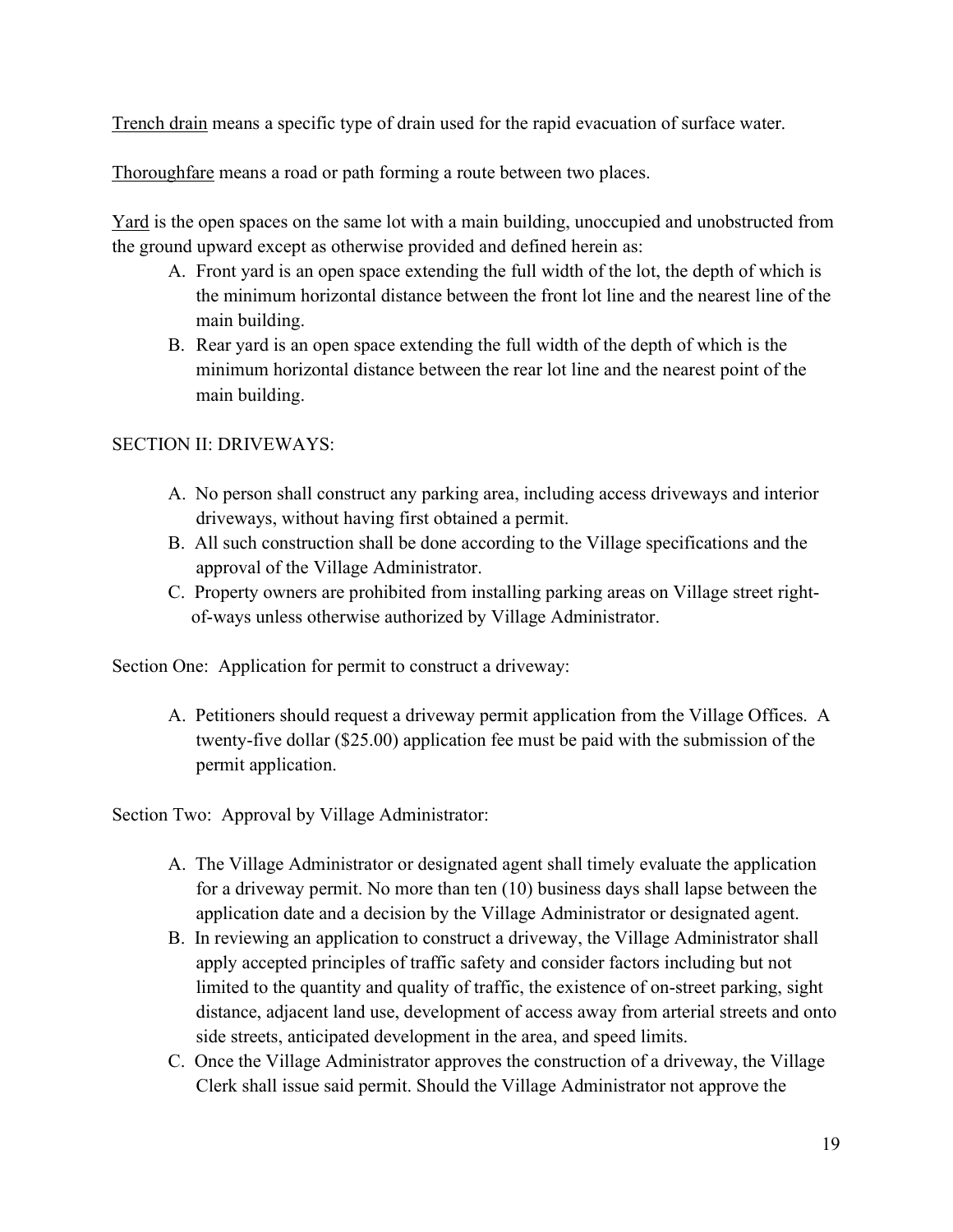application, the Village Clerk shall provide written notice to the Applicant that their application has been denied. Any questions regarding the denial should be directed to the Village Administrator.

Section Three: Required Driveway Specification:

- A. Absent an approved change as may be provided by the Village Administrator to cover special situations, all driveways and curbs constructed shall be of five inches (5") of concrete, or blacktop with a minimum compacted thickness of two inches (2") over a two inch (2") gravel base and shall be not less than twelve (12) feet and not more than twenty-four (24) feet in width, measured at the property line, and shall have a three foot (3) flare on each side of the point of joining with the traveled thoroughfare.
- B. The entire width of the opening shall be paved from the place of joining the thoroughfare to the property line of the petitioner. The place of joining will be determined by the type of curb.
- C. No existing curb shall be cut or removed without prior written approval of the Village Administrator.
- D. All flares shall be curbed to a vanishing point at the street side of the sidewalk, or if no sidewalk exists, to a point designated by the Village Administrator.
- E. The maximum impervious surface coverage in the front yard on residential parcels with a width of 70 feet or greater is 35%. On lots with a width of 50-69 feet, the maximum impervious surface coverage in the front yard is 40%. On irregular shaped lots with reduced frontage, the maximum impervious surface coverage in the front yard is 50%.
- F. No driveway shall be constructed within forty (40) feet of an intersecting street, or within thirty (30) feet of another such driveway, or less than one (1) foot from the petitioner's property line.

#### SECTION III: REQUIRED PIPING (CULVERTS & STORM DRAINS):

- A. Driveways shall include piping approved by the Village Administrator with the following specifications:
	- 1. The Driveway Pipe shall be of a material acceptable to the Village Administrator.
	- 2. The minimum diameter is 12 inches and the length of the pipe must be no less than 40 foot from the edge of the driveway on each side.
	- 3. The driveway pipe shall be set so that the inlet end is not so high as to block water flow in the ditch.
	- 4. The driveway pipe outlet shall not be lower than the ditch beyond the driveway.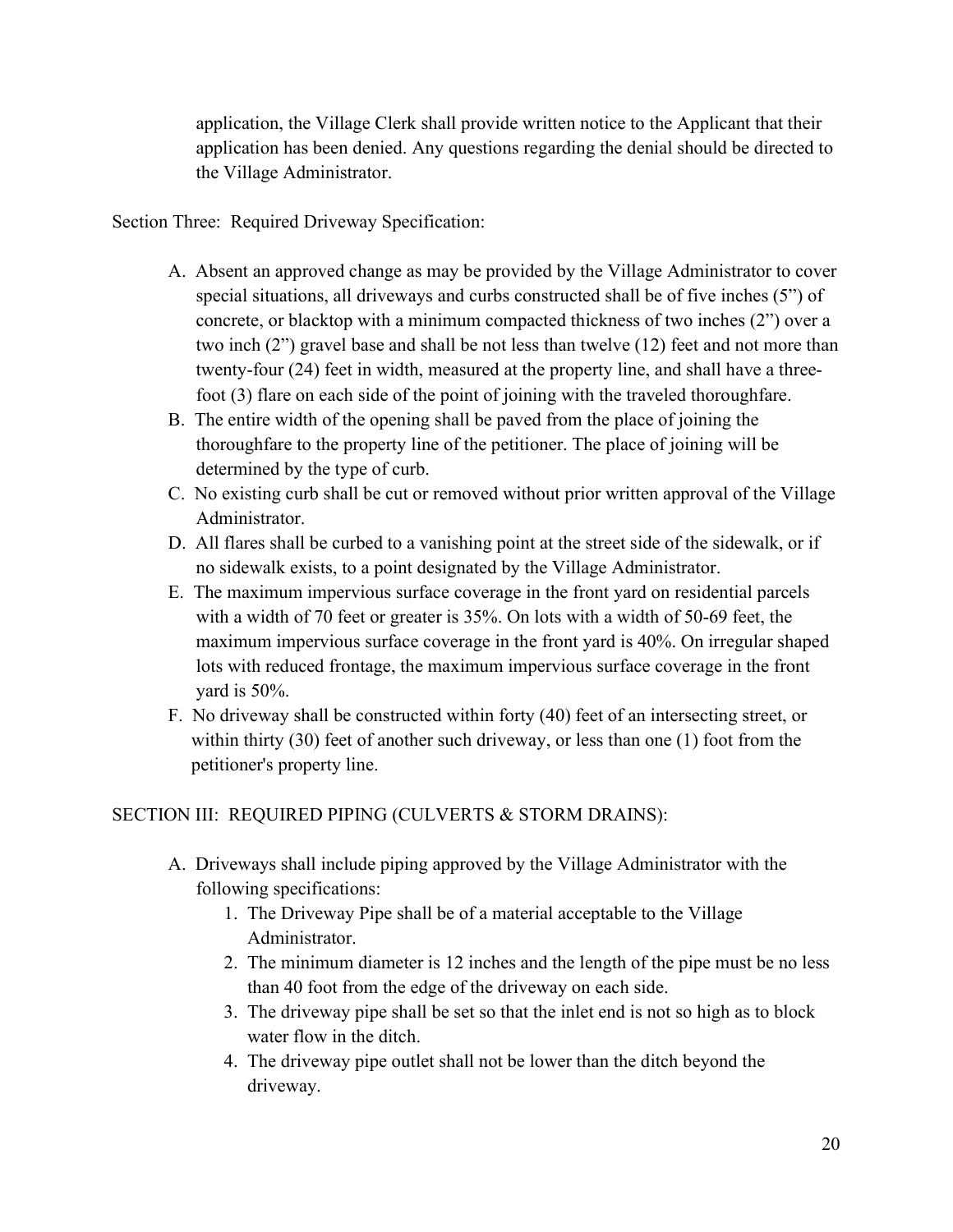- 5. Driveways with a positive slope shall install a trench drain to divert all storm water into the driveway culvert.
- B. Existing driveways must comply with all requirements previously stated. Assistance in replacing culverts/pipes may be available by contacting the Village Administrator.

#### PARKING

#### SECTION I: PROHIBITION AGAINST PARKING ON STREETS OR HIGHWAYS:

- A. Upon any streets or highway no person shall stop, park or leave standing any vehicle, whether attended or unattended, upon the paved or main traveled part of the street or highway if it is practicable to stop, park, or so leave such vehicle off the paved or main traveled part of said highway.
- B. In every event a clear and unobstructed portion of the street or highway opposite such standing vehicle shall be left for the free passage of other vehicles, and a clear view of such stopped vehicle shall be available from a distance of two hundred (200) feet in each direction upon such street or highway.
- C. This section does not apply to the driver of any vehicle which is disabled while on the paved or improved or main traveled portion of a street or highway in such manner and to such extent that it is impossible to avoid stopping and temporarily leaving the disabled vehicle in such position.

#### SECTION II: CONDITION WHEN MOTOR VEHICLE LEFT UNATTENDED:

- A. No person driving or in charge of a motor vehicle shall permit it to stand unattended without first stopping the engine, locking the ignition, removing the key from the ignition; effectively setting the parking brake, and, when the motor vehicle is standing upon any grade, turning the front wheels to the curb side of the street or highway.
- B. The requirements of this section relating to the stopping of the engine, locking of the ignition, and removing the key from the ignition of a motor vehicle shall not apply to an emergency vehicle or a public safety vehicle.

#### SECTION III: POLICE MAY REMOVE ILLEGALLY PARKED VEHICLE:

 A. Whenever any police officer finds a vehicle parking upon a street or highway in violation of any section of this ordinance or section 4511.66 of the Revised Code, such officer may move such vehicle, or require the driver or other person in charge of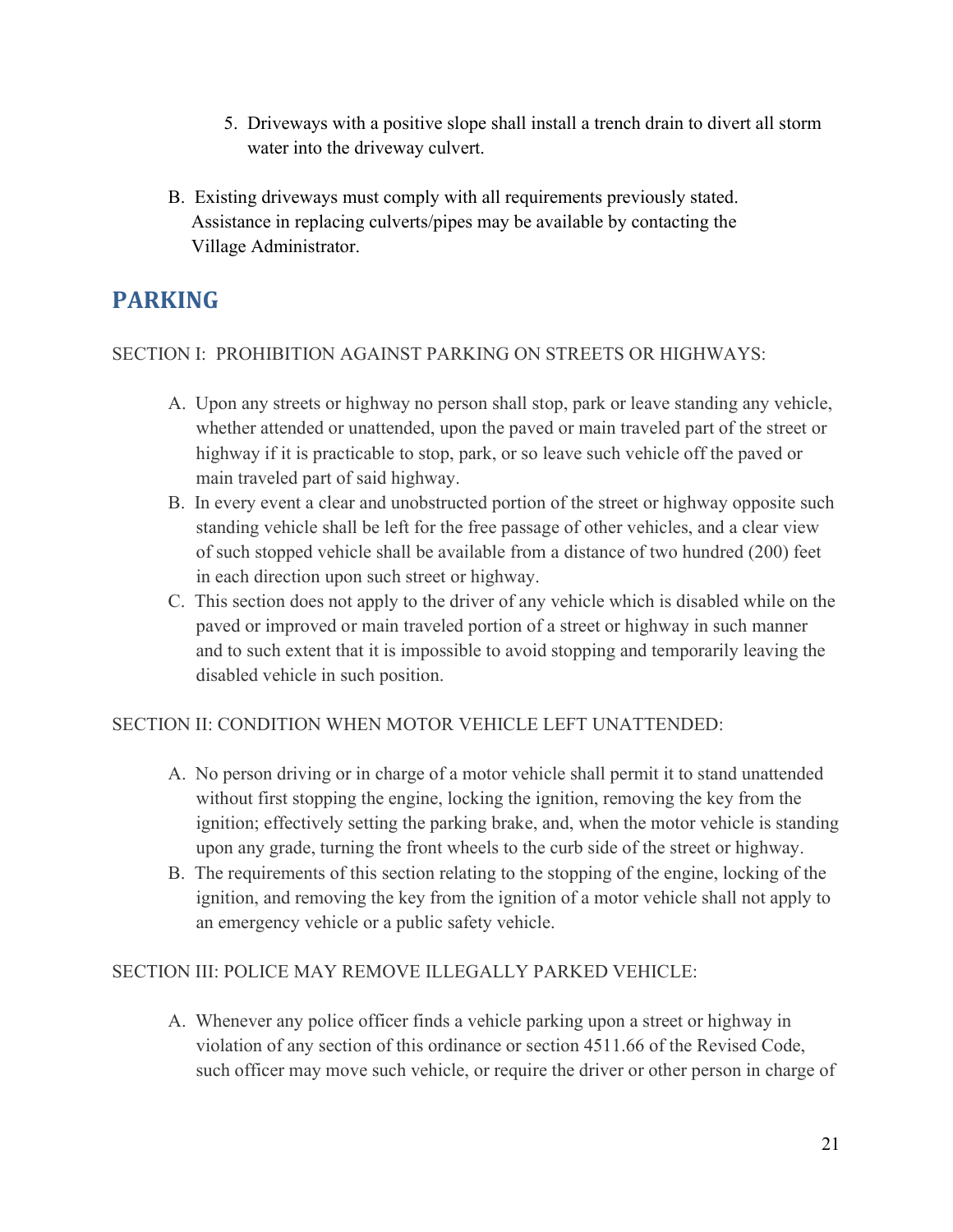the vehicle to move the same, to position off the paved or improved main traveled part of such highway.

- B. Whenever any police officer finds a vehicle unattended upon any street or highway, bridge or causeway, or any public right-of-way where such vehicle constitutes an obstruction to traffic, or a public nuisance, such officer may provide for the removal of such vehicle to the nearest garage or other place of safety. The owner of such vehicle shall be responsible for any and all costs incurred in removal and storage of said vehicle.
- C. Further, should a vehicle be parked in such a way as to impede an ongoing criminal investigation or emergency situation, all efforts will be made to find the owner of the vehicle, but the Village reserves the right to tow any such vehicle when necessary.

#### SECTION IV: PARKING PROHIBITION:

- A. No person shall stand or park a trackless trolley or vehicle, except when necessary to avoid conflict with other traffic or to comply with Section 1 through 12 of this Ordinance or Sections 4511.01 to 4511.78, inclusive of the Ohio Revised Code, or while obeying the directions of a police officer or a traffic control device, in any of the following places:
	- 1. On a sidewalk, except a bicycle;
	- 2. In front of a public or private driveway;
	- 3. Within an intersection;
	- 4. Within ten (10) feet of a fire hydrant;
	- 5. On a crosswalk;
	- 6. Within twenty (20) feet of a crosswalk at an intersection, unless clearly marked;
	- 7. Within thirty (30) feet of and upon the approach to any flashing beacon, stop sign, or traffic control device;
	- 8. Between a Safety Zone and the adjacent curb or within thirty (30) feet of points on the curb immediately opposite the ends of a Safety Zone, unless a different length is indicated by a traffic control device;
	- 9. Within fifty (50) feet of the nearest rail or a railroad crossing;
	- 10. Within twenty (20) feet of a driveway entrance to any fire station, within seventy-five (75) feet of the entrance when it is properly posted with signs;
	- 11. Alongside or opposite any street excavation or obstruction when such standing or parking would obstruct traffic;
	- 12. Alongside any vehicle stopped or parked at the edge or curb of a street;
	- 13. Upon any bridge or elevated structure upon a highway, or within a highway tunnel;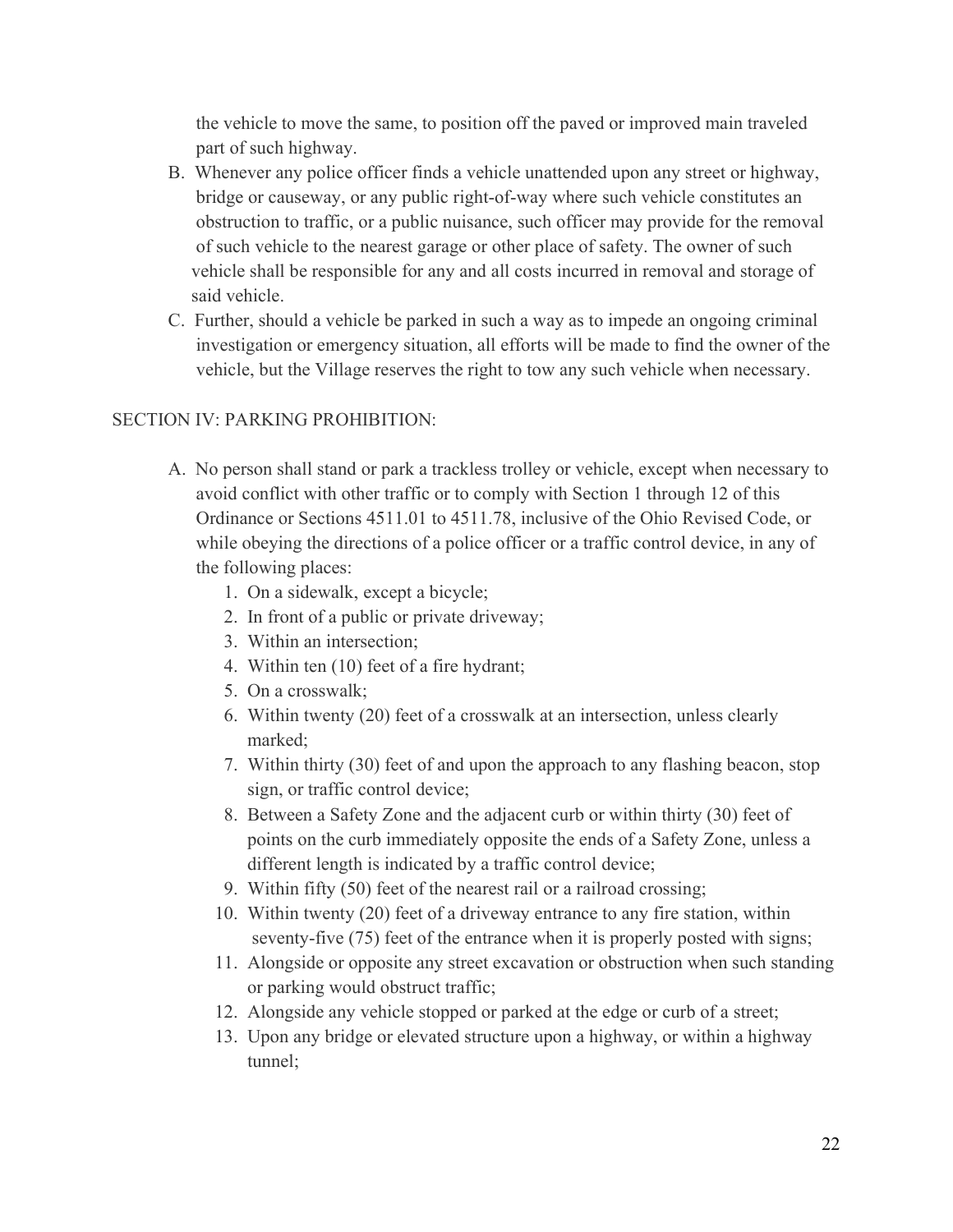- 14. At any place where signs prohibit stopping) standing or parking, or where the curbing or street is painted yellow, or at any place in excess of the maximum time limited by signs;
- 15. Within one (1) foot of another parked vehicle;
- 16. On the roadway portion of a highway, street, alley or roadway;
- 17. In a parking space specifically designated "handicapped". The addition of this subsection (Q) in no way alters the remaining subsections of this Ordinance.

#### SECTION V: PARKING ON PRIVATE PROPERTY:

- A. No Person shall park a vehicle, or permit a vehicle registered in his or her name to be parked, on private or public property, excluding designated streets and ways set out for public travel and heretofore regulated, without the consent of, or in violation of the rules and regulations of, the owner, of such property, or his lessee or agents of the person in possession, charge or control thereof, or the governmental agency in charge or control of such property.
- B. Whenever any vehicle, except a bicycle, shall be found parked in violation of the provision of this section, such vehicle may be removed and conveyed by any member of the West Union Police Department, Adams County Sheriff's Department or the office of the Village of Administrator or their agents by means of towing some or otherwise to a vehicle impound area.
- C. The provisions of this section are applicable only to private and public properties on which signs are erected setting forth in a conspicuous place and manner, the prohibition against the parking of vehicle or the rules and regulations regulating the parking of vehicles.
- D. Whenever any vehicle is found unattended by the owner thereof upon private or public property in violation of this section, it shall be considered prima-facie evidence that the person in whose name such vehicle is registered was the operator of such vehicle at the time of violation of this section.

#### SECTION VI: PARKING NEAR CURB; PRIVILEGES FOR HANDICAPPED:

- A. Every vehicle stopped or parked upon a roadway where there is an adjacent curb shall be stopped or parked with the right-hand wheels of such vehicle parallel with and not more than twelve (12) inches from the right-hand curb, unless it is impossible to approach so close to the curb, in such case the stop shall be made as close to the curb as possible and only for the time necessary to discharge and receive passengers or to load or unload merchandise.
- B. Angle parking shall be permitted only in such areas as are designated.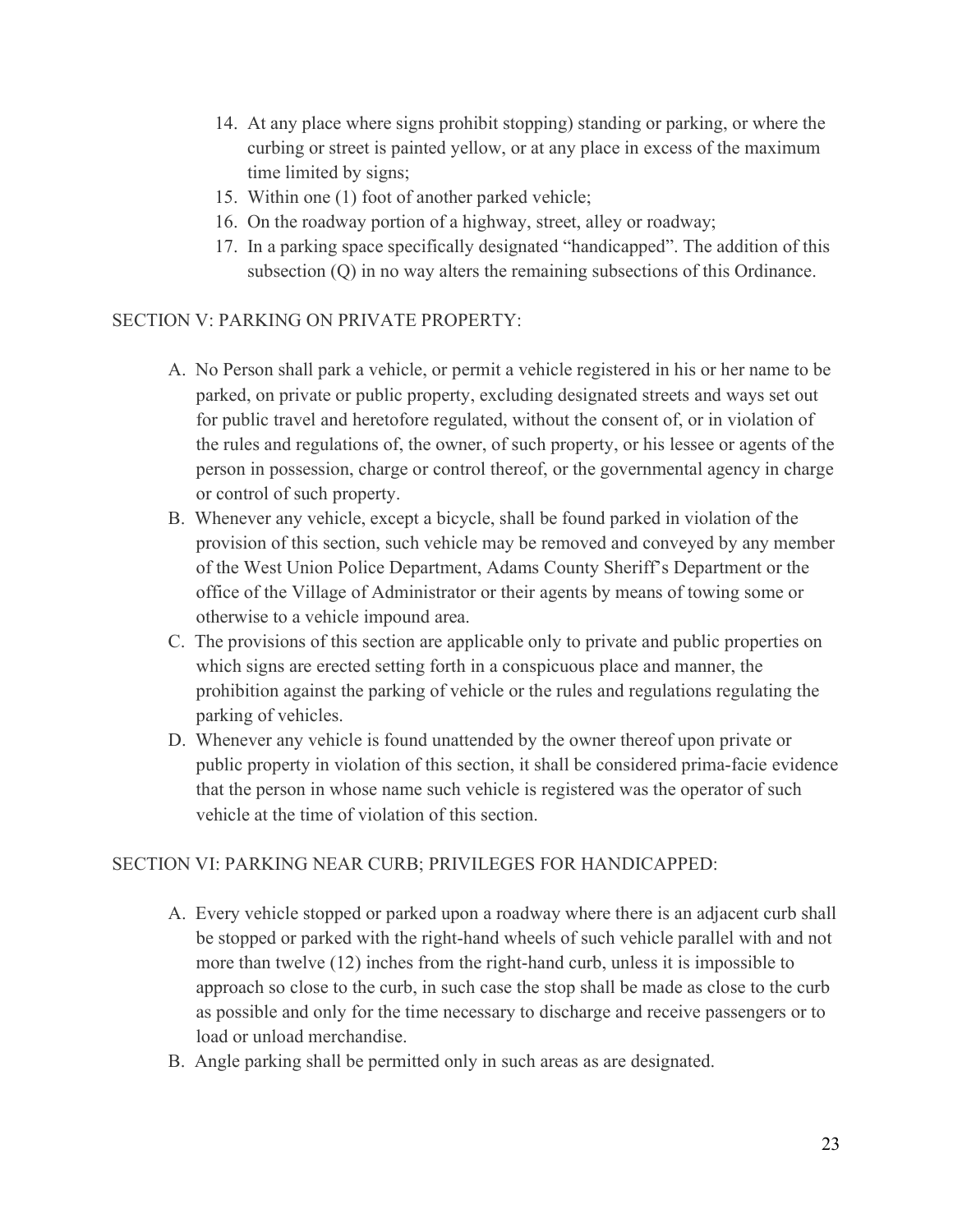- C. Where practical to do so, the Village will cause parking areas to be marked. Where parking spaces are marked, vehicles shall be parked within such marked lines.
- D. No vehicle or trackless trolley shall be stopped or parked on a road, street or highway with the vehicle or trackless trolley facing in a direction other than the direction of travel on that side of the street, road or highway.
- E. Notwithstanding any statue or any rule, resolution, or ordinance adopted by this authority, air compressors, tractors, trucks and other equipment, while being used in construction, reconstruction, installation, repair or removal of facilities new, on, over, or under a street or highway, may stop, stand or park where necessary in order to perform such work, provided a flagman is on duty or warning signs or lights are displayed as may be prescribed by the director of transportation, the village administrator or the appropriate village official.
- F. No person who is not handicapped or operating a motor vehicle to transport a handicapped person shall stop; stand or park any motor vehicle at special parking locations provided for the handicapped under this section or at special, clearly marked parking locations provided for the handicapped in or on privately owned parking lots, parking garages, or other parking areas, unless the motor vehicle is displaying a parking card issued under this Ordinance or Section 4503.44 of the Ohio Revised Code or is being operated by or for the transport of a handicapped person and is displaying the special license plates authorized by that section.
- G. When a motor vehicle bearing the special handicapped license plate or displaying a parking card provided for in this Ordinance or Section 4503.44 of the Ohio Revised Code and is being operated by or for the transport of a handicapped person, the motor vehicle shall be permitted to park for a period of two (2) hours in excess of the legal parking time period permitted, except where local ordinance or police regulations provide otherwise or where the vehicle is parked in such a manner as to be clearly a traffic hazard.
- H. As used in Section 4511.69 of the Ohio Revised Code, "handicapped" means having lost the use of one or both legs, one or both arms, or any combination thereof, or being blind or deaf or so severely disabled as to be unable to move without the aid of crutches or a wheelchair.
- I. No person who is not handicapped or operating a motor vehicle to transport a handicapped person shall stop, stand or park any motor vehicle in parking spaces marked for handicapped use only. The handicapped spaces are marked by a handicapped sign in front of the parking space and painted with blue parking lines.

#### SECTION VII: RESTRICTED PARKING AREAS DURING SNOW REMOVAL:

 A. No owner or operator of any vehicle shall park such vehicle or permit such vehicle to remain parked on any part of the designated public streets and ways indicated below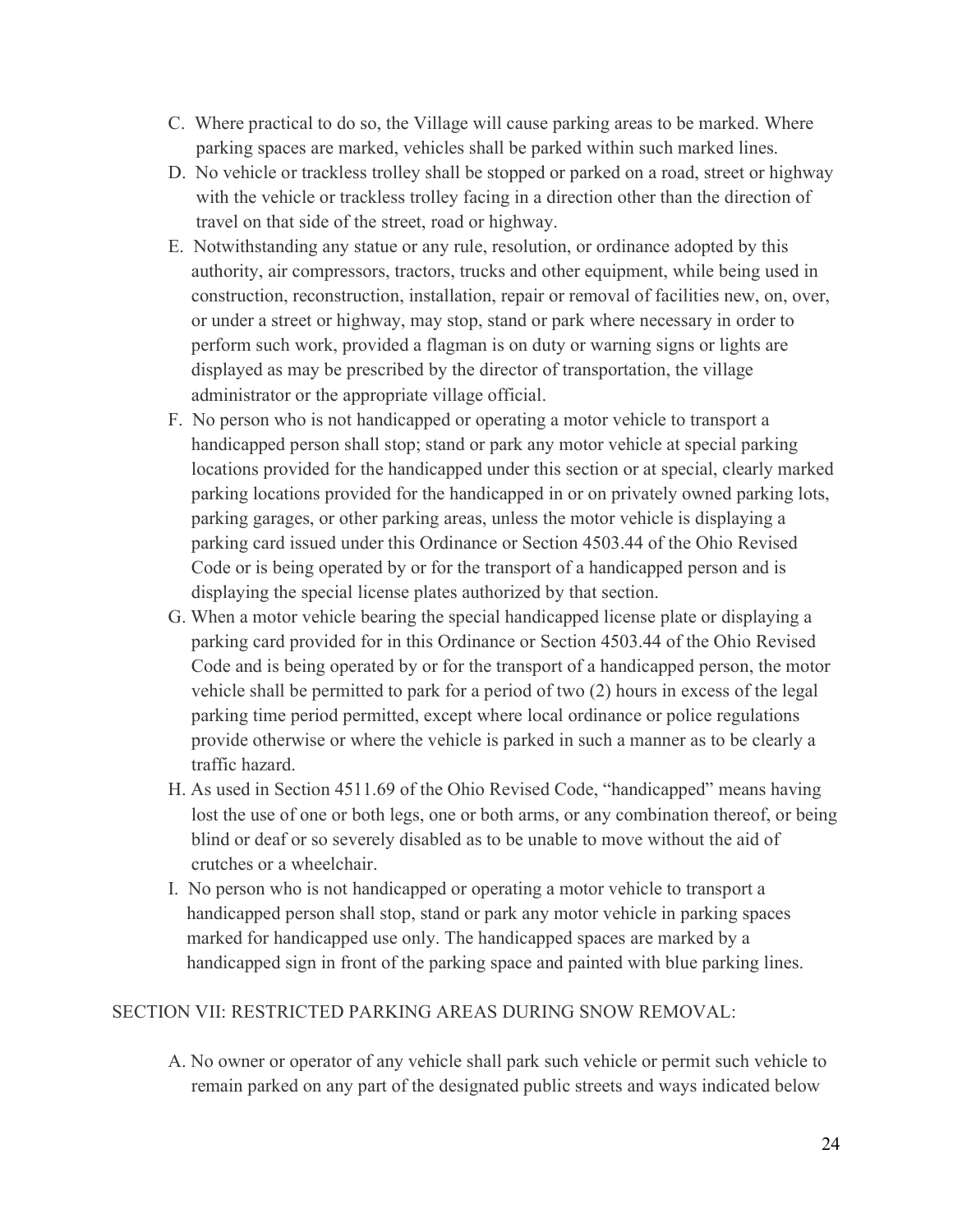hereof after a snow fall of six inches or more has occurred. Such parking shall be permitted if otherwise lawful, after snow accumulation upon such street has been removed or such street has been otherwise cleared of snow by the Village. Streets to be designated as Emergency Snow Removal Streets in the Village of West Union, Ohio are here by designated as follows:

- 1. Both sides of North Street
- 2. Both sides of Mulberry Street
- 3. Both sides of Walnut Street
- 4. Both sides of Cherry Street

#### SECTION VIII: PROOF OF OWNERSHIP:

 A. In any hearing on a charge of illegally parking a motor vehicle, testimony that a vehicle bearing a certain license plate was found unlawfully parked as prohibited by the provisions of this ordinance, and further testimony that the record of the Registrar or Deputy-Registrar of Motor Vehicles for the State of Ohio shows the license plate was issued to the defendant, shall be prima facie evidence that the vehicle which was unlawfully parked, was so parked by the defendant. A certified copy showing such fact from the Registrar or Deputy Registrar shall be proof of such ownership.

#### SECTION IX: PENALTY:

- A. Whoever violates any provision of this section may receive a parking ticket.
- B. Whoever violates any provision of this Ordinance and receives a citation therefore, may, if this is the second or more citation be cited into Mayor's Court.
- C. Impoundment or Immobilization for non-payment:
	- 1. Whoever violates any provisions of this section and has received a parking ticket or citation for the violation and such fee for the violation has not been paid to the Village of West Union, this vehicle may be towed or immobilized until all outstanding parking ticket violations and fees are paid in full and for the applicable immobilization or impoundment fee. Payment must be in cash, money order or certified check. Personal checks will not be accepted when drawn on out of county banks.
	- 2. The Village shall use any available towing service for towing or the impoundment of vehicles. The towing and/or impounding fee shall be the regular fee charged by that agency for services performed in the Village area. The costs of towing and vehicle storage shall be the responsibility of the owner and shall be paid prior to release of the vehicle.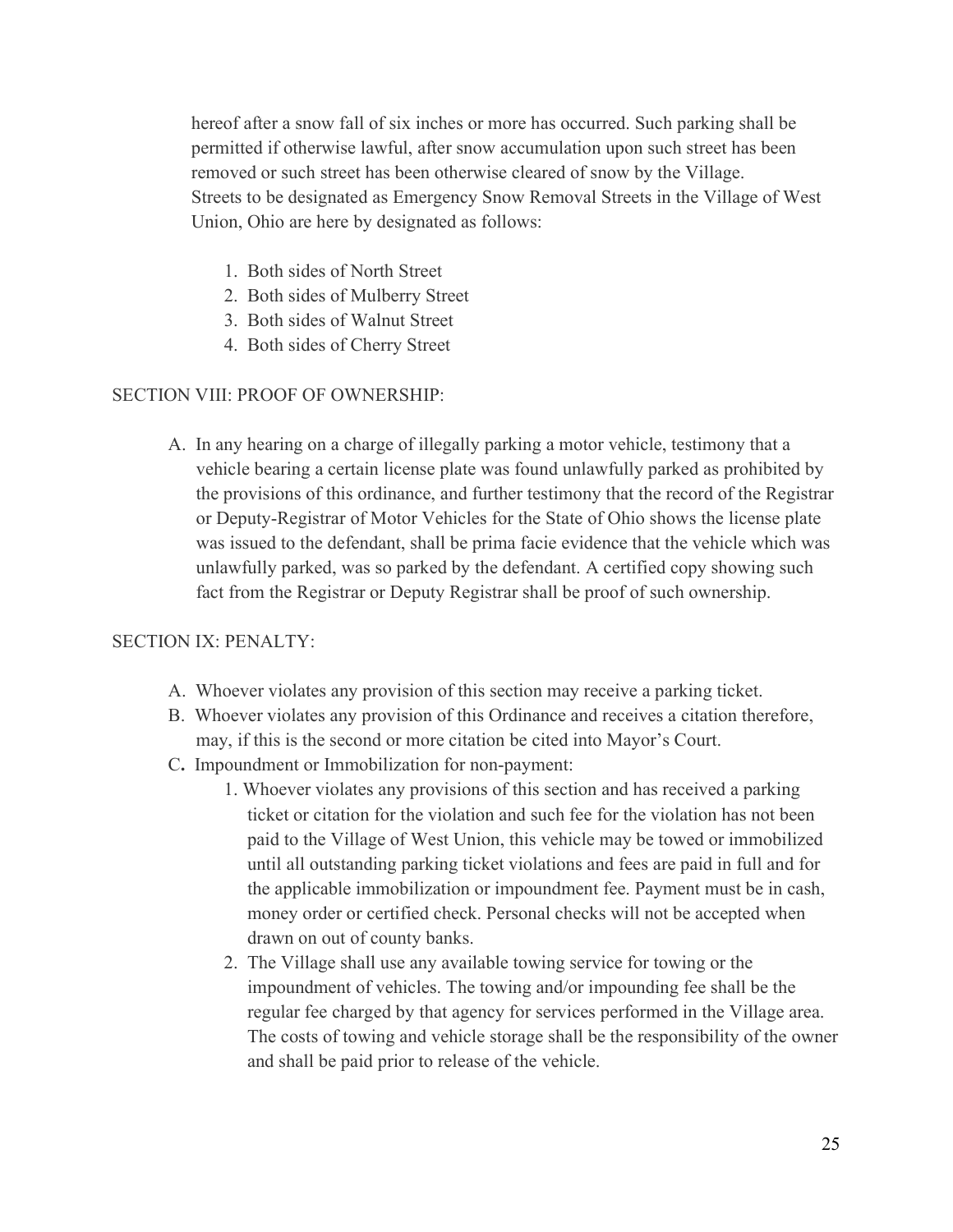- 3. An immobilization fee of fifty dollars (\$50.00) must be paid in addition to all other fines & or fees as previously described prior to obtaining the official release of said vehicle.
- 4. The government of the Village of West Union assumes no liability for loss or damage to the vehicle or its contents while so immobilized.
- 5. Upon satisfaction of all parking and associated fine &/or fees, a designated employee of the Village shall notify the impounding agency of the vehicle's release as soon as practicable.

#### SIDEWALKS

#### SECTION I: AUTHORITY:

- A. The Village of West Union, through the authority granted in Ohio Revised Code 729 has the power to construct sidewalks, curbs, or gutters and levy an assessment therefore.
- B. Village Council may require the construction or repair of sidewalks, curbs, or gutters within the Village by the owners of lots or lands abutting thereon, and upon the failure of such owners to construct or repair such sidewalks, curbs, or gutters within the required time may cause such sidewalks, curbs, or gutters to be constructed or repaired and assess the total cost thereof against the lots or lands which abut the property.
- C. All new driveways shall provide for new sidewalks. This ordinance shall be constructed for the benefit of the public use of sidewalks, driveway approaches, and crosswalks.

#### SECTION II: MINIMUM REQUIREMENTS FOR NEW SIDEWALKS:

- A. The driveway shall be at the same grade as any existing sidewalk; the grade of the existing sidewalk shall not be altered by the work done.
- B. All sidewalks shall be four (4) feet wide with an expansion joint on each side abutting the driveway.
- C. All sidewalks crossing a driveway shall have no more than one-fourth (1/4) inch per foot cross slope and shall be the same thickness as the driveway to be constructed, but in no case be less than five (5) inches thick.

#### SECTION III: STATE OF DISREPAIR AND NUISANCE PROHIBITED:

A. State of Disrepair and Nuisance Defined: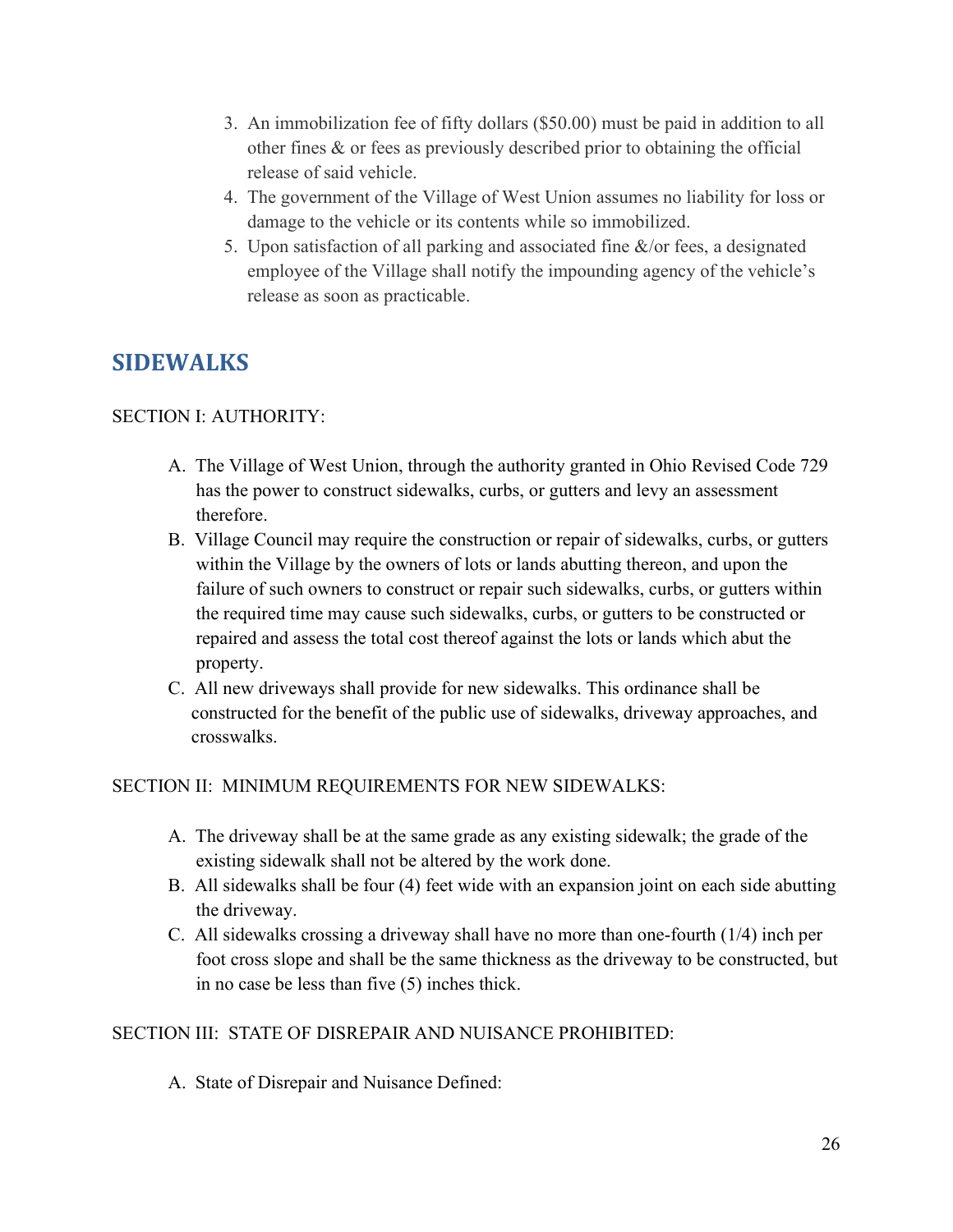- 1. A state of disrepair and nuisance shall be considered when such conditions occur as would prevent the safe use of the public sidewalk, driveway approach, and crosswalk hereinafter set forth:
	- a. A raise or depression between sections in the sidewalk, driveway approach, or crosswalk in excess of 1 inch.
	- b. Loose, broken portions of concrete in the sidewalk, driveway approach, or crosswalk which provides an unstable walking area or broken portions which have been removed from the sidewalk, driveway approach, or crosswalk.
	- c. Areas of sidewalk, driveway approach, or crosswalk that have been caused to sink in or tilt from its normal position due to undermining or sinking of subsurface that provide unsafe walking conditions.
	- d. Areas of sidewalk, driveway approach, or crosswalk that have become broken, raised, or tilted by roots of trees to such extent that the public safety would affected.
- B. Duty of Abutting Property Owner:
	- 1. Where land abuts on a street where there is a paved sidewalk or abuts on a crosswalk or driveway approach, the owner of such land shall be jointly and severally responsible for causing the paved sidewalk, driveway approach, or crosswalk abutting such land to be kept in repair and free from nuisance.
- C. Permit Required:
	- 1. No person shall construct, replace or repair, or cause to be constructed, replaced or repaired, any sidewalk on any public way within the village without first obtaining a permit therefor from the Village Clerk or his/her designee.
- D. Duty and Authority of Village Administrator:
	- 1. It shall be the responsibility of the Village Administrator to include the issuance of permits, the inspection of sidewalks, the supervision of repairs to and maintenance of sidewalks, and establishing specifications for the construction and location of new sidewalks, except as otherwise provided herein.
	- 2. Any sidewalk that is repaired must be the same size as the former sidewalk's width and length unless it is less than three feet or more than five feet. Depth of the sidewalk shall be at least four inches. The grade of the sidewalk shall conform as closely as possible to the existing adjacent ground elevations and shall be established in manner that will not interfere with the surface drainage from adjacent areas.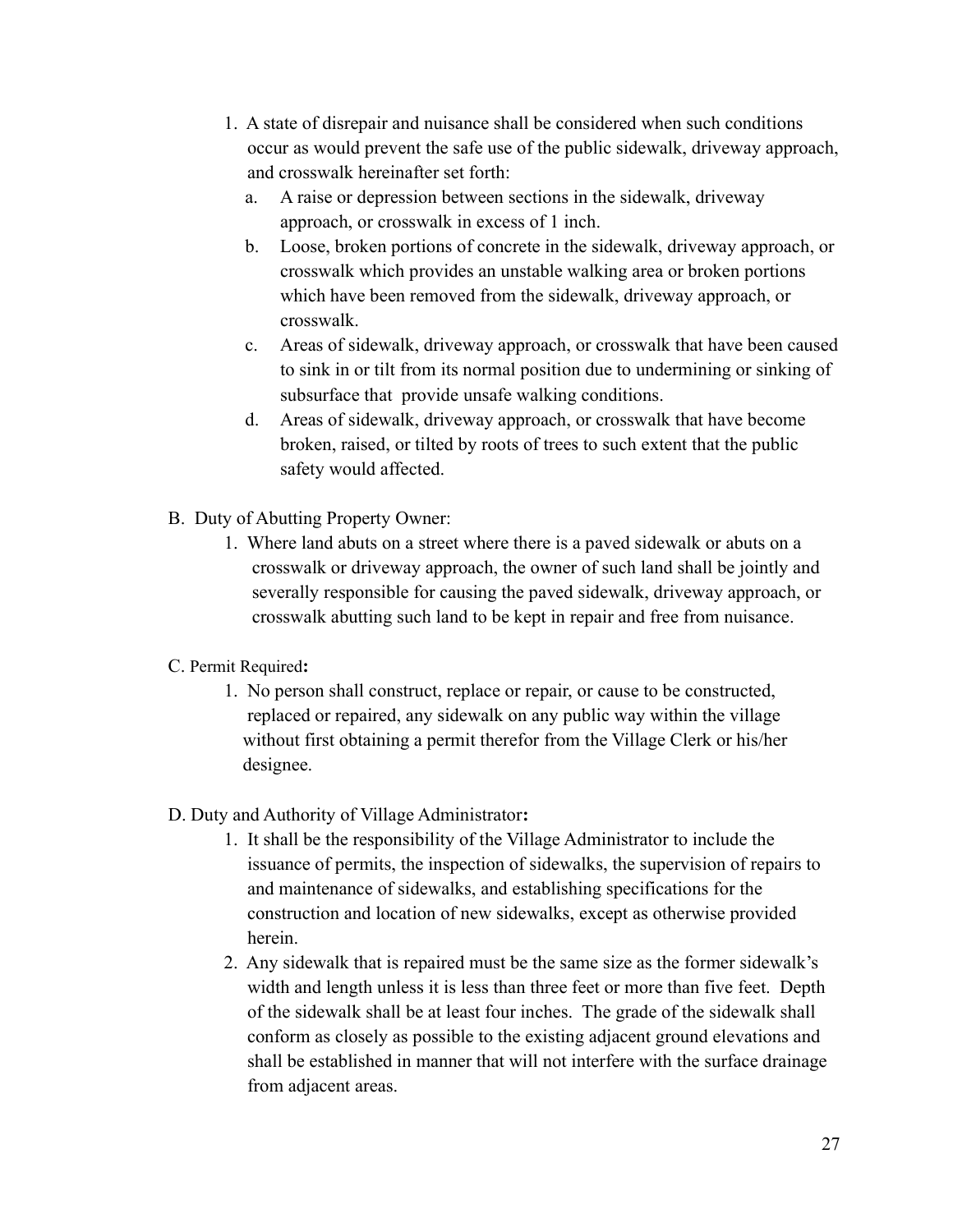- 3. The Village Administrator or his/her designee shall check the grades and placement of forms prior to the placing of the concrete. No repaired sidewalk should be lower than the previous sidewalk. The sidewalks should be even with the adjoining property sidewalks or curbs. No sidewalks shall be less than three feet wide or more than five feet wide unless in the bus.
- 4. Sidewalks replaced or repaired are to be of the same uniform material. Concrete will be the only material allowed to be used for repair or replacement. If an existing sidewalk is of concrete material and only parts of such sidewalk are being repaired, then concrete must be used. The existing sidewalk removal limit shall be at an existing joint. If necessary to provide a neat joint, the existing sidewalk shall be sawed or otherwise cut at the removal joint.

#### E. Inspection Procedures:

 1. The Village Administrator shall inspect all sidewalks every two years or more frequently as he/she shall determine necessary. In determining whether any sidewalks are in need of repair or replacement, the Village Administrator shall consider all relevant conditions and factors, single issue or in combination, including cracks, unevenness, weather pocketing, stumbling blocks, and slipperiness.

#### F. Notice of Repair:

- 1. When the Village Administrator find that such sidewalk, driveway approach, or crosswalk is in a state of disrepair or is not free from nuisance, he/she shall notify the owner of the abutting property, in writing, to have the necessary construction, reconstruction, or repair made. This notice shall be served on the owner or his/her agent, personally or by registered mail sent to the last known address of the owner and by leaving a copy of the notice with the occupant of the premises if occupied or left in a conspicuous place on the premises if unoccupied. For purposes of such service, any person charged with the collection of rents or payment of taxes on the property or having general control of it in any way shall be considered the agent of the owner.
- G. Resolution of Necessity:
	- 1. When it is deemed necessary by the Village to require the construction or repair of sidewalks, curbs, or gutters within the Village by the owners of the lots or lands abutting thereon, the Village Council shall cause plans, specifications and an estimate of the cost of such construction or repair to be prepared, showing the location and dimensions of such sidewalks, curbs or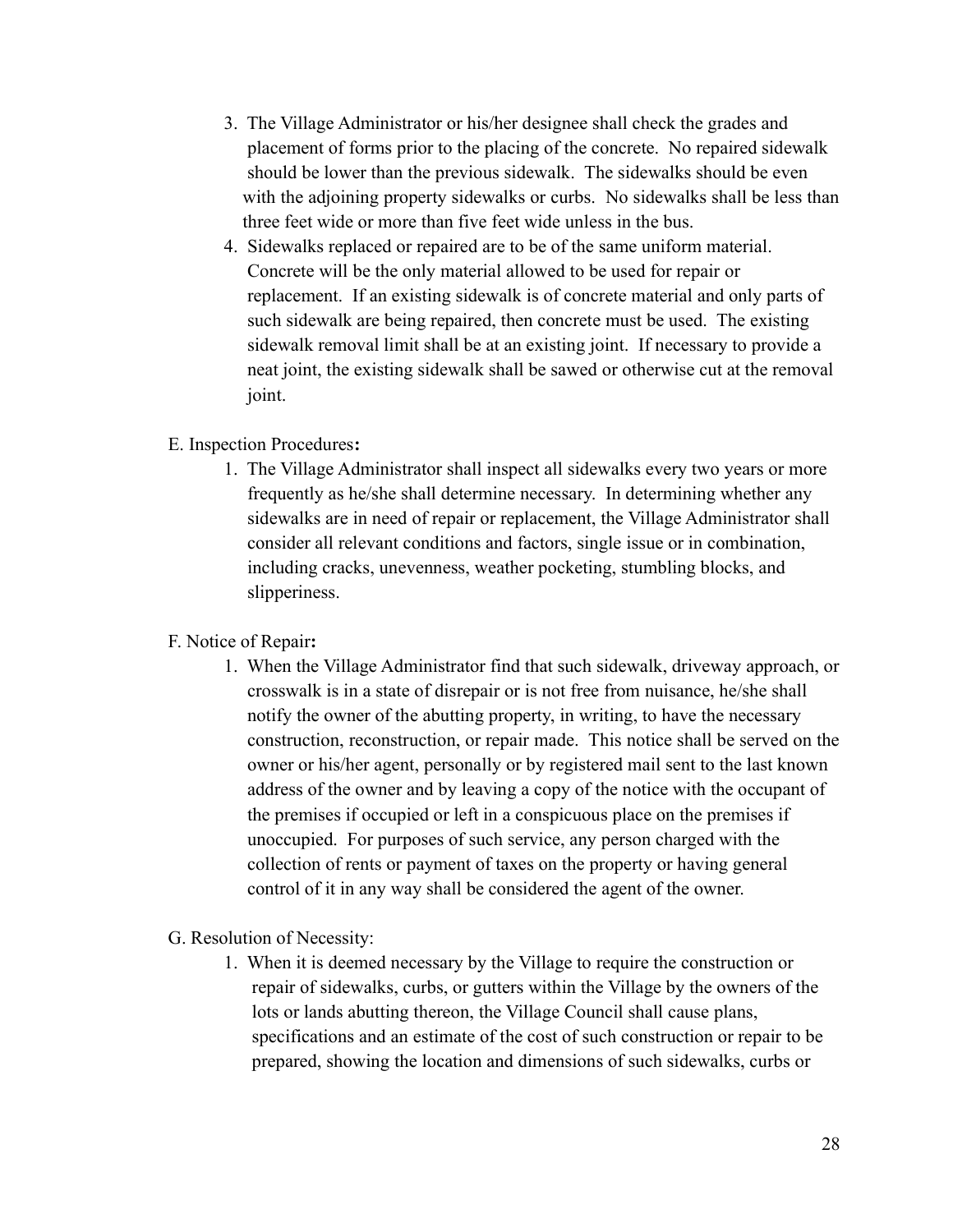gutters and the specifications for the construction or repair thereof, and to be filed in the office of the Village Clerk.

- 2. After such plans, specifications and estimate of cost have been filed, as provided in the section, the Village Council may declare the necessity for the construction or repair of such sidewalk, curbs or gutters by the adoption of a resolution which shall:
	- a. Approve the plans, specifications and estimate of cost of the proposed construction or repair on file as provided by this section.
	- b. Describe the lots and lands abutting upon the sidewalks, curbs or gutters to be constructed or repaired by the termini of the improvement or by the street address;
	- c. Set forth that such sidewalks, curbs or gutters shall be constructed or repaired by the owners of the lots or lands abutting thereon in accordance with the specifications on file in the office of the Village Clerk.
	- d. Set forth the time within which such sidewalks, curbs or gutters shall be constructed or repaired by the owners of the lots and lands abutting thereon, which shall not be less than 30 days from the date of service of notice on the owner of the lots of lands;
	- e. State that in the event such sidewalks, curbs or gutters are not constructed or repaired by the owners of the lots and lands abutting thereon in accordance with such plans and specifications and within the time prescribed in this resolution, the Village will so construct or repair such sidewalks, curbs or gutters and assess the costs thereof against the lots and lands abutting thereon.
- 3. Unless otherwise provided, the notice required hereunder shall be sufficient if given by the Village Administrator to the person or corporation who is the owner of the lot or land.
	- a. By mail to the last known address of the person or corporation or
	- b. By personal service placing a notice on the premises where the slide, collapse, washing away, or crumbling occurred.
- 4. Prior notification by the Village Administrator ordering removal shall be required only in those cases where debris, stone, sand, soil, mud, gravel, or other materials is deposited upon the sidewalk or street by reason of any natural slide, collapse, washing away, or crumbling of the lot or land or the structures located thereon. However, notification by the Village Administrator in those cases will not be required if the owner, occupant person, or corporation in control of the lot or land has, within the past one year, been previously notified by the Village Administrator of a similar condition existing upon the sidewalk or street in from of such lot or land.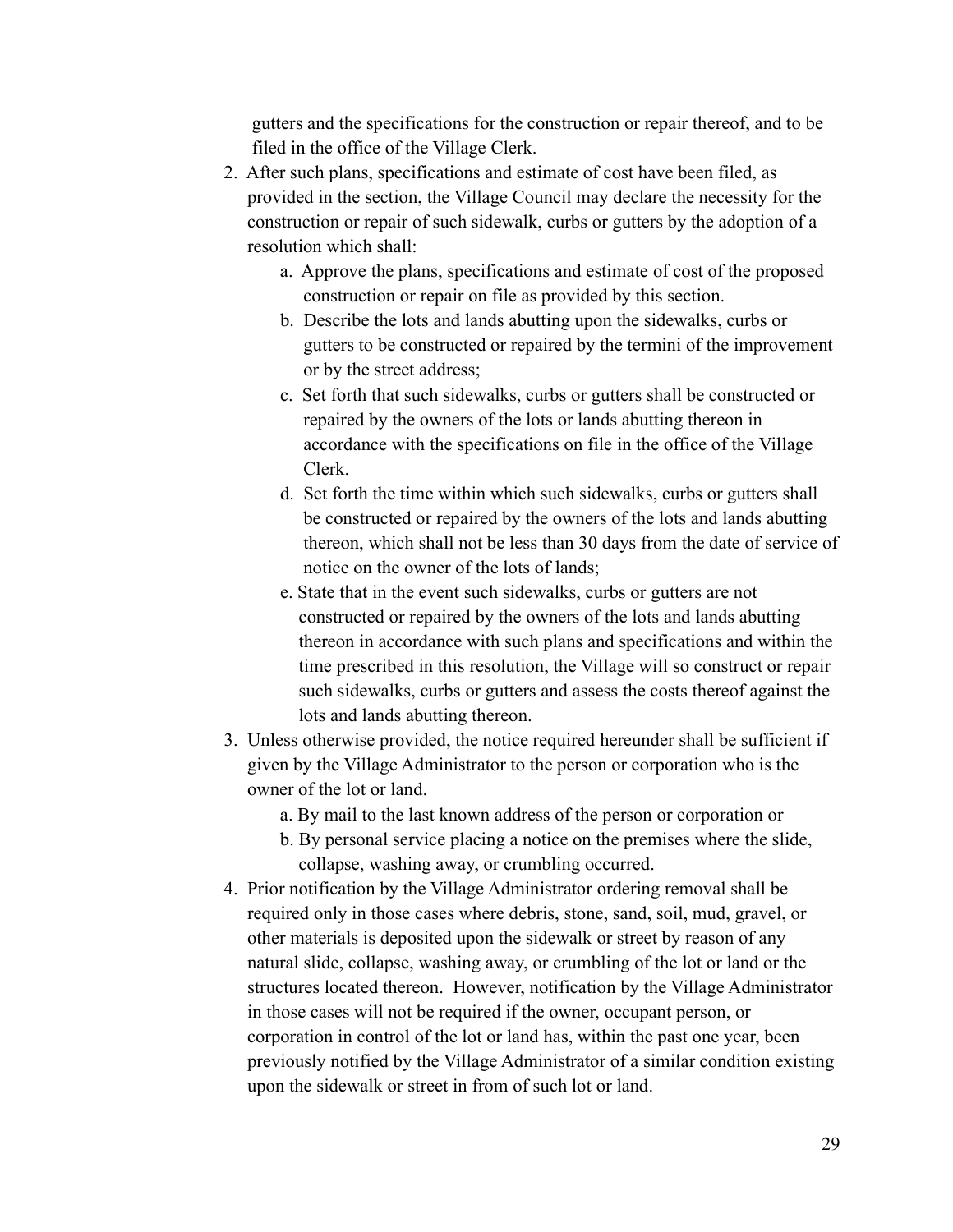- 5. The Village is authorized to remove from the sidewalk or street in front of such lot or land the debris, stone, soil, rubbish, sand, mud, gravel, excavating material, coal, coke, construction or building material, or other nuisance or obstruction immediately if no notice is required within 48 hours after delivery or mailing of the notice required herein. In each case where the Village removes the same, the person or corporation owning the lot or land shall be liable to the Village for the expense of removal thereof which cost shall be over and above any fine that is levied.
- H. Contents of Notice:
	- 1. The notice shall identify the property and give the location of the sidewalk, driveway approach, or crosswalk and the period of time allowed the property owner to have the work done. Such time shall be reasonable, but shall not be less than fifteen (15) days for construction and not less than five (5) days for repairs.
- I. Noncompliance with Inspection Notice:
	- 1. The property owner shall be responsible for making the sidewalk repair or replacement as set forth in the inspection statement or notice. This responsibility includes contacting the owner's contractor and paying for such contractor's services. This responsibility also includes compliance in regards to obtaining a permit. Upon completion of the sidewalk repair or replacement, the property owner shall contact the Village Administrator for his or her approval of the work done.
	- 2. If the property owner or his/her agent fails or refuses to comply with the notice to repair or replace a sidewalk, the Village may cause the sidewalk to be repaired or replaced. All expenses and costs incurred shall be paid out of Village funds, with a statement of all charges and a proper description of the premises to be sent to the property owner and to the County Auditor for entry upon the tax duplicate and be a lien upon such premises from and after the date of entry and to be collected as other taxes and returned to the Village.
	- 3. Additionally, the Village may pursue the option of filing an action against the noncomplying property owner or his/her agent in any court of competent jurisdiction for all expenses and costs incurred by the Village to repair or replace any sidewalk.
	- 4. It shall be unlawful for the owner of any lot or land abutting upon any street to refuse, fail, or neglect to repair or keep in repair, the sidewalk in front of such lot or land after due notice ordering the repair of such sidewalk pursuant to the notice requirements.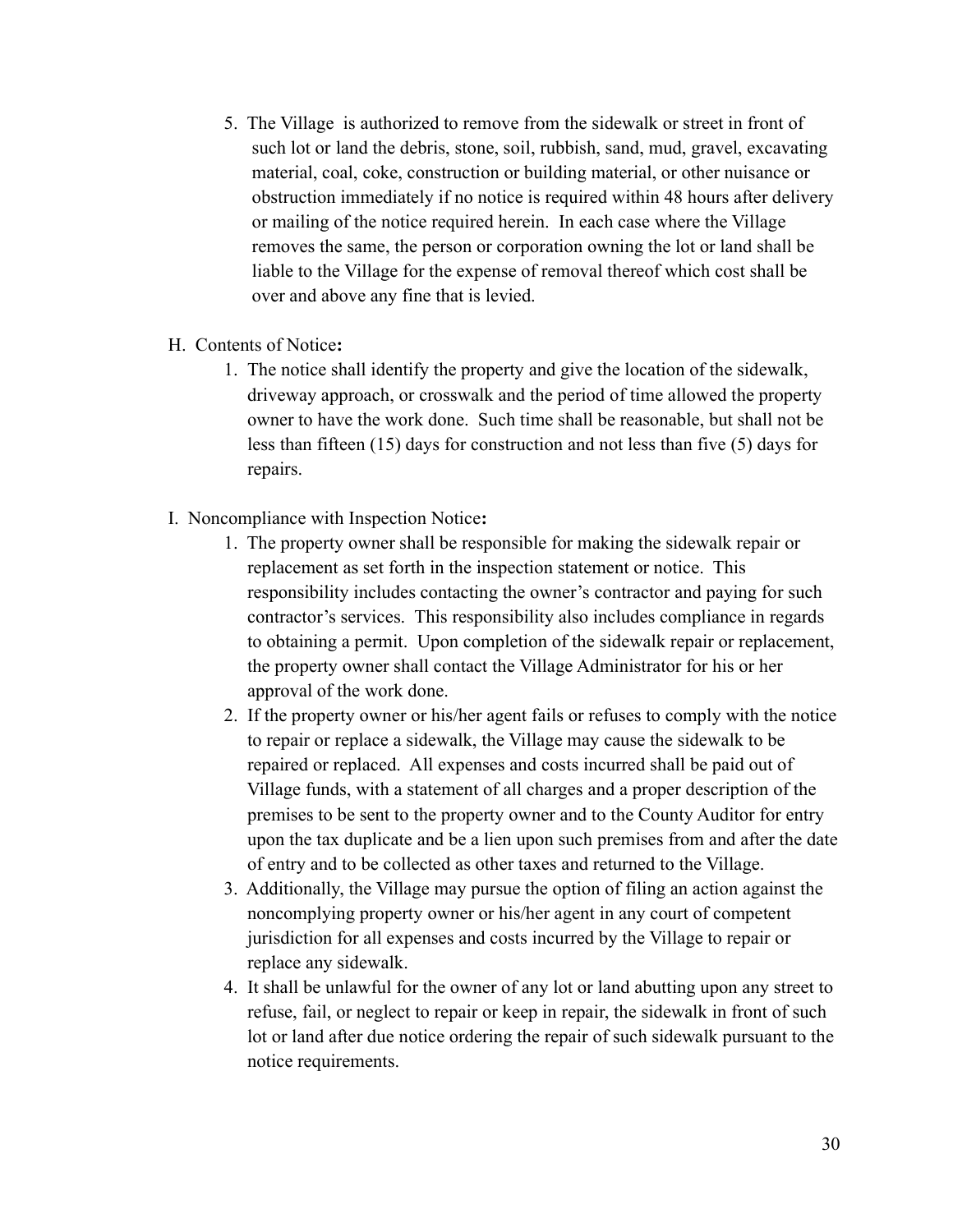- 5. Whoever violates the provisions of this chapter shall be deemed guilty of a minor misdemeanor and shall be fined. Each separate opening and each day the opening continues shall constitute a separate violation and separate offense.
- J. Construction And Repair May Be Required:
	- 1. In addition to the power conferred upon the Village under the Ohio Revised Code to construct sidewalks, curbs, or gutters and levy an assessment therefor, the Village Council may require the construction or repair of sidewalks, curbs or gutters within the Village by the owners of sidewalks, curbs or gutters within the time prescribed in the resolution.
- K. Emergencies:
	- 1. In case of emergency, the Village Administrator is authorized to have temporary repairs made, or to barricade and red-light the area, or otherwise provide for the public safety.
- L. Property Owners to be Billed:
	- 1. Upon completion by the Village of any sidewalk, driveway approach, or crosswalk repair, construction, or reconstruction as provided for the owner of the abutting property, or his agent, shall be billed for the reasonable cost and expense or the work. The bill shall include:
		- a. All construction costs, including emergency.
		- b. A charge for administrative costs of \$5 or 10% of the constriction costs, whichever is greater, not to exceed \$35.
- M. Assessment against Property Owners:
	- 1. Bills issued under violations from the Ohio Revised Code shall be payable within 30 days from the date of such bill. Bills not paid within 30 days shall be certified to the County Auditor to be an assessment against the abutting property.
- N. Sidewalks to be Cleaned of Ice and Snow:
	- 1. It shall be the duty of the owner or occupant of each and every parcel of real estate in the Village abutting upon any sidewalk to keep the sidewalk abutting his/her premises free and clear from snow and ice, and to remove all snow and ice accumulated thereon within a reasonable time, which will ordinarily not exceed 72 hours, after the abatement of any story during which the snow and ice may be accumulated.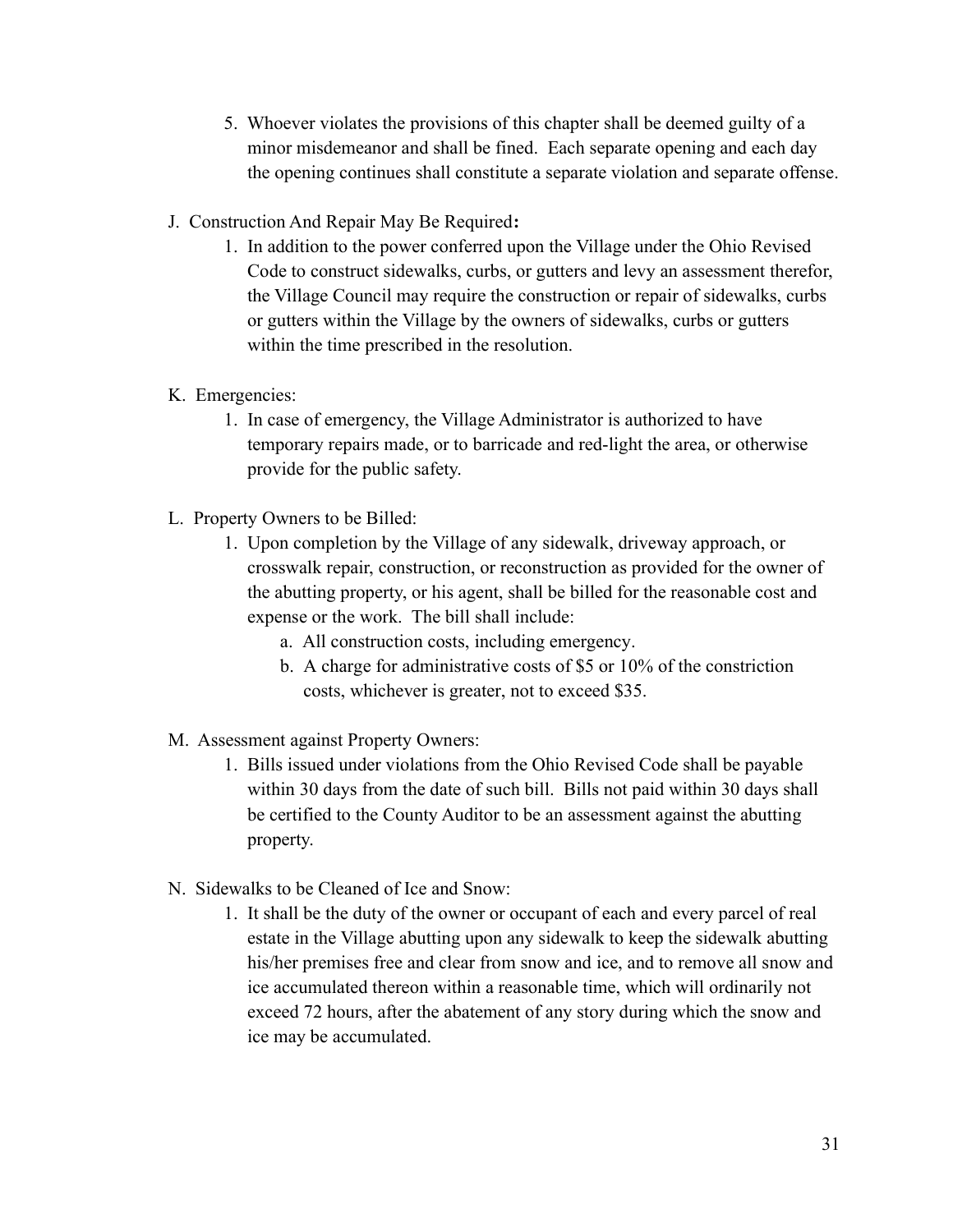- O. Rubbish on Streets, Etc.:
	- 1. It shall be unlawful for any person to deposit or cause to be deposited upon any street or sidewalk debris, stone, soil, rubbish, sand, mud, gravel, excavating material, coal, construction or building materials, or any other nuisance or obstruction.
- P. Encumbering Streets:
	- 1. Whenever any debris, stone, soil, or any other material is deposited on the street or sidewalk by reason of any slide, collapse, washing away, or crumbling of the land or structures occupied by, owned by, or controlled by any person or corporation, the person or corporation shall remove such debris, stone, soil, or other material within a reasonable time after written notification and shall barricade and light the obstruction in the street or sidewalk until complete removal of such debris, stone, soil, or other material has been effected.
- Q. Encumbering Sidewalks:
	- 1. It shall be unlawful for the owner, occupant, person, or corporation in control of any lot or land to refuse, fail, or neglect to keep the sidewalk in from of such lot or land free from debris, stone, soil, rubbish, sand, mud, grave, excavating material, coal, coke, construction or building materials, or other nuisances or obstruction.

#### ACCESSORY STRUCTURES

Definition: Accessory structures are structures that are incidental to the principal structure. Unless otherwise noted, all accessory structures require the applicant to obtain a Zoning Permit from the Village.

#### Examples of Accessory Structures

The following are examples of accessory structures for which a permit is required:

- **Decks**
- Patios
- Garages
- Temporary aluminum carports attached to a cement base
- Workshops
- Studios
- Greenhouses
- Gazebos
- Pool houses
- Storage buildings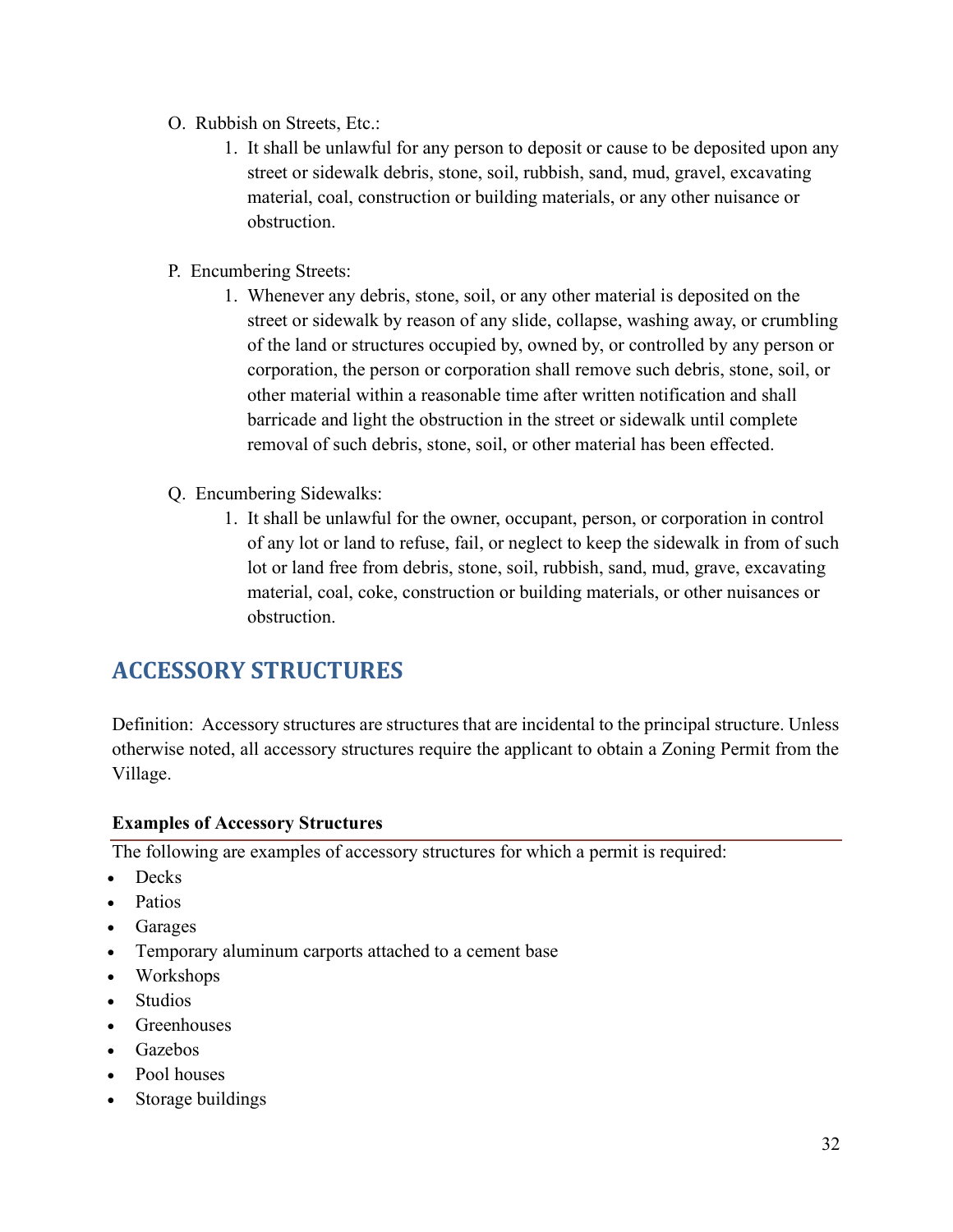- Swimming pools (above or below ground)
- Permanent athletic or recreational facilities (tennis courts, basketball courts, soccer goals, baseball batting cages and skateboard ramps)

#### Location

The structure must be located completely to the rear of the principal structure and no closer than 10 feet from any part of the principal structure.

#### Accessory Structures 100 Sq. Ft. or Less

Any structure 100 sq. ft. or less is not considered to be an accessory structure and does not need approval by the Village. Storage buildings 100 sq. ft. or less must be located at the rear of the property not closer than 10 feet from the rear or side lot line. Only one of these buildings may be located on a property without obtaining a permit.

#### SWIMMING POOLS AND HOT TUBS

Swimming pools and hot tubs may be constructed and placed as an Accessory Structure for a residence provided that:

- A. A swimming pool and or hot tub may be constructed within any side or rear yard, but shall not be located in any required front yard and the edge of the water line shall not be located within five feet of any required front yard and not less than five feet from any rear or side property line and not less than one foot from any utility easement.
- B. Swimming pools shall be entirely enclosed by buildings, fences or walls not less than five (5) feet in height and with no openings that are greater in size than four (4) inches. Said fences shall be equipped with self-latching gates or doors, the latching device being located not less than four (4) feet above the ground. All fencing must be in place and approved by the Village Administrator before water is run into the pool.
- C. All lighting of pool areas shall be so hooded that the light does not shine toward abutting properties.
- D. Hot tubs shall include a pre-manufactured approved locking top. If an approved locking top is not provided, the unit shall comply with the swimming pool enclosure and fencing requirements in (2) above. This standard shall not apply to hot tubs located within an enclosed building.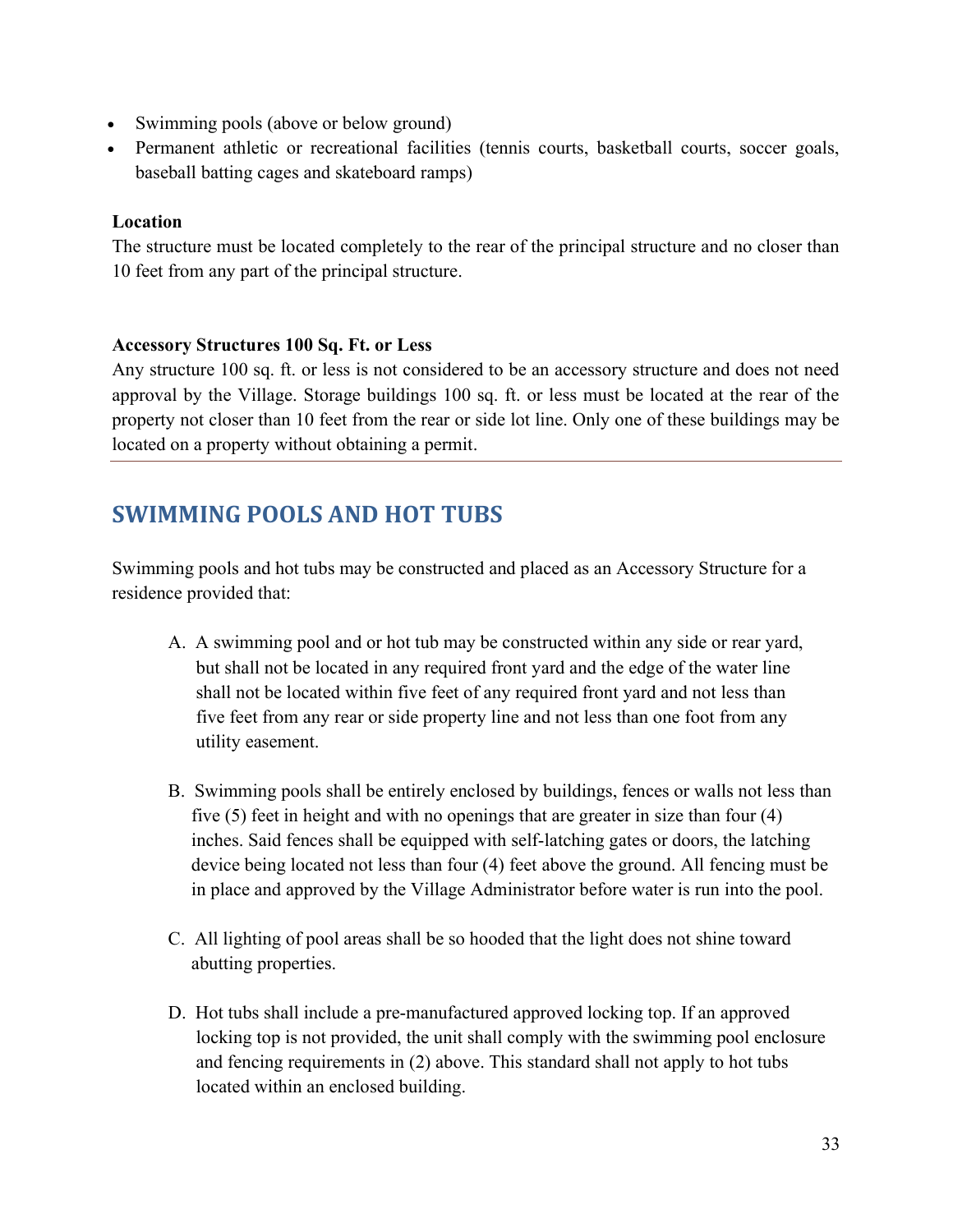E. All swimming pools are subject to the same controls and regulations as other bodies of water; the pool must be maintained so as to minimize the nuisances associated with standing water such as mosquitos, disease and other related issues to stagnant water.

#### Accessory Structures Prohibited as use for Temporary Housing

Sheds/Tent/Camping Prohibited as Temporary Housing:

#### Definitions:

- A. Shed: A building used for storage of personal property.
- B. Tent: A portable shelter usually made of canvas or plastic stretched over a framework and typically used as a sleeping place.
- C. Camper: The term shall include but not be limited to items commonly referred to as camper trailer, travel trailer, motor home, fold-down or pop-up trailer, or fifth-wheel trailer typically used as a sleeping place.
- D. Camping Period: The period of time when a recreational unit is begun to be used for living or sleeping quarters until it ends which is less than fourteen (14) consecutive days.
	- 1. No person shall reside in a tent or camper as a permanent residence in the Village of West Union, Ohio.
	- 2. No person shall use a tent or camper as defined above for recreational use beyond the defined camping period.
	- 3. No waste run off shall be permitted regardless of duration.
	- 4. An exception may apply if approved by the Mayor.
	- 5. Unless an exception has been approved, notice to the offender will be given by an Officer of the Village of West Union, Ohio. Said violation must be cured within forty-eight (48) hours or a citation will be issued.

#### FENCING/WALLS:

Definition: A fence is any structure composed of wood, metal, stone, brick or other material erected to enclose, partially enclose, or divide any premises or parts of premises.

A. Fencing Regulations: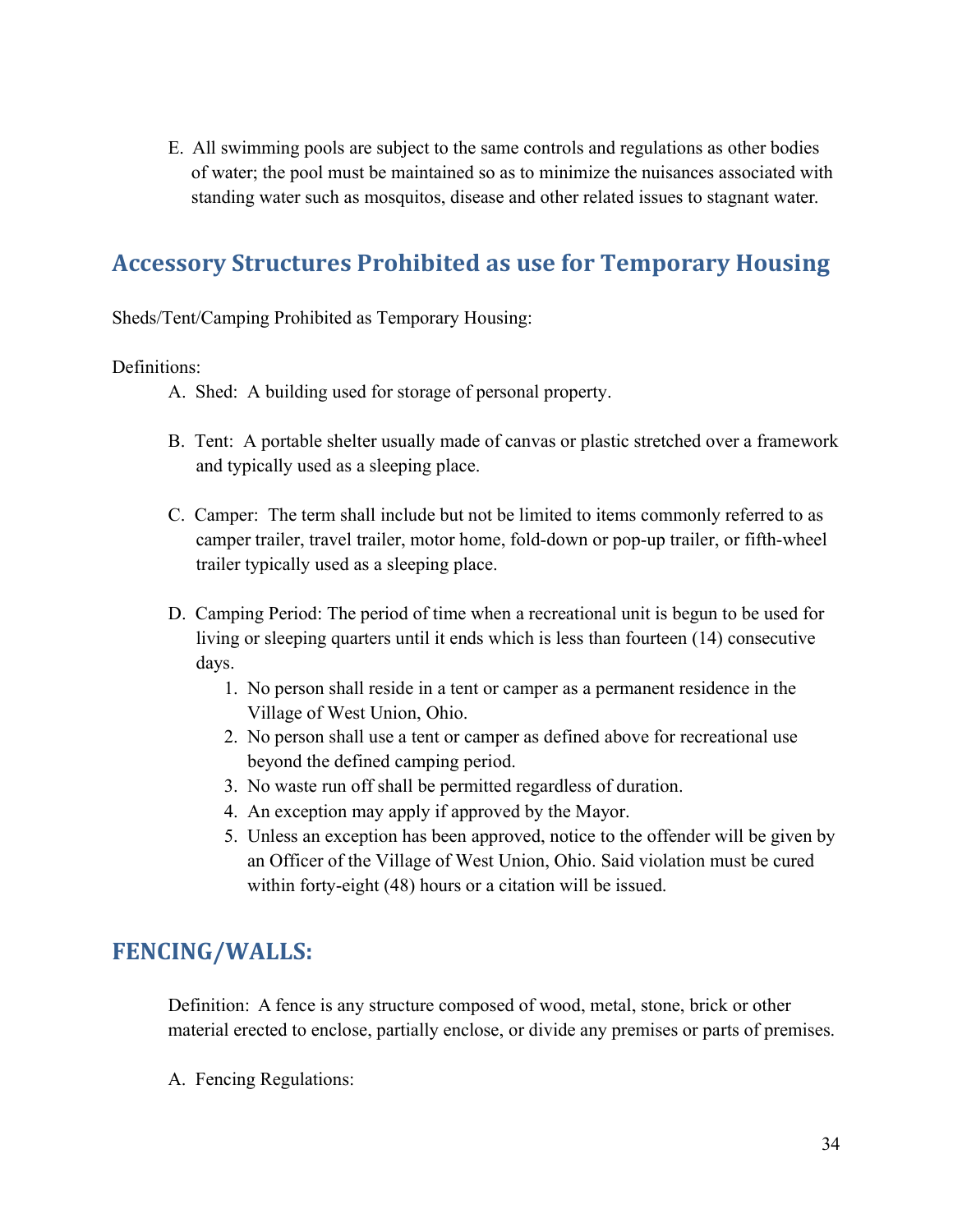- 1. Fences cannot exceed six (6) feet in height; fences in front yards cannot exceed three (3) feet in height.
- 2. Chain link, mesh wire, barbed wire or similar sharp point fences are prohibited.
- 3. Exceptions: Galvanized chain link fence with rolled over top wires with a horizontal support tube will be permitted in any residential district, other than planned districts.
- 4. Electrically charged fences are prohibited, unless on sites of more than ten (10) acres used to confine livestock.
- 5. All fences and walls must have the finished non-structural face outward.
- 6. Fences cannot encroach on public right-of-ways or easements.
- 7. Fences cannot be constructed on the property line or on or within any easement. All fences must have a minimum of one foot from the property line.
- 8. All fences on one parcel must have a unified style.
- 9. Fences cannot be constructed until surveyor pins are visible; if not, a survey must be done.

#### DISPLAYS and LIGHTING

A. American Flag & Flagpoles:

 Pursuant to ORC 723.012, a property owner in the Village may install a wooden flagpole in a sidewalk or sodded area, for displaying the American flag only, between the sidewalk and curb along the right-of-way of any public street or highway adjacent to his property. A property owner may also install underground lighting for the display of the flag. Installation of the flagpole and holder shall meet the following specifications:

- 1. The flagpole holder shall be embedded in concrete, flush with the sidewalk or sodded area, and possess a cap or cover which shall be used when the holder is not used for the purpose of displaying the American flag;
- 2. The holder shall not exceed two inches in diameter and shall be installed not less than one foot from the curb;
- 3. Underground lighting for the flagpole shall be situated within a reasonable distance to the holder and meet all Underwriters' requirements governing installation. The highest part of the lighting fixture shall at all times be flush with the sidewalk or sodded area in which it is embedded;
- 4. At no time shall the flag, flagpole, or holder limit or restrict the view of pedestrian or vehicular traffic, nor shall a flag, flagpole, or holder be installed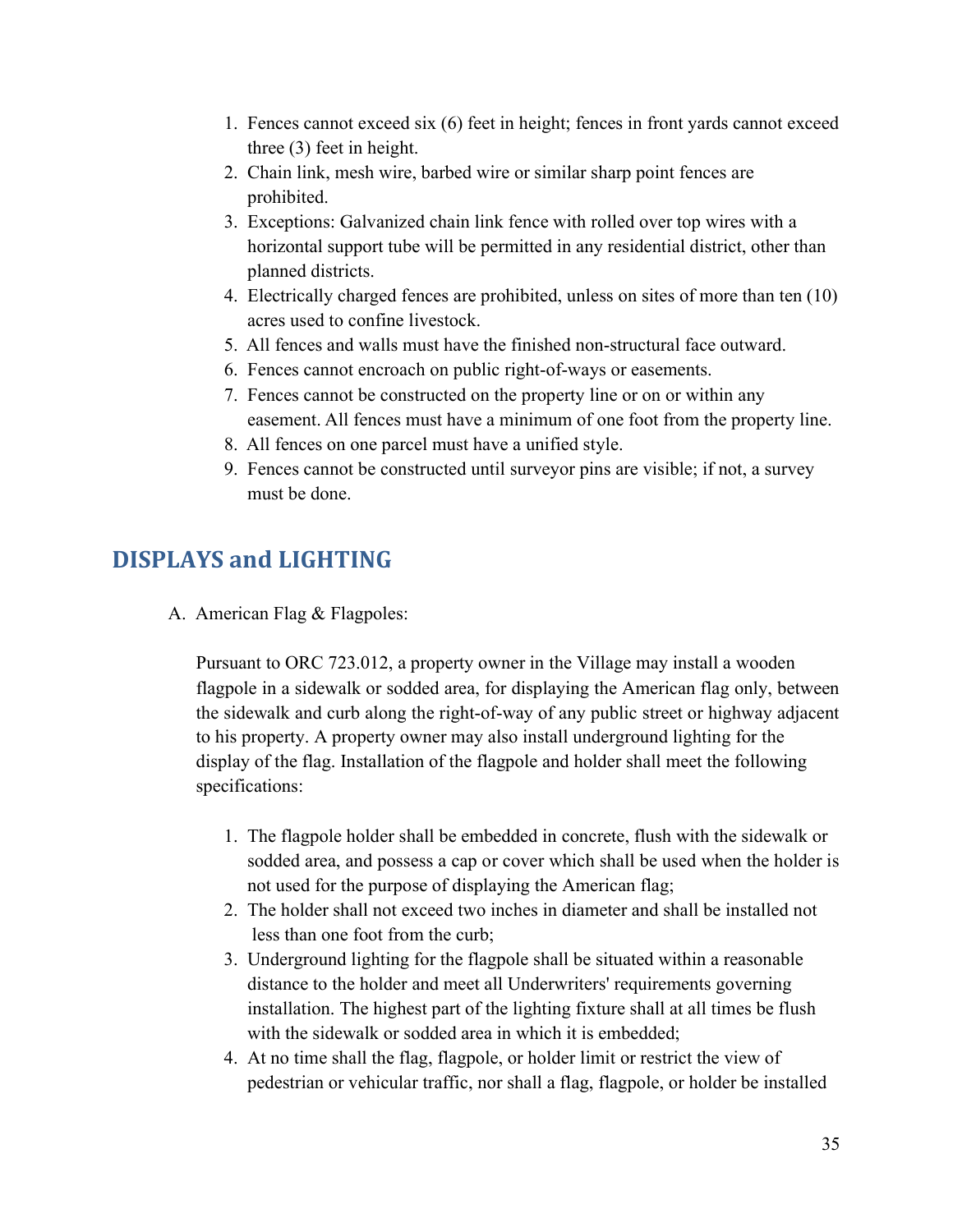that comes in physical contact, or is likely to come in physical contact, with overhead wiring.

- B. Seasonal Decorations:
	- 1. Seasonal Sign or Holiday Sign: Any sign such as Christmas decorations or those used for a holiday and installed for a limited period of time.
	- 2. No seasonal signs, holiday decorations or outdoor decorations may utilize lighting that impedes the natural use and enjoyment of the neighborhood.
	- 3. No seasonal signs, holiday decorations or outdoor decorations may block visibility of traffic.
- C. Outdoor Lighting:
	- 1. In all residential areas, outdoor residential lighting shall be so arranged as to not constitute a nuisance to passing traffic or adjoining residential properties.
	- 2. Lighting should be directed or shielded in a manner to limit glare and encroachment on neighboring lands.
	- 3. In some instances the height, type of light, watt, or bulb may need to be evaluated and limited to assist in meeting the general intent of the residential area and to comply with this Ordinance.

### HOME/YARD/GARAGE SALES:

Specifically replacing 2013-6 which amended 2010-4 which replaced 2006-16 which replaced 2006-8.

Definitions:

Home Sales, also known as yard sales, garage sales, tag sales, attic or carport sales and similar types of sales or events, hereinafter to be referred to as a "Yard Sale" and is used to refer to the offering for sale to the public, of at least five (5) items of new, used, or previously owned personal property from or on a residential premise in the Village of West Union, for the purpose of disposing of such property.

- A. Yard sales shall generally be held only on property owned, leased or rented for residential purposes by the person applying for the permit. (See Permit Requirements below).
- B. Yard sales may not create a traffic hazard or situation that would be hazardous to the residents of the Village.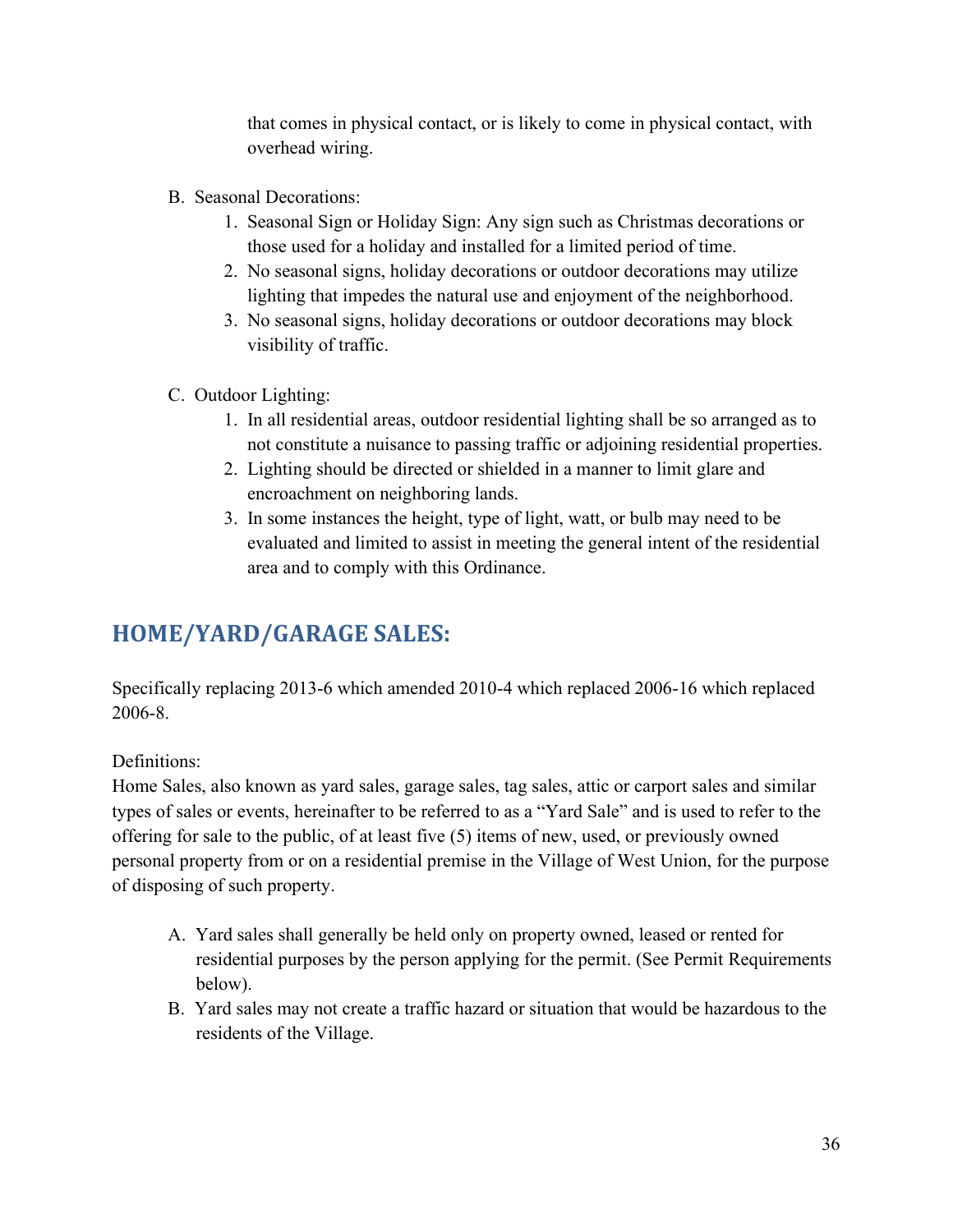#### SECTION I: PERMIT REQUIREMENTS:

- A. No person or entity shall conduct a yard sale without first obtaining a permit from the Office of West Union Police Department.
- B. The fee for each is \$5.00. Cash only.
- C. Once approved, the permit shall be displayed at a conspicuous place at the location where the yard sale is conducted for the duration of the event.

#### SECTION II: ADVERTISING REQUIREMENTS:

- A. Up to four (4) signs shall be permitted. One sign shall be placed on the premises where the yard sale is being conducted and the other signs may be displayed elsewhere in the Village provided the location(s) is/are stated on the application for permit, that the owner of the premises has granted permission, and that the sign(s) do/does not impede or block the view of traffic.
- B. Signs shall not be displayed for more than twelve (12) hours before sale and must be removed within twelve (12) hours of the final conclusion of the yard sale.
- C. Advertising Requirements for those outside of the Village: Any person or entity that are outside the corporation limits of West Union wishing to post a sign within the Village advertising any type "yard sale" must adhere to all provisions of this ordinance.

#### SECTION III: PARKING:

 A. All parking of vehicles shall be conducted in compliance with all applicable laws and ordinances. Further, the West Union Village Police Department may enforce such temporary controls to eliminate any special traffic hazards or congestion created by any such sale.

#### SECTION IV: NUMBER OF SALES PERMITTED & PERMITTED HOURS OF OPERATION:

- A. Residential Properties: Each residence within the Village of West Union, Ohio shall be limited to no more than three (3) yard sales in a twelve month period. In the event that a hardship situation develops which may cause the cancellation of a scheduled sale, the Mayor may issue another permit upon application.
- B. Each and every yard sale shall be limited to three (3) consecutive days.
- C. The hours of operation shall be between the hours of 8:00 a.m. and 8:00 p.m.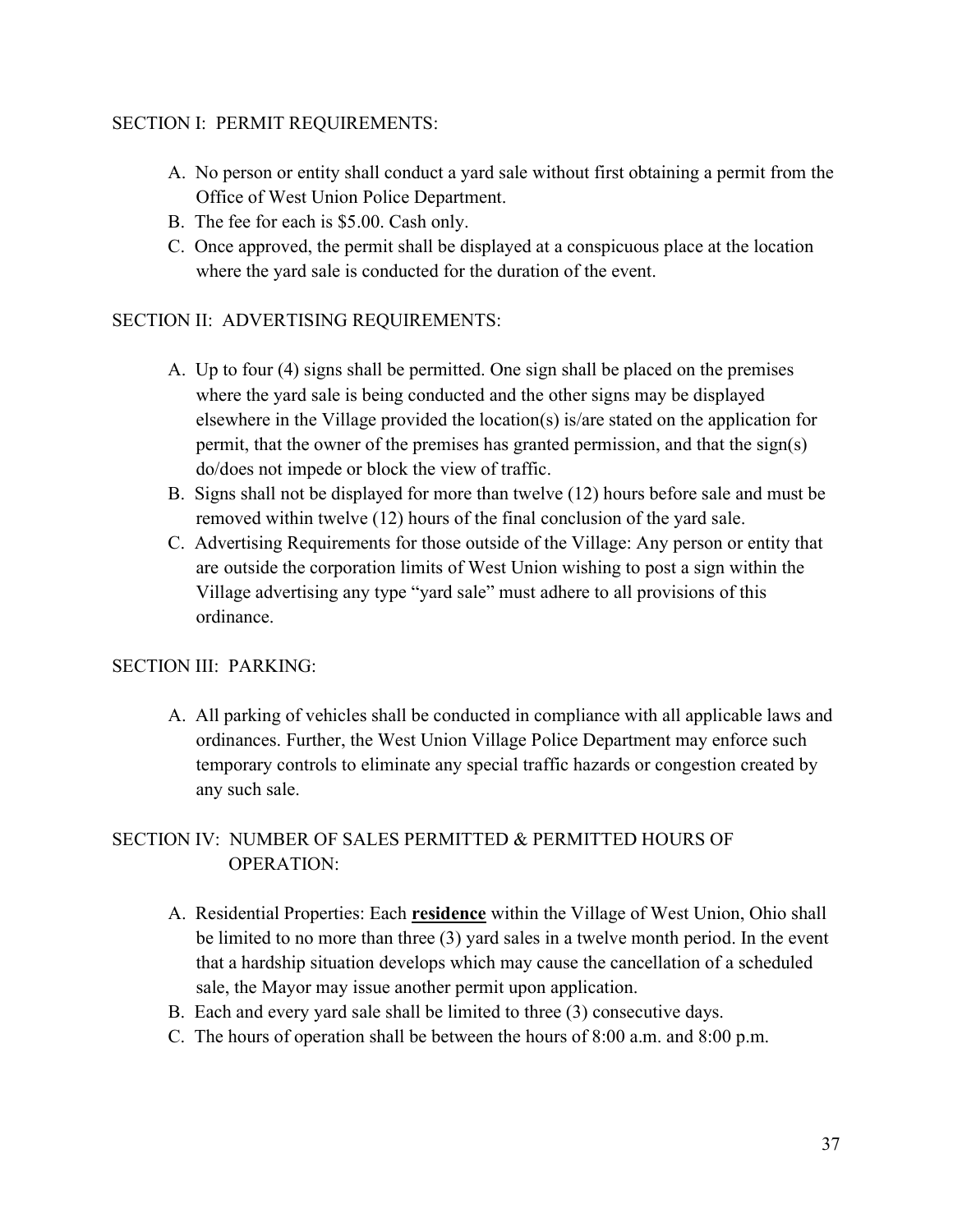#### SECTION V: ITEMS FOR SALE:

Section One: Display of Items for Sale:

 A. Display of items for sale: Personal property offered for sale may be displayed in the residence, porch, in a garage, carport and/or in any yard at specified residence, but shall not be permitted within the public right of way. At the final conclusion of the sale, all unsold items shall be removed and stored out of sight of the general public promptly. Under no circumstances should there be items remaining more than twelve (12) hours after the conclusion of the sale. These items shall include, but not be limited to any and all signs, tables or support structures utilized for the yard sale.

Section Two: Prohibited Items:

None of the following may be sold or offered for sale:

- A. Anything for which a separate license is required by law or by any federal, state or municipal regulation;
- B. Anything of an explosive, poisonous or dangerous nature.
- C. Any item or substance which is illegal to sell in the State of Ohio.

Section Three: Violation of Permit Requirements:

- A. Failure to comply with any condition of this Ordinance shall constitute a violation of the ordinance and shall entitle the permit to be revoked, without refund or any part of the permit fee to the holder.
- B. A result of the permit being revoked, the yard sale must be terminated immediately upon notification. Further applications for a yard sale shall be denied for a period of no less than ninety (90) days.
- C. It shall be unlawful for the owner of any property within the Village of West Union, Ohio to knowingly allow any person to hold or conduct a yard sale on their property without first obtaining a permit in accordance with this Ordinance.
- D. Initial violation of this Ordinance shall result in a verbal warning. Failure to cure the violation shall entitle the permit to be revoked and/or immediate termination of the yard sale.
- E. Further violations of the Ordinance shall require a fine of:
	- 1. A minimum fine of \$50.00 minimum and a maximum fine of \$150.00 for a first offense and a denial of future permits for a period of one (1) year.
	- 2. The second offense shall require a minimum of \$250.00 and a maximum fine of \$500.00 and the denial of future permits for three (3) years.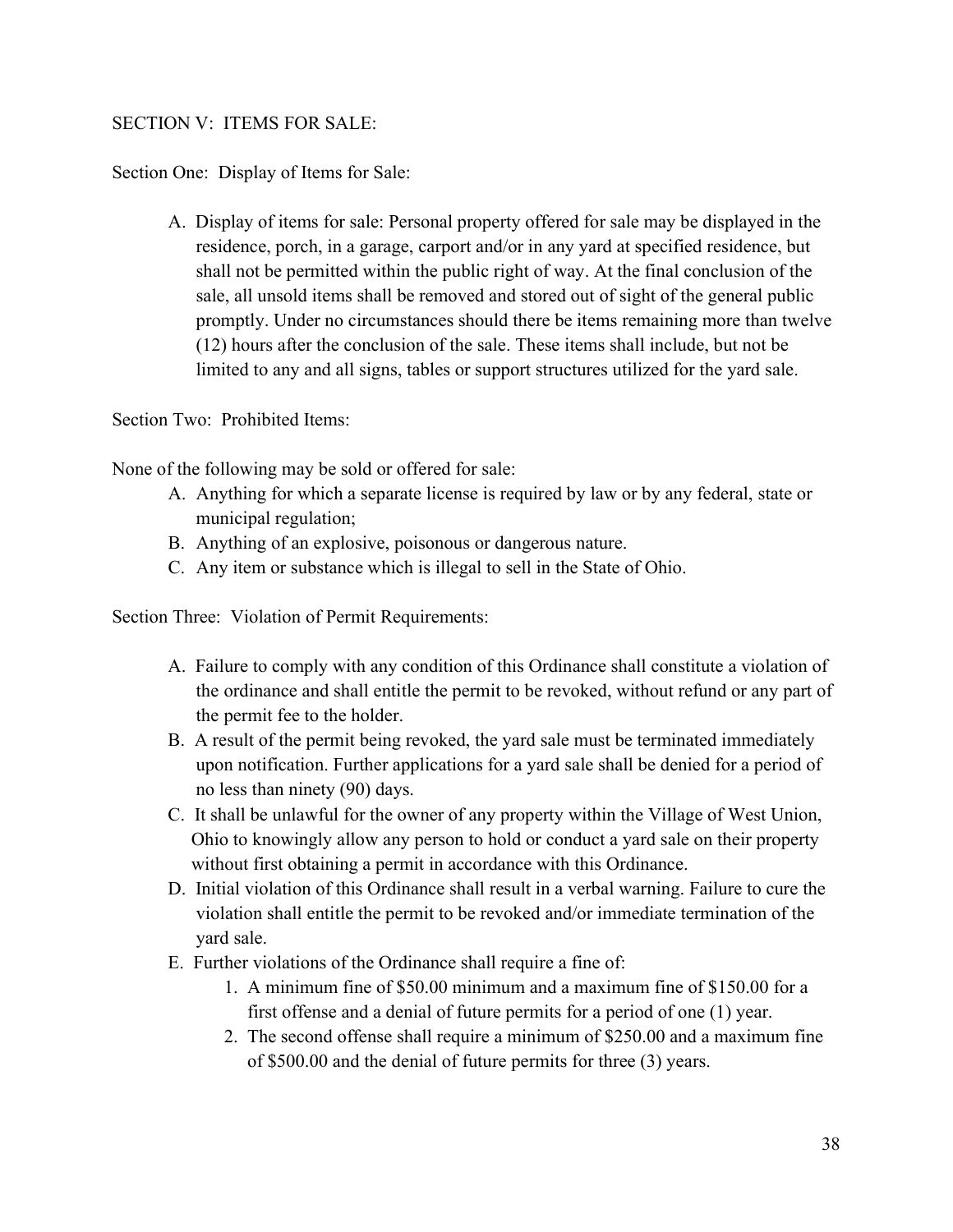3. A third offense shall result in a minimum fine of \$500.00 and a maximum fine of \$750.00 and the denial of future permits for five years following the date of the infraction.

Section Four: Exception to the Permit Requirement:

 A. Up to two (2) times per calendar year there will be a community wide "yard sale" on the dates designated by Village Council, for which no permit will be required, but all other sections of this ordinance governing yard sales must be strictly adhered to.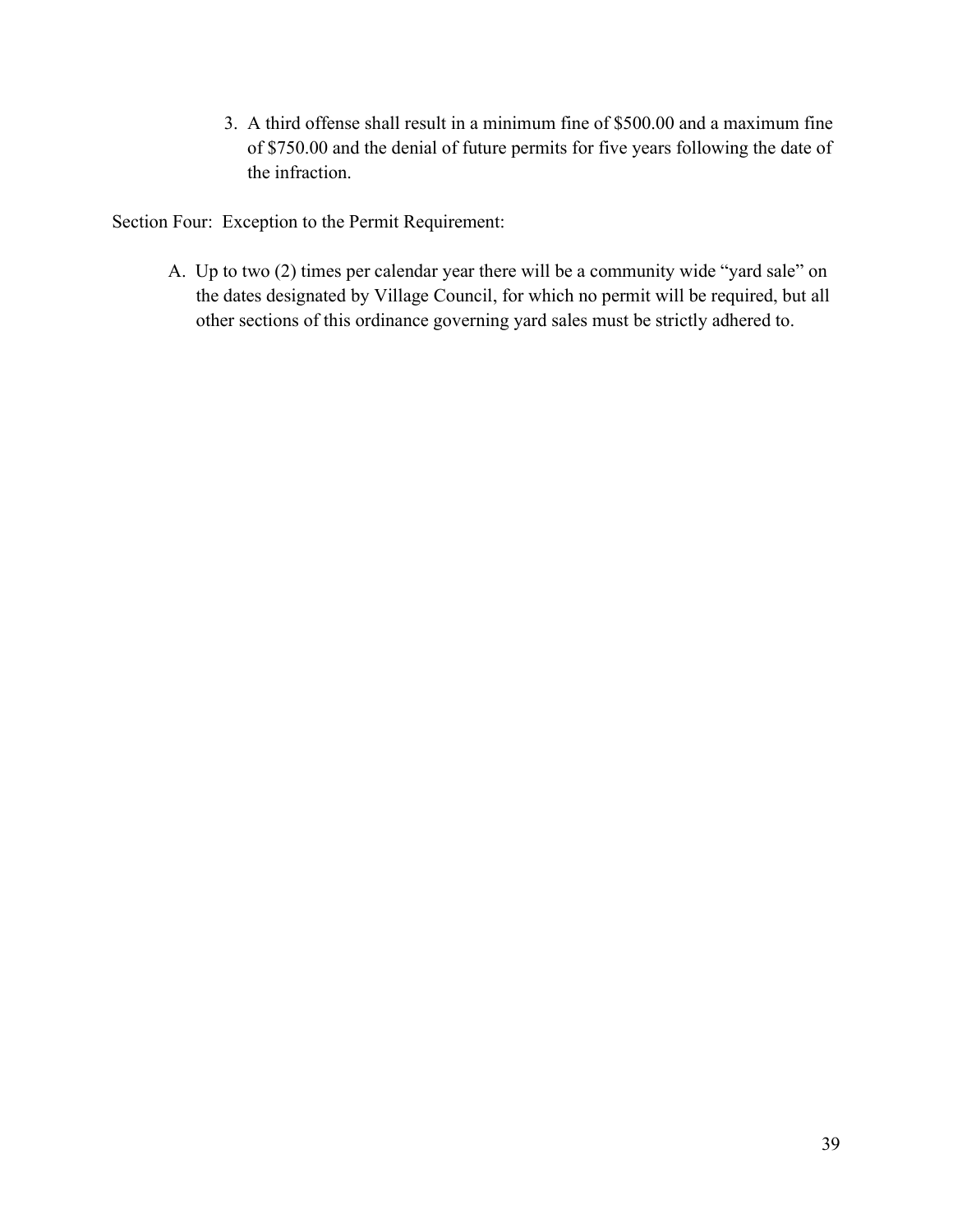## CHAPTER THREE: BUILDING WITHIN THE VILLAGE OF WEST UNION, OHIO

#### RESIDENTIAL HOUSING REGULATIONS

This regulation enables the Village of West Union, Ohio to adopt regulations governing plats and subdivisions of land within their jurisdiction.

#### Purpose:

These regulations are adopted to secure and provide for:

a. The proper arrangement of streets or highways in relation to existing or planned streets or highways or to the general plans of the various subdivisions of the Village.

b. Adequate and convenient open spaces for traffic, sewer or water, access of firefighting apparatus, and recreation.

c. The avoidance of congestion of population.

d. The establishment of standards for the construction of any and all improvements as required.

#### Interpretation:

These provisions of these regulations shall be minimum requirements. Whenever these provisions are different from the requirements of other lawfully adopted regulations or private deed restrictions, the more restrictive rule or higher standard shall prevail.

#### SECTION I: RESIDENTIAL HOUSING:

- A. The regulations set by this Ordinance within the Village of West Union shall be minimum regulations and shall apply uniformity to each class or kind of structure or land, and particularly, except as hereinafter provided:
	- 1. No building structure, land or part thereof, shall be used, occupied, erected, constructed, reconstructed, moved, or structurally altered except for general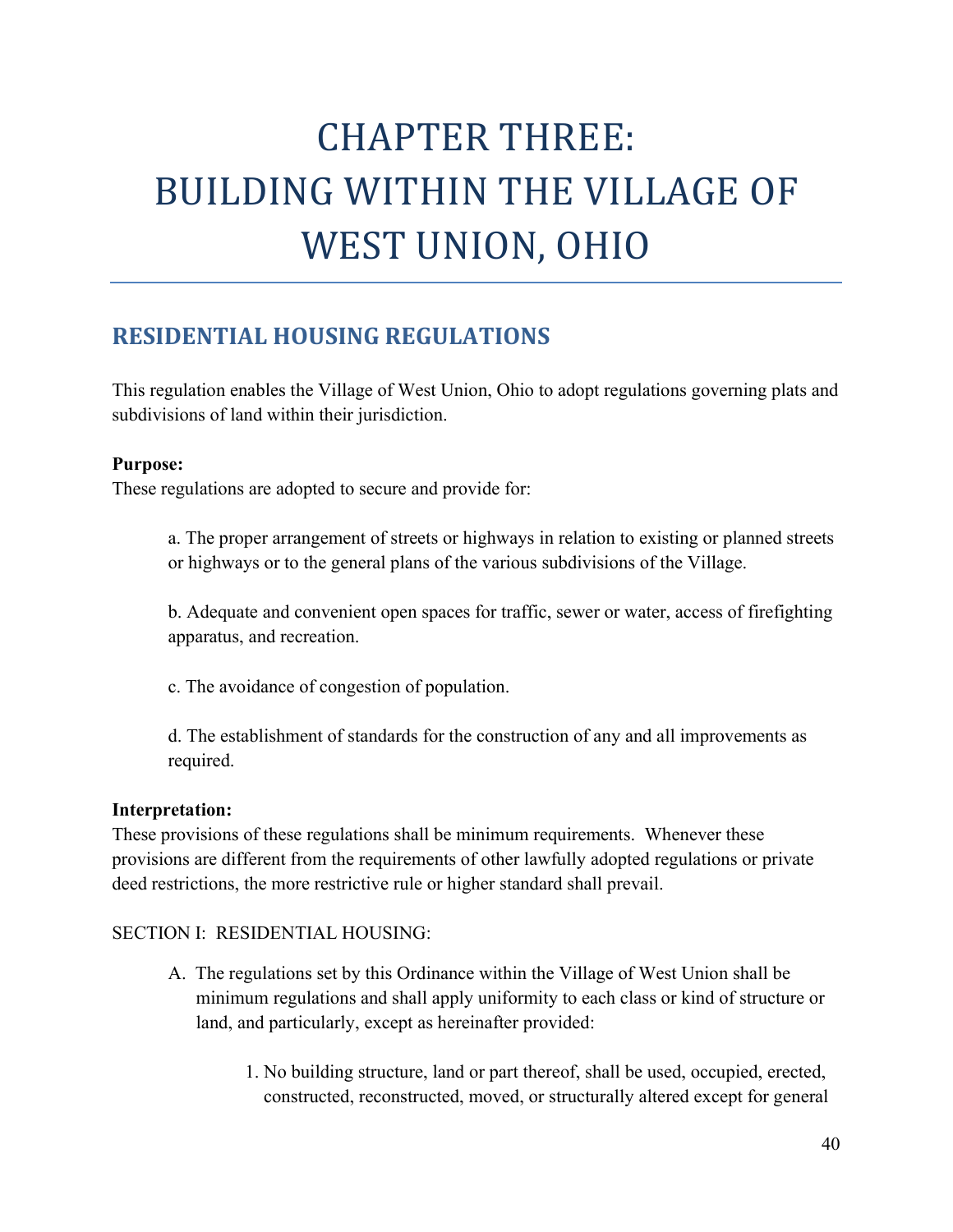upkeep such as painting, roof repairs, siding, windows and screened-in porches without a building permit.

- 2. No part of a yard, or other open space, or off-street parking or loading space required about or in connection with any building for the purpose of complying with this Ordinance, shall be included as part of the yard, open space, or off street parking or loading space similarly required for any other building.
- 3. No yard or lot existing at the time of passage of this Ordinance shall be reduced in dimension or area below the minimum requirements set forth in this paragraph. Minimum lot size shall be as follows: 10 foot frontage from road edge to front of building shall be required with a minimum of 3000 square feet total.
- 4. Trash, rubbish, and waste shall be disposed of weekly.
- 5. Building foundations shall be a minimum of 10 feet from side and rear lot line excluding driveways or walkways.
- 6. All residential dwellings shall be a minimum three hundred fifty (350) square feet of living space not including porches, patios and screened in porches.
- 7. Any residence or business existing at the time of the passage of this Ordinance may be rebuilt on the same site provided the new structure is not greater in size than the original structure.

#### SECTION II: RESIDENTIAL BUILDING PERMIT:

- A. Before constructing, changing the use of, or altering any building, including accessory buildings, or changing the use of any premises, application shall be made to the Village Administrator for a Building Permit. The application shall include the following information:
	- 1. A plot plan drawn to scale showing the exact dimensions of the lot to be built upon;
	- 2. The location, dimensions and height, of the structures to be erected;
	- 3. The intended use;
	- 4. The proposed number of sleeping rooms, dwelling units, occupants, employees and other uses;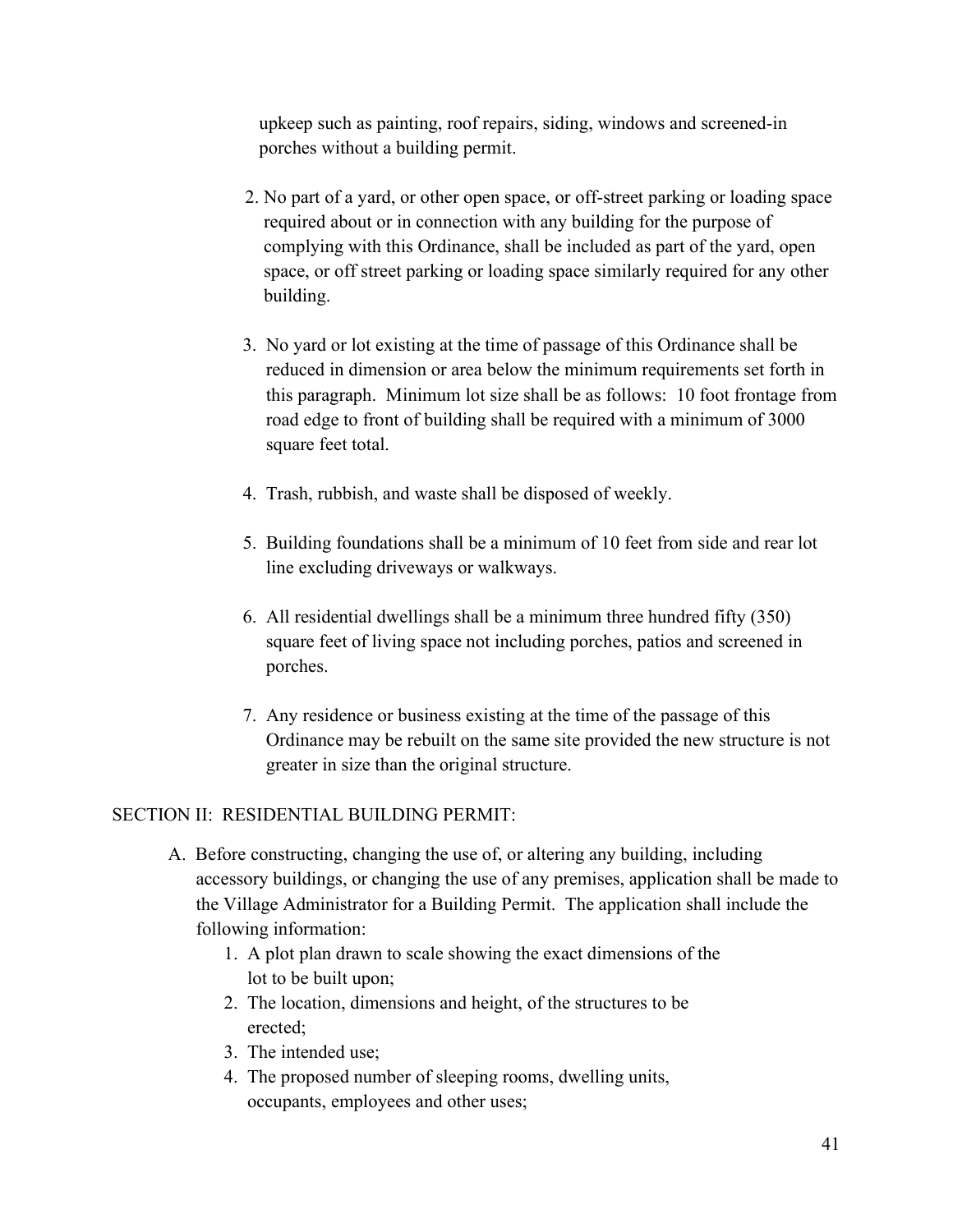- 5. The yard, open areas and parking space dimensions;
- 6. Any other pertinent data as may be necessary to determine and provide for the enforcement of this Ordinance.
- 7. All applications for a Building Permit shall be accompanied by payment of twenty-five dollars (\$25) and no Building Permit will be processed until said application fee has been received.
- B. Within ten (10) working days after the receipt of application, the Village Administrator or designated Agent shall issue a Building Permit if the application complies with the requirements of this Ordinance and the application is accompanied by the appropriate fee(s).
- C. The Building Permit shall become void at the expiration of one year after date of issuance, unless construction is started. If no construction is started or the use has changed within one year of the date of the permit, a new permit is required upon proper application. Completion of the project shall be within two (2) years of issuance of permit.
- D. During the construction, you should expect a minimum of three (3) inspections, one of which will be a final inspection upon completion.
	- 1. The inspections should ensure land and surroundings conform to specifications applied for in the permit, ensure electrical wiring and plumbing meet standards, and ensure the permits applied for and health standards are met.
	- 2. Fee for each inspection shall not exceed twenty-five dollars (\$25.00) per building for each time inspected.

SECTION III: ADDITIONAL BUILDING CODES:

It is the sole responsibility of the resident to ensure that compliance with all other regulations has been met, including, but not limited to EPA, Health Department and State of Ohio.

#### NON-COMPLIANCE

#### SECTION I: GENERAL VIOLATIONS:

A. Buildings erected, altered, moved, razed or converted, or any use of land or premises carried on in violation of any provision of this Ordinance is declared to be a nuisance per se. Any building or land use activities considered possible violations of the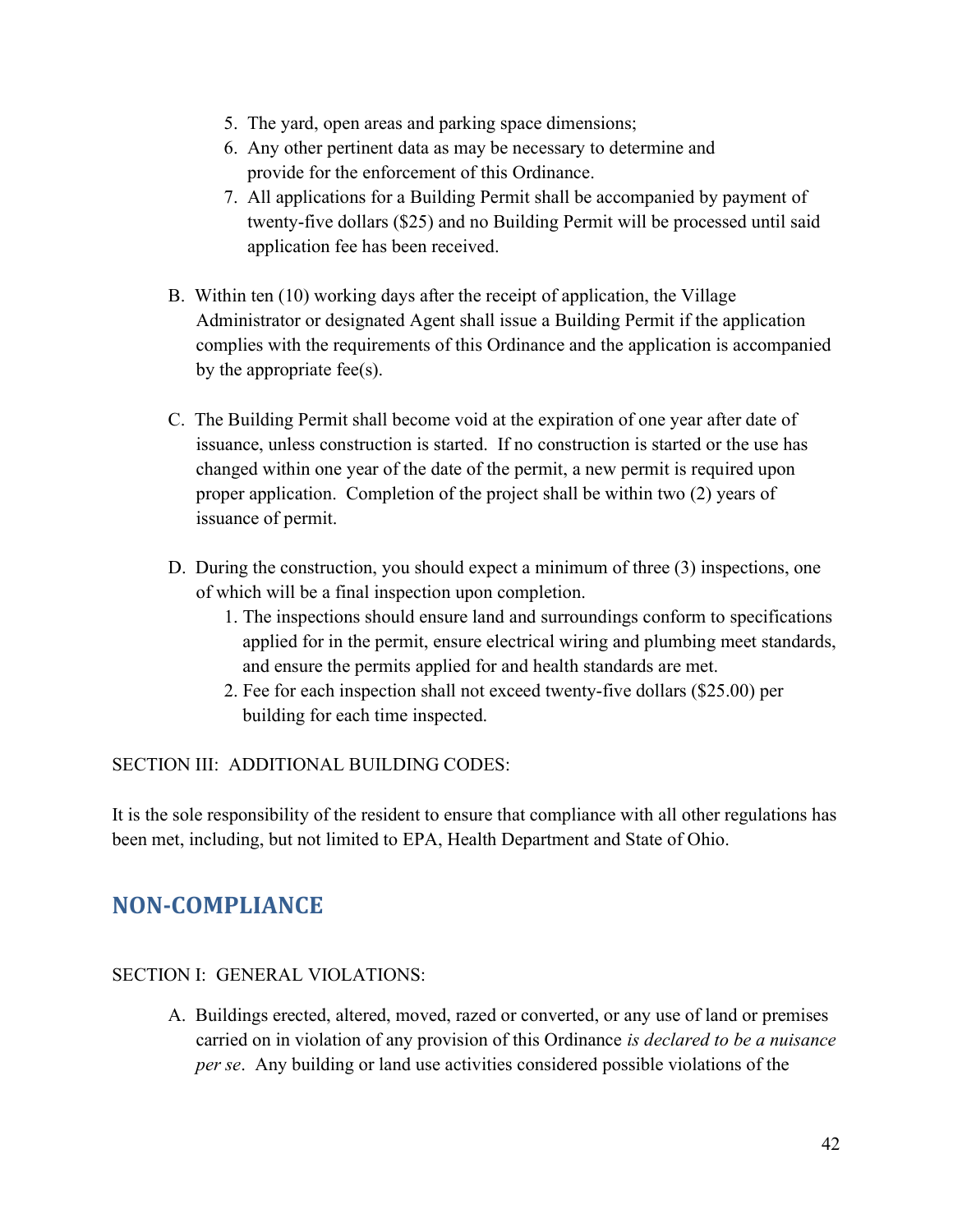provisions of this Ordinance, which are observed by any Village official, shall be reported to the Village Administrator.

 B. The Village Administrator shall inspect alleged violation and shall, in writing, order correction of all conditions, which are found to be in violation of this Ordinance. Such order shall be issued to the owner of the property upon which the violation is found to exist by certified mail by the Village Administrator. The owner of the property shall have a period of sixty (60) days from the date of the mailing to remedy the violation. The notice to the owner of the property shall clearly indicate that no further action will be taken by the Village of West Union, Ohio, if said violation is corrected within sixty (60) said days from the date of the mailing and advising the owner that the owner has fifteen (15) days from the date of the mailing to file an appeal.

#### SECTION II: EXCEPTIONS:

- A. Where a lawful structure exists at the effective date of adoption or amendment of this Ordinance that could not be built under the terms of this Ordinance by reason of restrictions on the area, lot, coverage, height, yards or other characteristics of the structure or its location on the lot, such structure may be continued so long as it remains otherwise lawful, subject to the following provisions:
	- 1. ENLARGEMENT: no such structure shall be enlarged or altered in a way which increases its non-conformity.
	- 2. MOVEMENT: should such structure be moved for any reason, from any distance whatever, it shall thereafter conform to the regulations of the Village.
	- 3. DISCONTINUANCE OF NON-CONFORMING STRUCTURES: if any such non-conforming use shall be voluntarily discontinued for one year or more, any subsequent use of land shall conform to the regulations specified by this Ordinance, unless otherwise approved.

#### B. Variance:

The Village Council may, in individual cases, permit exceptions to and variations from the regulations established by this Ordinance.

1. Permit a modification of the zoning regulations as may be necessary, upon proper application of an owner which parcel was separately owned at the time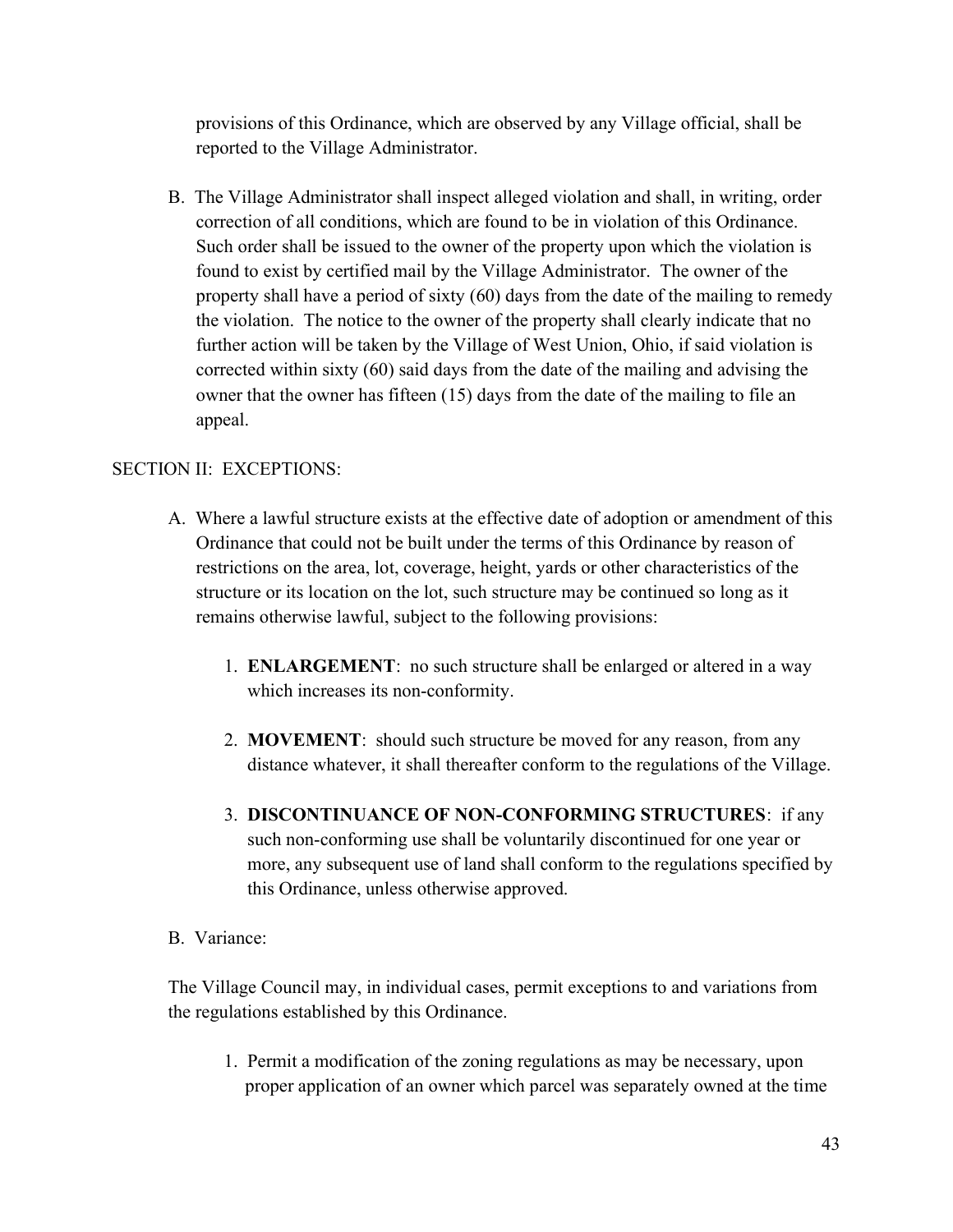of passage of this Ordinance or is adjacent to buildings that do not conform to the general restrictions provided the public health, safety, general welfare and convenience of Village is not infringed upon.

- a. To request a variance, the Applicant shall prepare a plan for the variance, to include, but not limited to drawings, site plan(s), written agreement of neighboring properties or agencies to the Village Administrator.
- b. Upon notice of the request for a variance, the Village Administrator shall review the proposed variance to ensure that the Variance request is complete and shall then cause the applicant to come before the Village Council, and present their request.
- c. Village Council shall then vote on the request for Variance. The decision of the Village Council is final.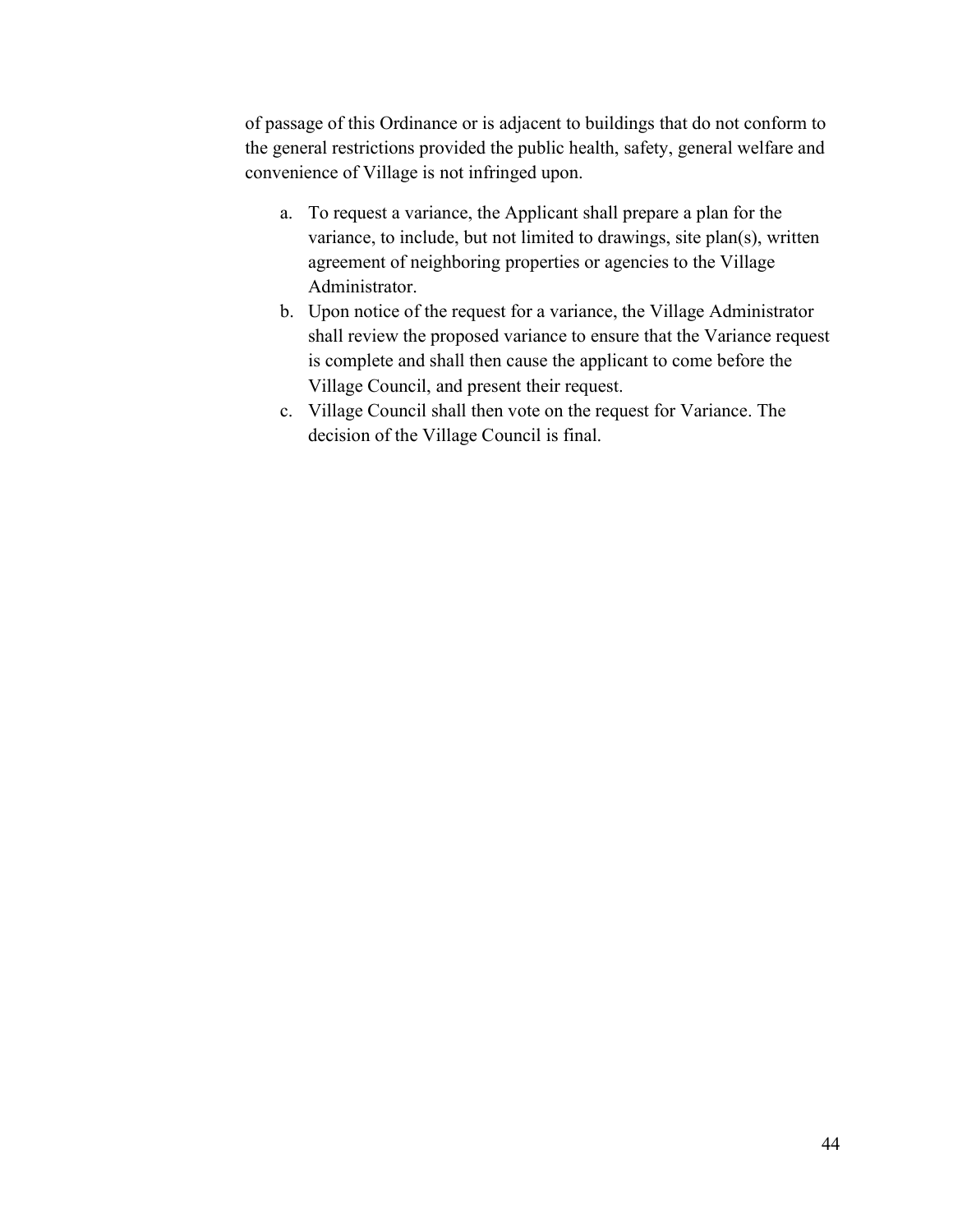## CHAPTER FOUR: BEYOND RESIDENTIAL WITHIN THE VILLAGE OF WEST UNION, OHIO

#### MULTI-FAMILY

Residential apartments, apartment houses, condominiums and/or multiple dwellings, where permitted in this Zoning Ordinance, shall be subject to the following conditions:

- A. Site Plan Specification. Applications for residential apartments, apartment houses, condominiums and/or multiple dwellings shall require the submission of a site development plan to the Village Administrator. Such plan or plans, as submitted to the Village Administrator, are required to show all structures, roadways, pathways, parking areas, recreational areas, exterior lighting installations, and landscaping of the site, all existing structures (if any), and usages within 200 feet of the site boundaries.
- B. Site Plan Approval. Before approving the site plan, the Village Administrator shall make findings with respect to the following:
	- 1. Traffic access. All proposed site traffic access ways are adequate, but not excessive, in number, width, alignment and visibility.
	- 2. Circulation and parking. The interior circulation system shall be adequate and all required parking spaces shall be provided and easily accessible.
	- 3. Public utilities. The proposed site shall be provided with adequate public water and public sewerage disposal facilities. Street lights shall be provided for security and safety purposes.
	- 4. Proper landscaping. The proposed site shall be properly landscaped. If adjacent land use dictates, screening and buffer zones may be required.
	- 5. Height and bulk requirements. There shall be a minimum front yard of not less than 10 feet from the edge of the road in depth on every lot.
	- 6. Two paved off-street parking spaces or comparable garage space shall be provided for each dwelling.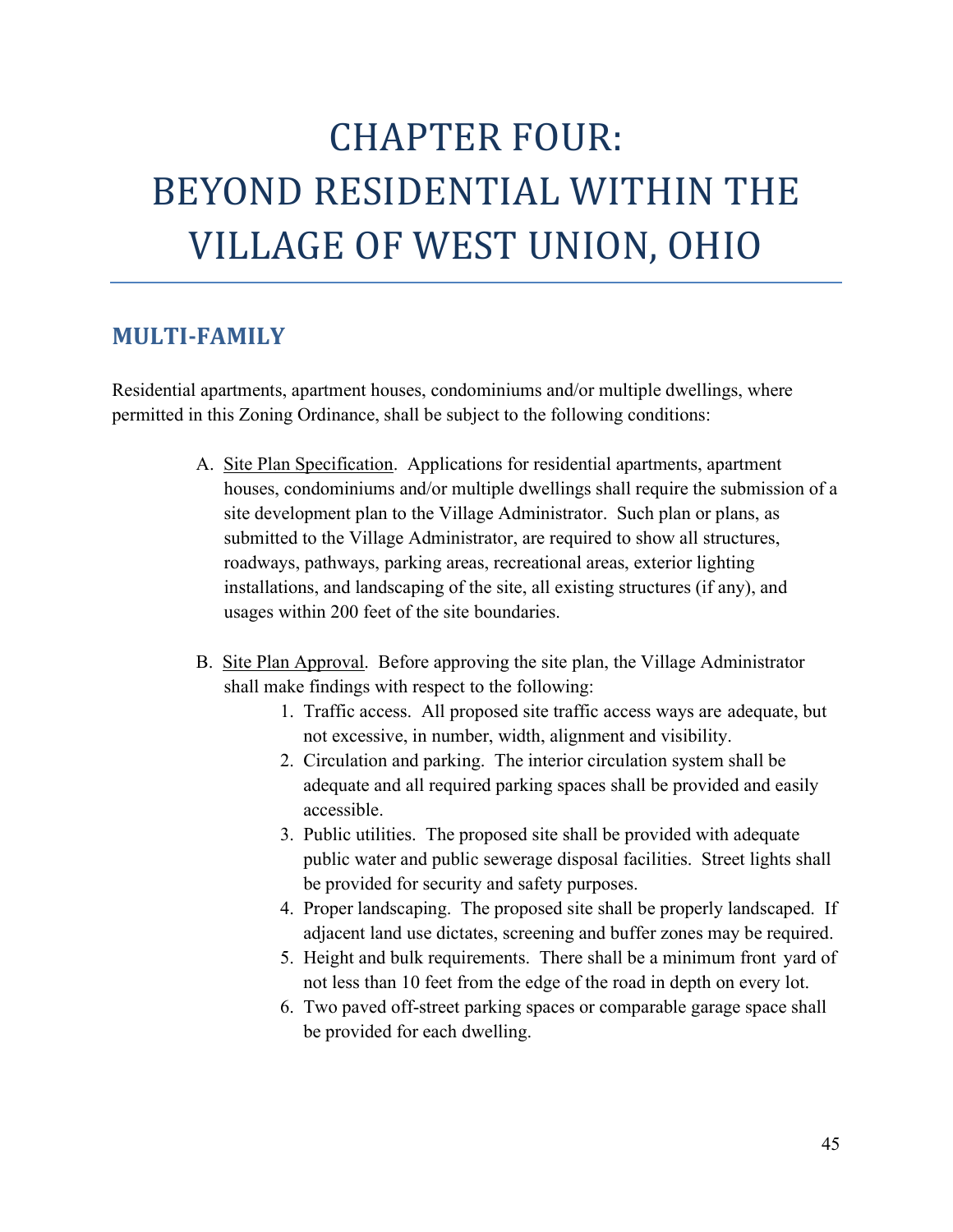### Manufactured Home Parks, Sales and Set-ups

All manufactured home parks, sales and set-ups shall comply with the Ohio Revised Code and shall be licensed by the Adams County Board of Health plus meet the minimum standards set forth below:

- 1. Have not previously been in flood water.
- 2. Be placed on concrete footers or pads.
- 3. The underpinning or skirting shall be of a vinyl vertical siding or standard vinyl manufactured home skirting, or aluminum or steel. It shall be fastened to the manufactured home and ground in such a manner as to prevent movement under normal weather conditions.
- 4. All mobile homes shall be properly anchored.
- 5. Prior to the placement of any mobile home with in the Village limits, the owner shall submit notice to the Village of said intention to ensure compliance.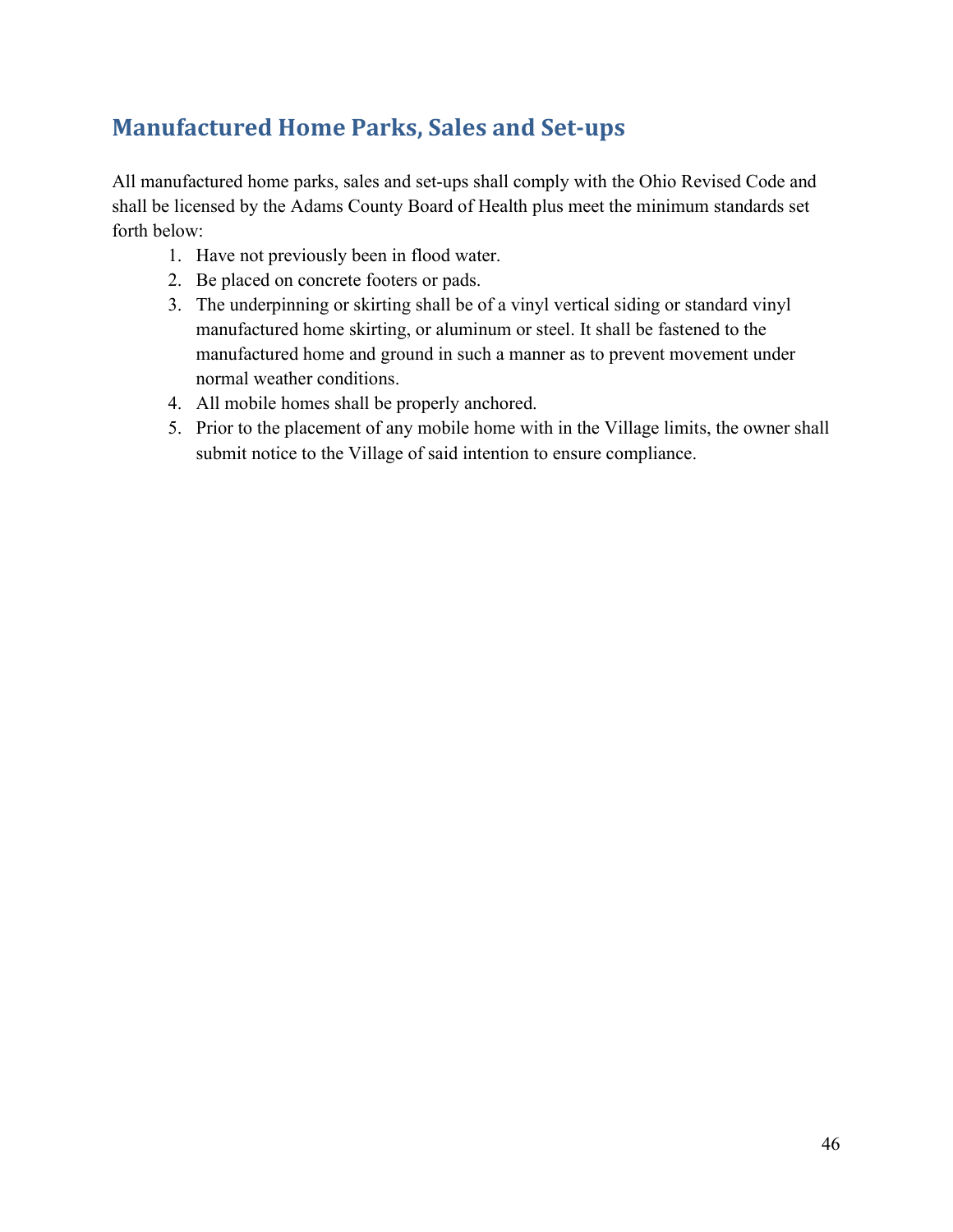### ESTABLISHMENT OF ZONING BOARD:

#### Authority:

The Zoning Board is authorized to act as the administrative board as provided in Section 713.11 of the Ohio Revised Code, and shall have all the powers and duties prescribed by law and by this Ordinance. Section 713.11 of the Ohio Revised Code is incorporated into this Ordinance as from time to time amended by the Ohio Legislature.

#### Organization:

The Zoning Board shall consist of five members, of which two shall be members of the Village of West Union Council and three members of the community. The Zoning Board shall elect a chairman from that membership, shall appoint a clerk, and shall prescribe rules for the conduct of its affairs.

Said members shall be appointed by the Mayor and approved by the Village Council.

#### Quorum:

The Zoning Board shall require a quorum of three members at all meetings, and a concurring vote of three members shall be necessary to affect an order.

#### Meetings:

The Zoning Board shall meet the first Thursday of each quarter. Additional meetings may be called by the Chairman of the Board or two other members of the Board as needed.

#### Witnesses:

The Zoning Board Chairman or Acting Chairman shall administer oaths and compel the attendance of witnesses in all matters coming under the preview of the Ordinance.

#### Powers and Duties:

The Zoning Board shall hear and determine all appeals from any decision or action of the Zoning Inspector in the administration or enforcement of this Ordinance. Thereafter proper zoning certificates may be issued.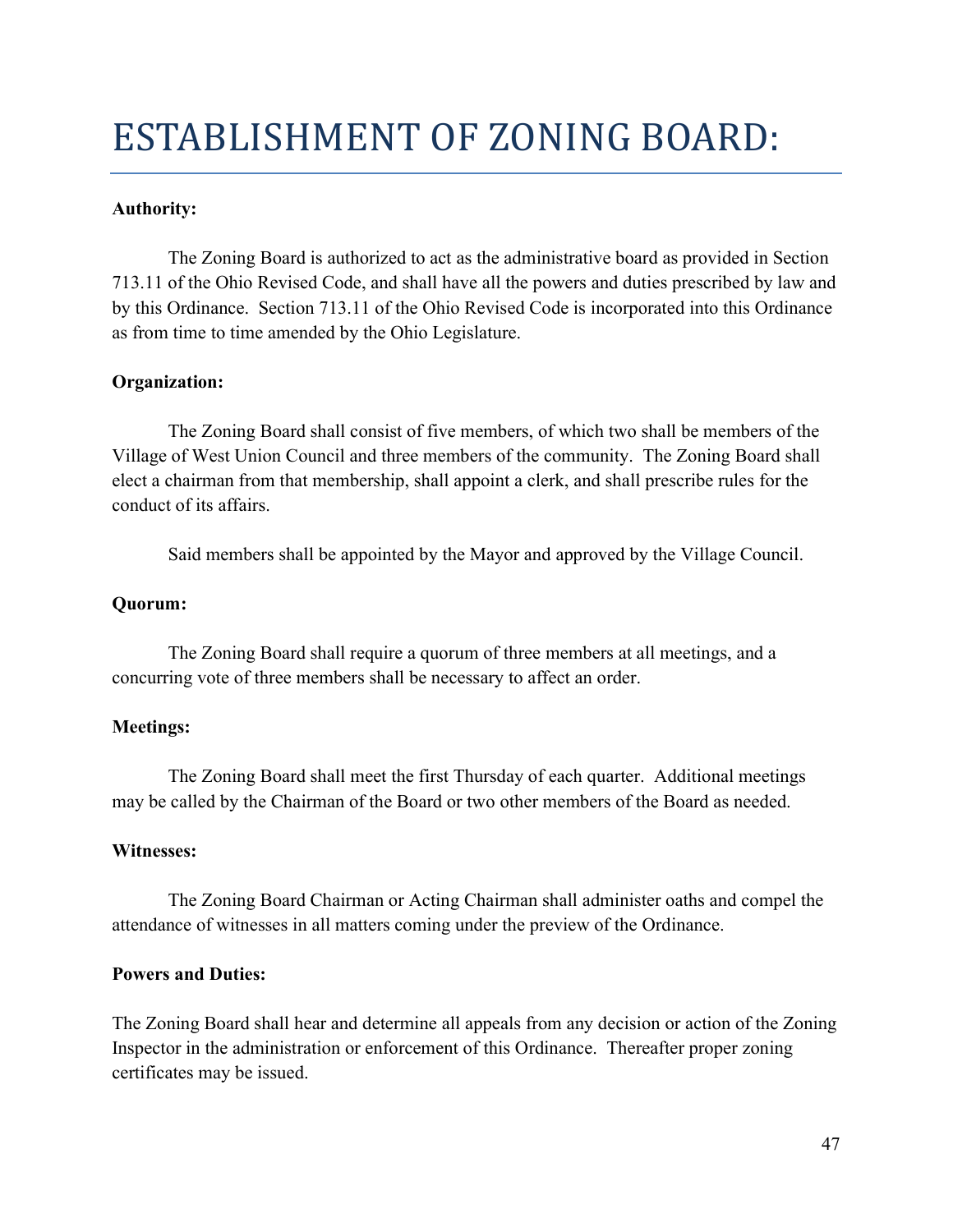#### Procedure:

The Zoning Board shall act in accordance with the procedure specified by law including this Ordinance. All appeals and applications made to the Zoning Board shall be in writing and on the forms prescribed therefore. Every appeal or application shall refer to the specified provision of the Ordinance involved and shall exactly set forth the interpretation that is claimed, the use for which the special permit is sought, or the details of the variance that is applied for and the grounds on which it is claimed that the variance should be granted or as the case may be. Every decision of the Zoning Board shall be by resolution, each of which shall contain a full record of the findings of the Zoning Board by case number under one or another of the following headings: Interpretations; Exceptions; Variances, together with all documents pertaining thereto. In the event that the Zoning Board will find it necessary to draw upon any planning, legal, engineering, or any other expert testimony, such cost incurred shall be charged to the applicant or person making the appeal in addition to other costs provided to be paid herein.

#### Notice of Hearings:

When notice of appeal has been filed in the proper form with the Zoning Board, the Secretary shall immediately place the said request for appeal upon the calendar for a hearing, and shall cause notices stating the time, place, and object of the hearing to be published in a newspaper of general circulation in the Village of West Union at least thirty (30) days prior to the date set for the hearing. In addition to any cost deposit otherwise required to be deposited upon filing of the appeal or application, the applicant or person making the appeal shall pay all cost of publication.

#### Appeals:

Appeals to the Zoning Board may be taken by any person, firm or corporation or by any officer, board or department of the Village of West Union deeming himself or itself to be adversely affected by the decision of the administrative official pertaining hereto. Appeals shall be made no later than fifteen (15) calendar days after the date of any adverse decision. The appellant shall post security for the cost, in an amount not less than two hundred dollars (\$200.00), to cover all costs of all actions required for the hearing of the appeal. An appeal shall stay all proceedings in furtherance of the action appealed from unless the administrative office whose decision is appealed from shall certify to the Zoning Board after the notice of appeal has been filed, that by reason of imminent peril to life or property. In such case, proceedings shall not be stayed by other than a restraining order granted by the Zoning Board or by a court having lawful jurisdiction. Within its powers, the Zoning Board may reverse or affirm, wholly or in part or modify the order, requirement, decision, or determination as its opinion ought to be done, and to that end shall have all the powers of the officers from whom the appeal is taken, and it may